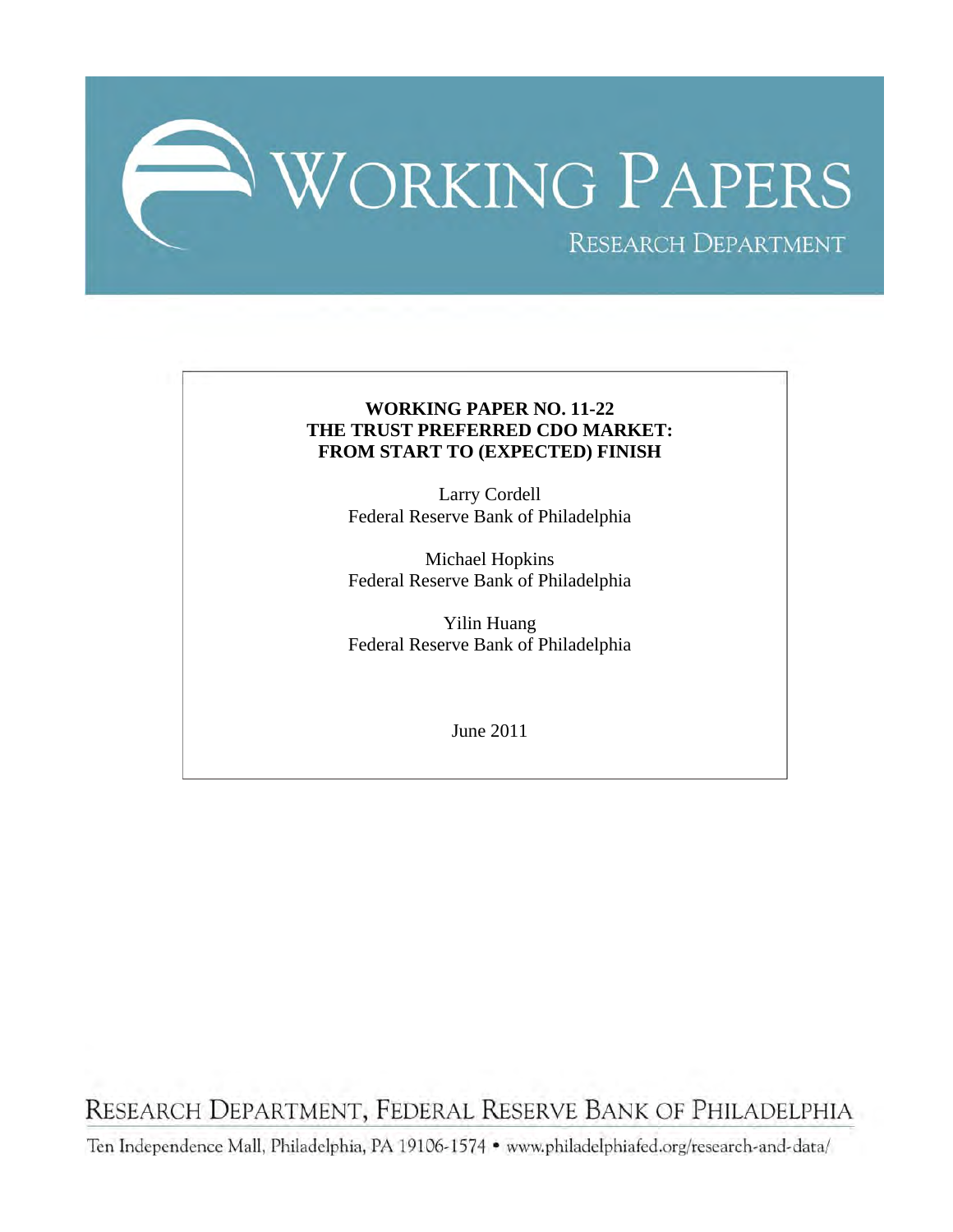# **The Trust Preferred CDO Market: From Start to (Expected) Finish**

Larry Cordell

Michael Hopkins

Yilin Huang $<sup>1</sup>$ </sup>

 $1$  Cordell is business lead and Hopkins and Huang are senior analysts in the Risk Assessment, Data Analysis, and Research (RADAR) Group of the Federal Reserve Bank of Philadelphia. The views expressed here are those of the authors and do not necessarily represent the views of the Federal Reserve Bank of Philadelphia or the Federal Reserve System. This paper is available free of charge at www.philadelphiafed.org/research-anddata/publications/working-papers. For helpful comments we wish to thank Jeremy Brizzi, Meredith Williams, Brian Gordon, Jennifer Dlugosz, and Joshua Siegel; Robert Dittmar for critical help with econometric modeling; members of the Supervision, Regulation and Credit Department at the Federal Reserve Bank of Philadelphia; the Structured Products Group at Moody's; and members of the Financial Sector Analysis and Structured Products groups at the Federal Reserve Bank of New York.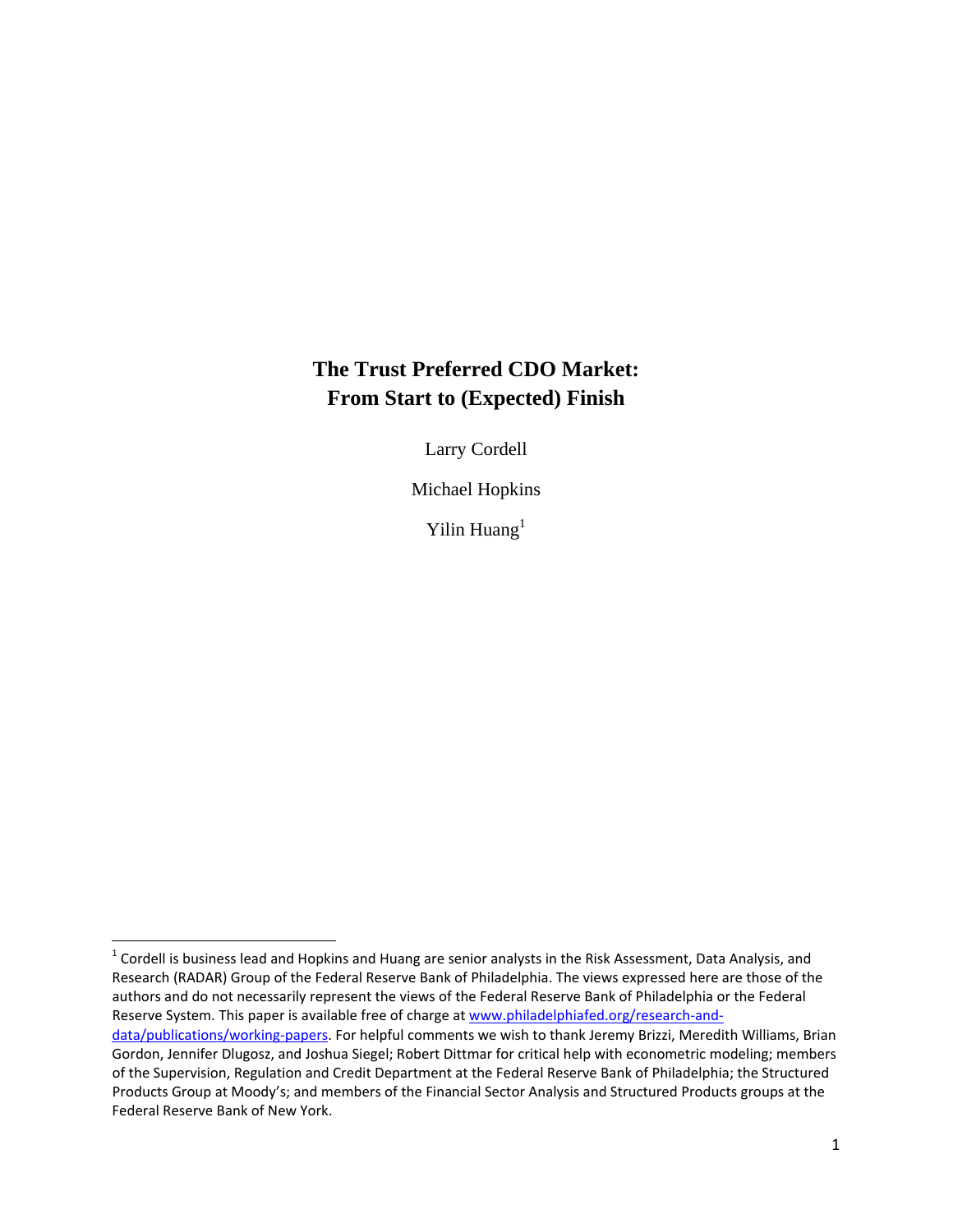#### **ABSTRACT**

This paper investigates the development, issuance, structuring, and expected performance of the trust preferred securities collateralized debt obligation (TruPS CDO) market. Developed as a way to provide capital markets access to smaller banks, thrifts, insurance companies, and real estate investment trusts (REITs) by pooling the issuance of TruPS into marketable CDOs, the market grew to \$60 billion of issuance from its inception in 2000 through its abrupt halt in 2007. As evidenced by rating agency downgrades, current performance, and estimates from our own model, TruPS CDOs are likely to perform poorly. Using data and valuation software from the leading provider of such information, we estimate that large numbers of the subordinated bonds and some senior bonds will be either fully or partially written down, even if no further defaults occur going forward. The primary reason for these losses is that the underlying collateral of TruPS CDOs is small, unrated banks whose primary asset is commercial real estate (CRE). During their years of greatest issuance from 2003 to 2007, the booming real estate market and record low number of bank failures masked the underlying risks that are now manifest. Another reason for the poor performance of bank TruPS CDOs is that smaller banks became a primary investor in the mezzanine tranches of bank TruPS CDOs, something that is also complicating regulators' resolutions of failed banks. To understand how this came about, we explore in detail the symbiotic relationship between dealers and rating agencies and how they modeled and sold TruPS CDOs. In our concluding comments, we provide several lessons learned for policymakers, regulators, and market participants.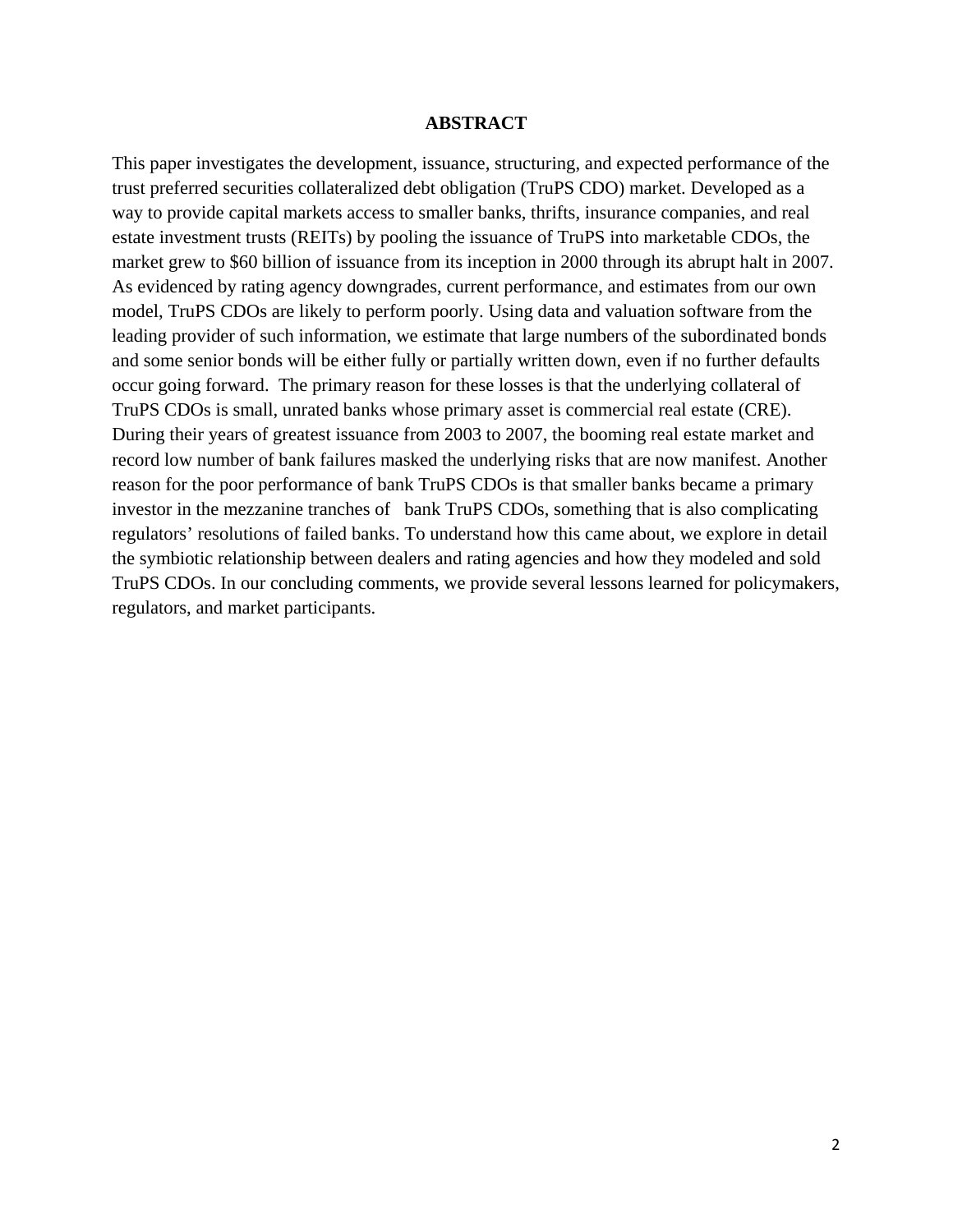### **The Trust Preferred CDO Market: From Start to (Expected) Finish**

#### **I. Introduction**

The recent financial crisis has led to monumental changes in everything from securities markets, to regulations, to accounting policy. Researchers have only just begun to investigate the determinants of the crisis and to propose appropriate policy responses. This paper investigates the development, issuance, structuring, and expected performance of the trust preferred securities collateralized debt obligation (TruPS CDO) market, as well as offering policy recommendations. While only a niche part of the structured finance CDO market at \$60 billion of issuance, Fitch, the rating agency that rated all but one TruPS CDO, reports that over 1,800 banks have placed TruPS into TruPS CDOs. Experts have estimated that banks have purchased some \$12 billion of TruPS CDOs, mostly in mezzanine classes of the CDOs, which means that banks became a primary investor in the debt of the banking industry.<sup>2</sup> Banking experts estimate that successfully resolving TruPS claims at failed banks could save taxpayers billions of dollars as well as substantially improve the valuations of existing TruPS CDOs.<sup>3</sup> This in-depth study of the TruPS CDO market provides important insights into how markets respond to regulations; how dealers and rating agencies interact to develop models; how ratings are developed and adjusted over time; and how accounting rules were changed to value untraded securities in response to the illiquidity of structured products during the crisis. This study is also one of the very first of its kind to conduct empirical analysis with Intex<sup>©</sup>, the primary source of data and valuation software for ABS/MBS markets.

This paper is organized as follows. In Section II, we examine the background and development of TruPS and the TruPS CDO market. Then we conduct a review of the literature, most importantly the development of rating agency models from published research reports from investment banks and Moody's, press releases, and discussions with analysts central to the development of the TruPS CDO market. Of particular importance is the symbiotic relationship between rating agencies and investment banks in the development of the research on TruPS CDOs that contributed to the development of rating agency models. In Section III, we examine the specifics of the TruPS CDO structure needed to generate our loss estimates and securities prices. In Section IV, we discuss our source data from Intex, the FDIC, and rating agencies. Our summary statistics include analysis of the TruPS CDO market by vintage, comparisons across subgroups, original and current rating agency ratings, and comparison of bank failure rates in TruPS CDOs against the broader market. In Section V, we describe our stylized benchmarking model used to estimate losses and securities prices. In Section VI, we present our results, where we describe several things. First, we validate our loss estimates out of sample and against

<sup>2</sup> See "Toxic CDOs Beset FDIC As Banks Fail," *Wall Street Journal,* May 18, 2010. <sup>3</sup> See "Fewer Bank Failures? Chapter <sup>11</sup> Sale Offers <sup>a</sup> New Way," *Wall Street Journal,* January 6, 2011.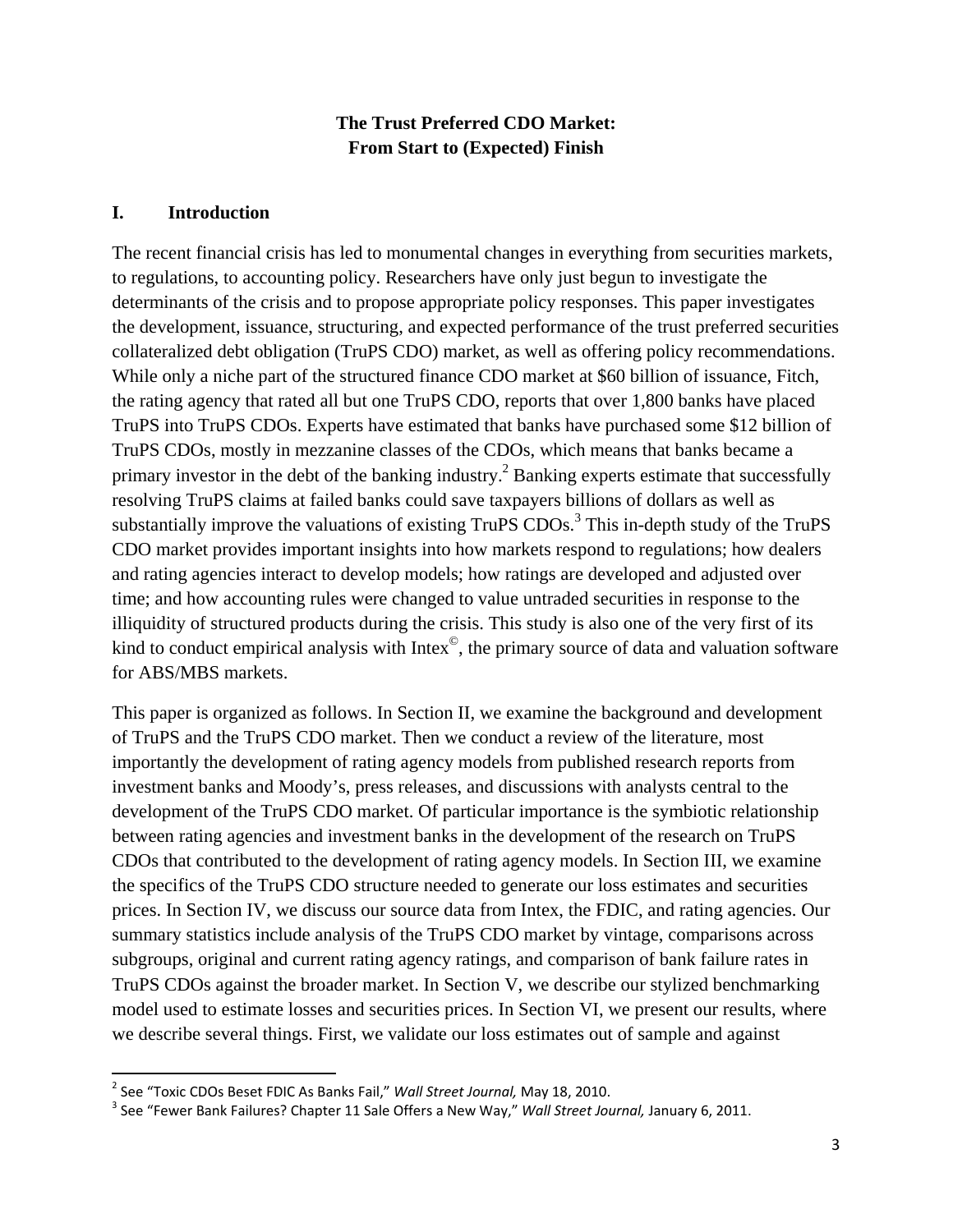Moody's internal models. Second, we summarize our cumulative loss estimates for 785 active TruPS CDO securities, the preponderance of all securities in the market. Third, we estimate securities prices using 2009 Financial Accounting Standards Board (FASB) guidance to reflect losses for non-traded debt securities. Even if no further deferrals or defaults occur with TruPS, we estimate that substantial numbers of the subordinated bonds will be either fully or partially written down. In Section VII, we draw our conclusions and lessons learned.

## **II. Background on TruPS and TruPS CDOs and Review of the Literature a. Background on TruPS and TruPS CDOs**

The trust preferred securities (TruPS) market begins with the decision by the Federal Reserve System to approve for bank holding companies (BHCs) the use of up to 25% of TruPS for Tier 1 capital for regulatory accounting purposes, the very highest form of capital allowed for banks.<sup>4</sup> For banks and thrifts, TruPS are issued out of a special-purpose subsidiary that is wholly owned by the parent company (see left panel of Figure 1). To be eligible as Tier 1 capital, TruPS must provide for a minimum five-year consecutive deferral period on distributions to shareholders. In addition, the intercompany loan would need to be subordinated to all other forms of debt (i.e., just above preferred shares in the capital structure) and "have the longest feasible maturity,"<sup>5</sup> which in practice came to mean a non-amortizing 30-year term. TruPS also generally have call provisions giving issuers the option to pay off, typically set at 5 to 10 years, and thereafter.

The reason TruPS at insured depositories are held only at the BHC level is that the Federal Deposit Insurance Corporation (FDIC) opposed the Fed's decision to allow banks to count TruPS as Tier 1 capital for regulatory accounting purposes. This has resulted in TruPS being issued at the holding company level, which is regulated by the Federal Reserve, and not at the bank level, where the FDIC has its insurance. The FDIC had at least three major objections. First, TruPS are perpetual and have cumulative dividend structures and thus are more appropriately classified as debt, even though their deferral period can last as long as five years. Second, the FDIC argued that TruPS are treated as debt by rating agencies and under generally accepted accounting principles  $(GAAP)$ ) starting in 2004 after issuance of FIN 46R.<sup>6</sup> Finally, their presence in the BHC puts stress on bank subsidiaries to upstream dividends to the BHC to service trust preferred investors. Partly in response to these concerns, the Federal Reserve would later exclude goodwill and tax-deferred assets as qualifying assets to count toward the 25% ratio. They also limited TruPS to a 15% maximum for "internationally active BHCs," which, critically

 <sup>4</sup> See Federal Reserve press release, October 21, 1996.<br> $5$  Ibid, p. 1.

 $^6$  Under FIN 46R "[TruPS] may no longer be treated as minority interest in the equity accounts of a consolidated subsidiary on a BHC's consolidated balance sheet." See Federal Reserve System, Final Rule, "Risk‐Based Capital Standards: Trust Preferred Securities and the Definition of Capital" (12 CFR Parts 208 and 225), p. 4.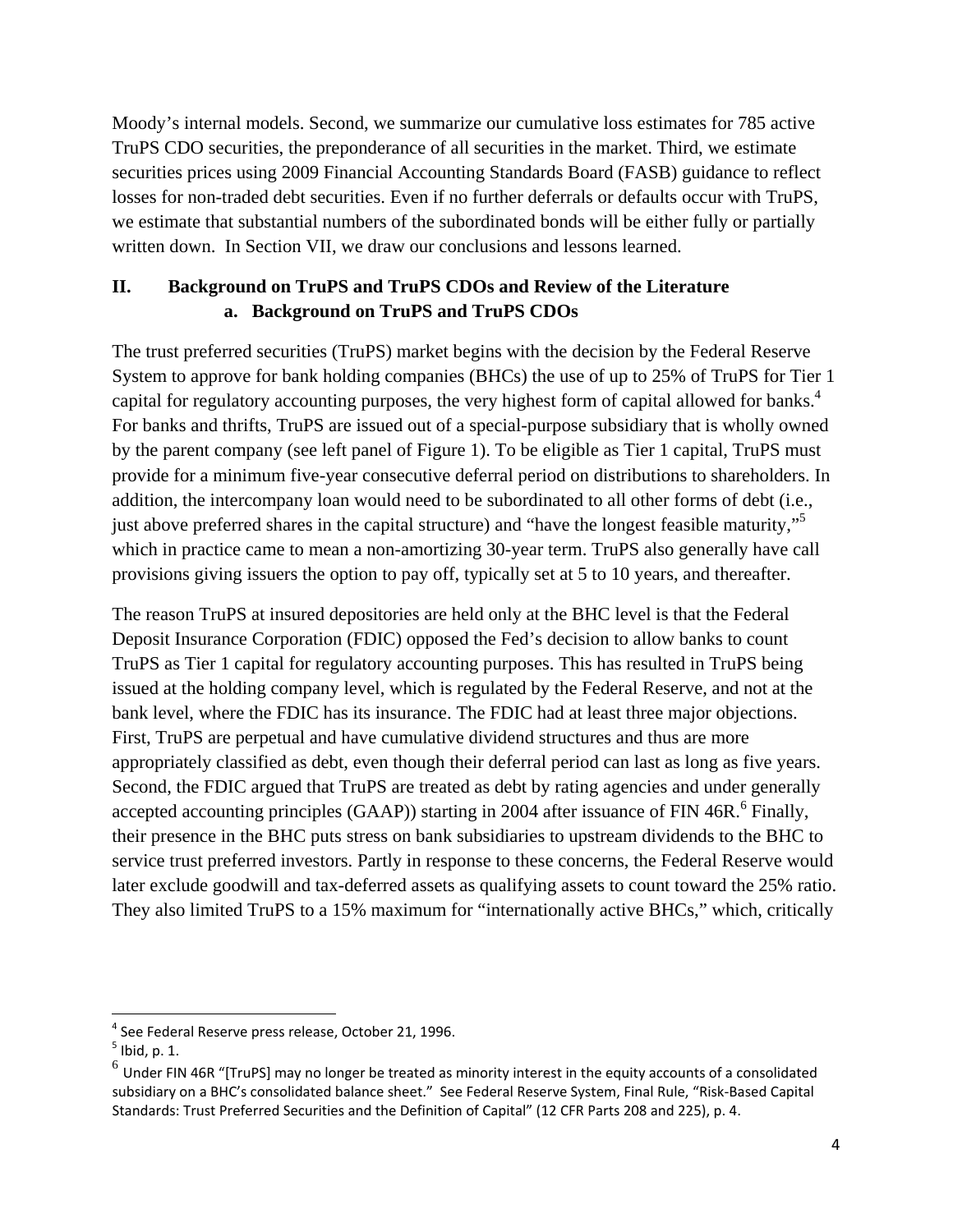for the TruPS CDO market, meant this limitation applied only to the very largest BHCs that could issue TruPS in public debt markets.<sup>7</sup>

A major benefit of TruPS that proved crucial for their growth is that, for tax purposes, their dividends are a tax-deductible interest expense, unlike dividends paid on directly issued preferred stock, and did not dilute existing shareholder value. By the first quarter of 2010, \$150 billion of TruPS were on BHC balance sheets.

The growth of the TruPS market presented a special dilemma for banks that were both too small and unrated or not highly rated enough to access public debt or private placement markets. This problem was addressed in 2000 when a capital markets team at Salomon Smith Barney came up with the idea of pooling TruPS into CDOs. As depicted in the right panel of Figure 1, TruPS were pooled as assets into TruPS CDOs with a senior/subordinated liability structure with tranches, or slices, of equity and fixed income securities with ratings ranging from BB to AAA for the fixed-income securities. The first TruPS CDO was issued on March 31, 2000 and was underwritten and managed by Salomon Smith Barney.<sup>8</sup>

The introduction of TruPS CDOs "helped the market explode."<sup>9</sup> As shown in Table 1, between 2000 and 2007, TruPS CDO issuance reached \$58.9 billion, with 108 separate deals comprising collateral mainly across banks, thrifts, insurance companies, and REITs.<sup>10</sup> These deals were issued under SEC 144A rules, $^{11}$  a status that allowed TruPS CDOs to be unregistered and gave CDO issuers and trustees the right to provide very limited disclosure.

One of the most important decisions made by dealers was to withhold the names of issuers of the underlying TruPS. According to one issuer, the nondisclosure practice evolved because dealers wanted to keep their customer base confidential, despite exhortations from rating agencies to disclose names. Critically, the limited disclosure, relatively small issuance volumes, and concentration in single industries helped ensure a concentrated base of dealers and collateral managers and, ultimately, a limited base of investors too. For the bank TruPS CDOs, this meant that banks became the primary investors in securities from the banking industry. As shown in Table 2, the top five dealers issued over 80% of TruPS CDOs. Some of these dealers also serve as collateral managers and consult with banks on valuations. While we do not have figures on

 $^7$ Ibid.<br> $^8$  See Moody's (2004), p. 1.

<sup>8</sup> See Moody's (2004), p. 1. 9 Onaran and Shenn (2010).<br><sup>10</sup> Onaran and Shenn (2010). 10 The exact figure for total public deals is 109 TruPS CDOs. In our analysis we exclude one security, Non-Profit Preferred Funding Trust, because it was a "non‐profit" deal made up mainly of municipal bond debt. For the record, the total TruPS CDO market comprised 109 deals, 821 individual bonds and notes for total issuance of \$60.1 billion. Moody's (2010a) reports 113 total TruPS CDOs, which means that there are at least four pure private placements.<br><sup>11</sup> Rule 144A of the Securities Act of 1933 allows private companies to sell unregistered securities (the Rule 144

securities) to qualified institutional buyers (QIB) through a broker-dealer. The rule also permits QIBs to trade these securities among themselves. To be a QIB, the institution must control a securities portfolio of \$100 million or more.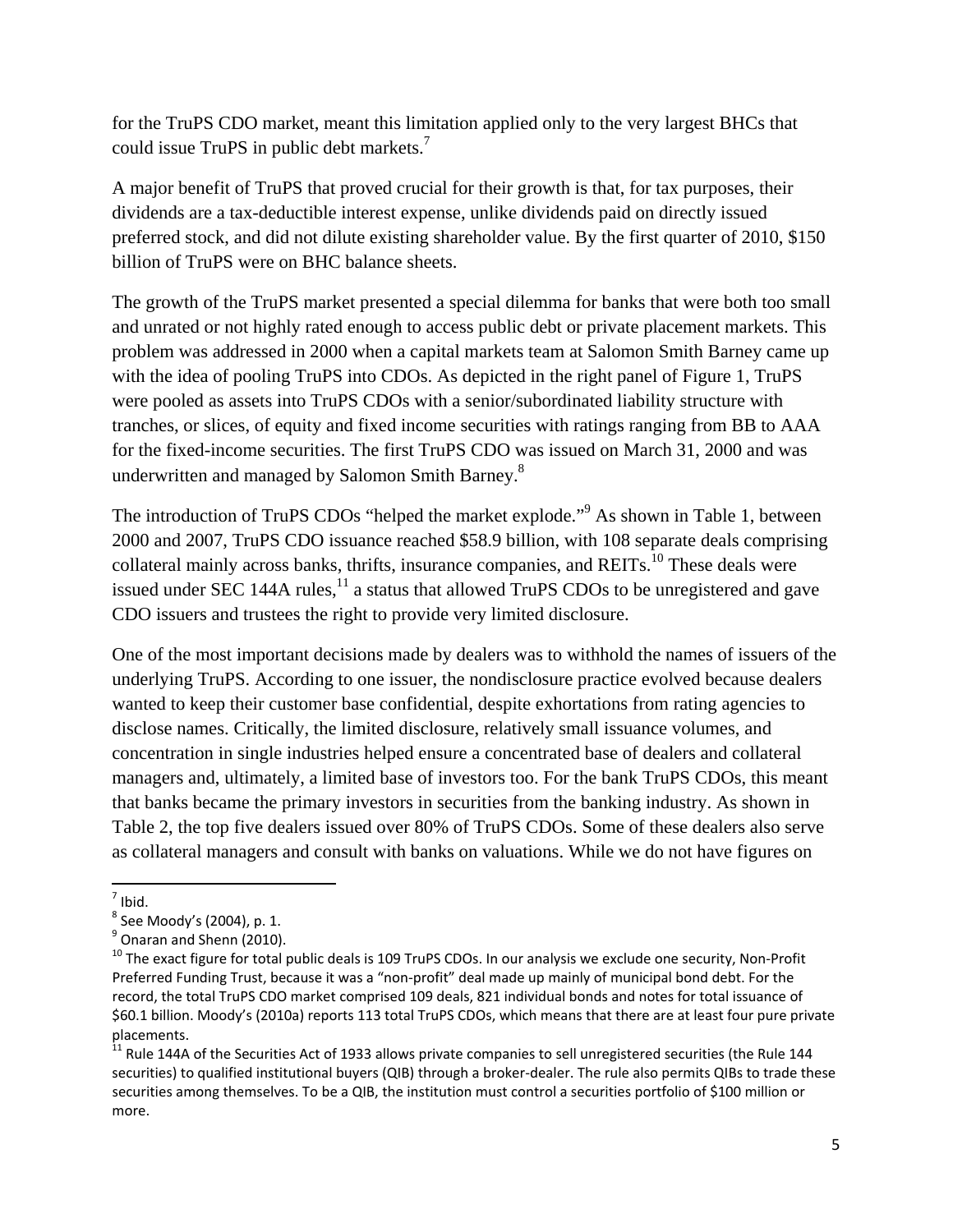who invested in TruPS CDOs, one estimate from Red Pines Advisors LLC, a consultancy that values illiquid assets, put the figure of bank purchases of TruPS CDOs at \$12 billion. If this figure is correct and if it is also true that, as quoted below, banks mainly purchased the mezzanine tranches of these securities, this means that banks were a primary investor, if not the primary investor, in TruPS CDO mezzanine bonds.

What was also not known by investors until after banks started failing was that the same banks were issued into many CDOs. Fitch developed a practice of reporting names of defaulted banks in monthly research reports, but only after banks filed for bankruptcy or had been taken over by regulators. One example: Fitch (2010b) reports that Indy Mac, the second largest thrift failure, appears in 28 separate TruPS CDOs, more than a quarter of all TruPS CDOs issued! On average, failed banks and thrifts were included in 4.2 separate TruPS CDOs.

These interlocking relationships combined with limited disclosure proved advantageous to dealers and deal managers, but they raise issues about risk management practices at banks. The second largest dealer, Merrill Lynch, responsible for some of the most important research on TruPS CDOs, described the relationships this way:

Early TruPS transactions were 'blind pools', where investors did not have access to collateral specifics. Although most TruPS CDO trustee reporting does not include specifics on the collateral, it is common for originators to provide collateral information and analysis to investors in their deals. $^{12}$ 

In essence, early TruPS CDO investors were relying largely on rating agency ratings and surveillance from the dealers responsible for issuing TruPS CDOs. More recently, this lack of disclosure has been the subject of lawsuits against dealers and rating agencies.<sup>13</sup>

A review of the literature for this paper shows that, until the market experienced substantial stress, analysis of TruPS CDOs was almost exclusively done by analysts with a direct economic interest in the deals: dealers, rating agencies, collateral managers, and consulting firms for banks. This dominance of the analysis and control of information was recognized early on as an important contributor to the investor base of TruPS CDOs being concentrated within the issuing industries. Merrill Lynch (2004) described the primary reason for the very large spreads on AAA-rated bonds of TruPS CDOs relative to other sectors this way:

Few investors are familiar with this collateral relative to most CDO subsectors as it was not possible to invest in the debt of mid-market banks and insurers prior to 2000. In fact, other banks and insurers were, not surprisingly, the first investors across the capital structure of TruPS.<sup>14</sup>

<sup>&</sup>lt;sup>12</sup> See Merrill Lynch (2004), p. 10.<br><sup>13</sup> See "Toxic CDOs Beset FDIC As Banks Fail," *Wall Street Journal,* May 18, 2010.<br><sup>14</sup> Merrill Lynch (2004). Merrill cites three other reasons for the large spreads, but all are dis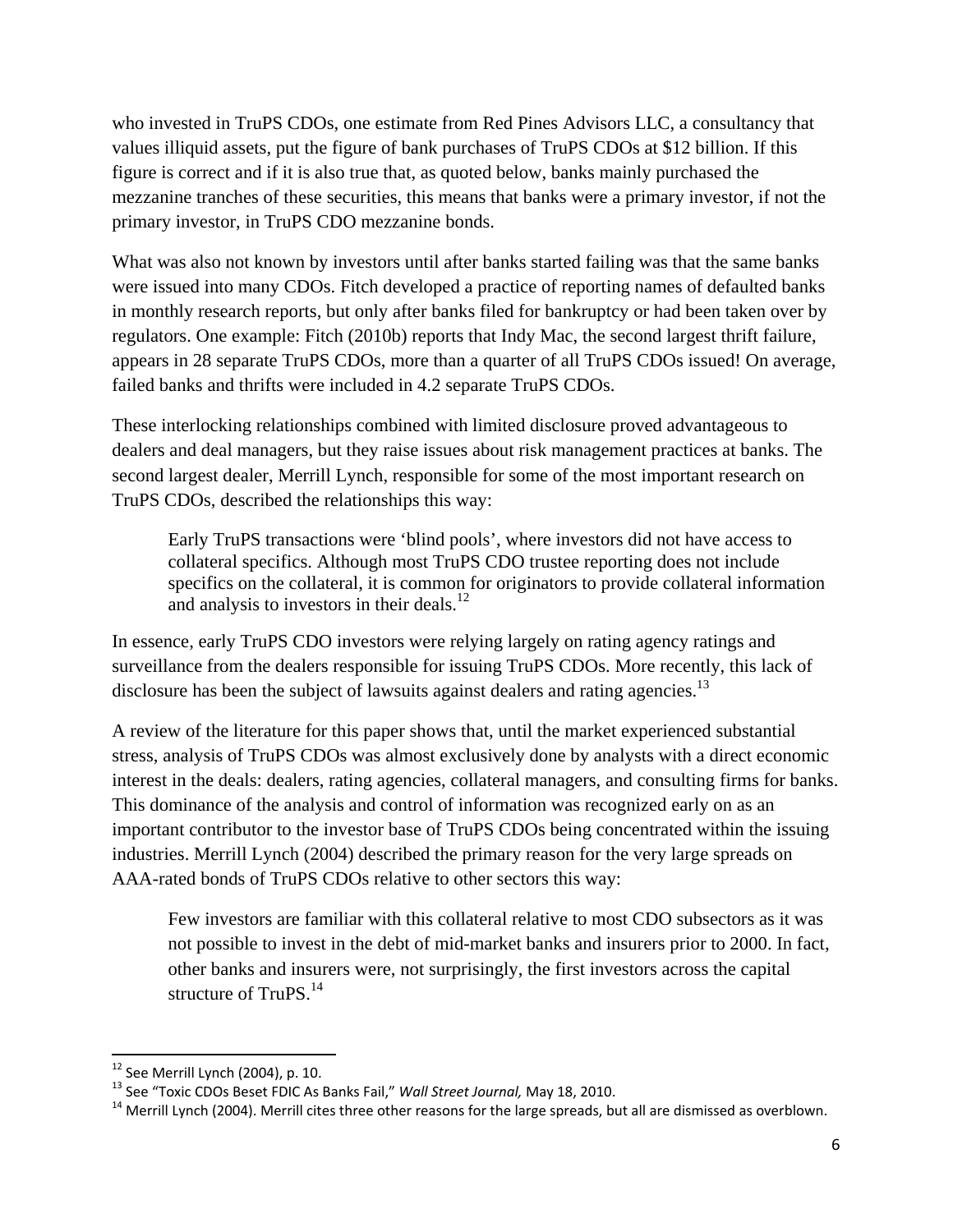Merrill (2004) did identify the central risks of TruPS CDOs, namely, that they were investments in deeply subordinated debt of unrated banks whose principal investment was CRE. As they state, "One can view investing in TruPS as an indirect investment in CRE." Later they state, "Most TruPS issuers that pool securities into CDOs are small and unrated."<sup>15</sup>

The success of TruPS CDO issuance was undoubtedly influenced by existing market conditions, characterized by a booming real estate market and record low bank failures. In 2004, CRE was exhibiting superior performance at the height of the real estate boom, as were banks investing in CRE. As shown in Figure 2, bank and thrift failures or assists dropped off dramatically after 2002, when there were 11. From 2003 to 2007 bank failures/assists totaled 10, the lowest fiveyear total on record in the history of the FDIC. The only two-year period of no bank failures since 1934 was 2005-06, the period of the largest TruPS CDO issuance.

Missing from these research reports is a critical assessment of rating agency models, particularly around asset correlations and diversification benefits, which, as experience would show, were made much worse by banks issuing TruPS into multiple deals and banks being the primary investors in bank TruPS CDOs. It was only after the TruPS CDO market came under stress that analysts critically examined these inherent risks:

Too many banks ended up buying the mezzanine tranches of the CDOs, which went bust faster than the highest-rated ones, according to Siegel, who left Citigroup to co-found New York-based Stone Castle Partners LLC, which manages about \$3.1 billion, including TruPS CDOs. He said he didn't realize that was happening as the market grew and was "shocked" at disclosures about what banks had bought.

"Smaller banks should not have been buying any kind of structured paper" except for simple government-guaranteed mortgage securities, Siegel said. "Unfortunately, too much of this paper has landed back at banks, which really wasn't what should have happened."

As the quote from Merrill (2004) above confirms, concentrated bank holdings of TruPS CDOs were publicly disclosed as early as 2004, yet rating agencies made few, if any, adjustments for this fact nor did we find evidence that issuers or other analysts expressed any concerns until after the TruPS CDO market came undone.

What the financial crisis did to end the TruPS CDO market, the U.S. Congress did to end issuance of future TruPS as equity capital for regulatory accounting purposes, although virtually all *existing* bank TruPS in TruPS CDOs are exempt from restrictions. The Collins Amendment to the Dodd-Frank Wall Street Reform and Consumer Protection Act (DFA) eliminated trust preferred securities issued after May 19, 2010 as an element of Tier 1 capital for all insured

 $15$  Ibid, pp. 22, 25.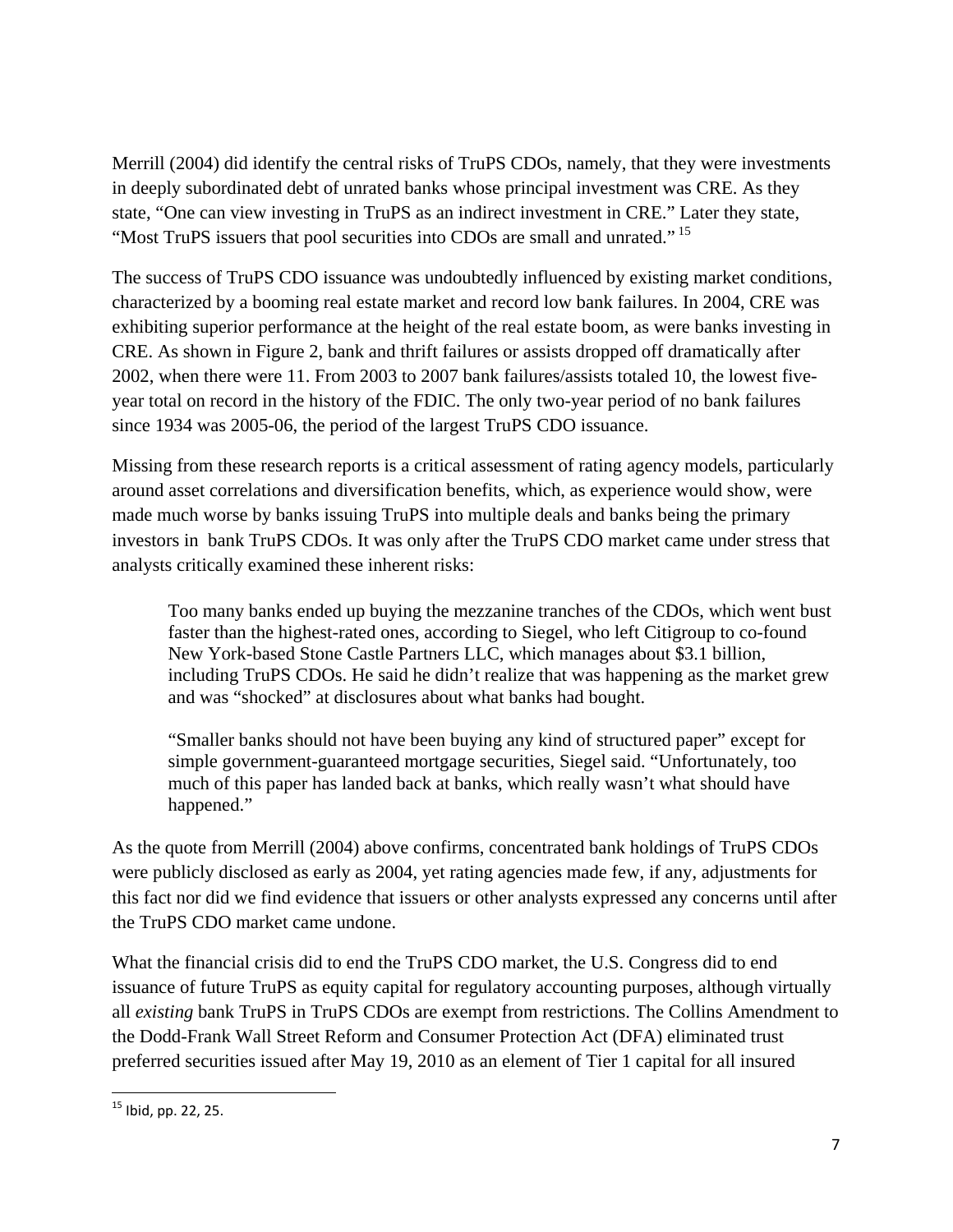depositories. For trust preferred securities issued before May 19, 2010, there will be a phase-in of exclusions in the Tier 1 capital incrementally from January 1, 2013 to January 1, 2016 for large BHCs (defined as more than \$15 billion in assets as of December 31, 2009), whereas for medium-sized BHCs (less than \$15 billion but more than \$500 million in assets as of December 31, 2009), the inclusion in Tier 1 capital is grandfathered. Small BHCs with \$500 million in assets or less, however, are exempt from exclusions of trust preferred securities as Tier 1 capital, as well as from risk-based capital and leverage capital requirements in the act and in the amendment.<sup>16</sup> Thus, because most banks issuing TruPS in TruPS CDOs are under \$15 billion, the old regulatory accounting rules still apply.

#### **b. Review of the Literature**

A review of the literature begins by reviewing the symbiotic relationship between rating agencies research and that conducted by investment banks. Rating agencies' research is especially important, not only because their ratings were a critical element in making TruPS CDOs marketable, but because the three major rating agencies were the only entities that knew the issuers of TruPS assets in all TruPS CDOs. The three major rating agencies collectively rated all 108 TruPS CDOs. For the 681 bonds in the 108 CDOs, Fitch rated 678, all but three and all but one deal, Moody's rated 511 (75%) and S&P rated 362 (53%). We will explore these ratings in more detail below.

The rating agencies developed models independently, but their models had many similarities and were driven by at least three key inputs: recoveries; internally generated default models of the industries represented in the TruPS CDO (mostly banking, insurance, and REITs); and correlation coefficients across industries and within and across regions represented by groups of U.S. states. The correlation assumptions were most important for the initial rationale for single industry TruPS CDOs, even if later they were not central to downgrade decisions. As Moody's (2004, p. 1) put it, "The assumptions regarding pool diversity are particularly important because Trust Security CDOs are effectively single industry transactions." Overall, the rating agencies took similar approaches to rating TruPS CDOs and, when the market turned, also downgraded in similar ways and at similar times. To gain an understanding of how these models evolved, we will focus on Moody's research related to rating bank TruPS CDOs because they provided the most detailed descriptions of their ratings methodology, and model revisions.

The central challenge in rating bank TruPS CDOs was, as Moody's (2004, p. 3) put it, that "financial institutions that issue Trust Securities in a CDO typically have not accessed the capital markets and do not have a credit rating." For any TruPS CDO pool, the standard approach of Moody's was to assign a weighted average rating factor (WARF), which is effectively a 10-year pool-wide cumulative default probability from Moody's "Idealized Default Rate Table,"17 and then extrapolate out 30 years to match the maturity of the TruPS. Because most banks did not

 <sup>16</sup> See Davis Polk, pp. 47, 48, and 49.<br><sup>17</sup> See Moody's 2010 (a), p. 4.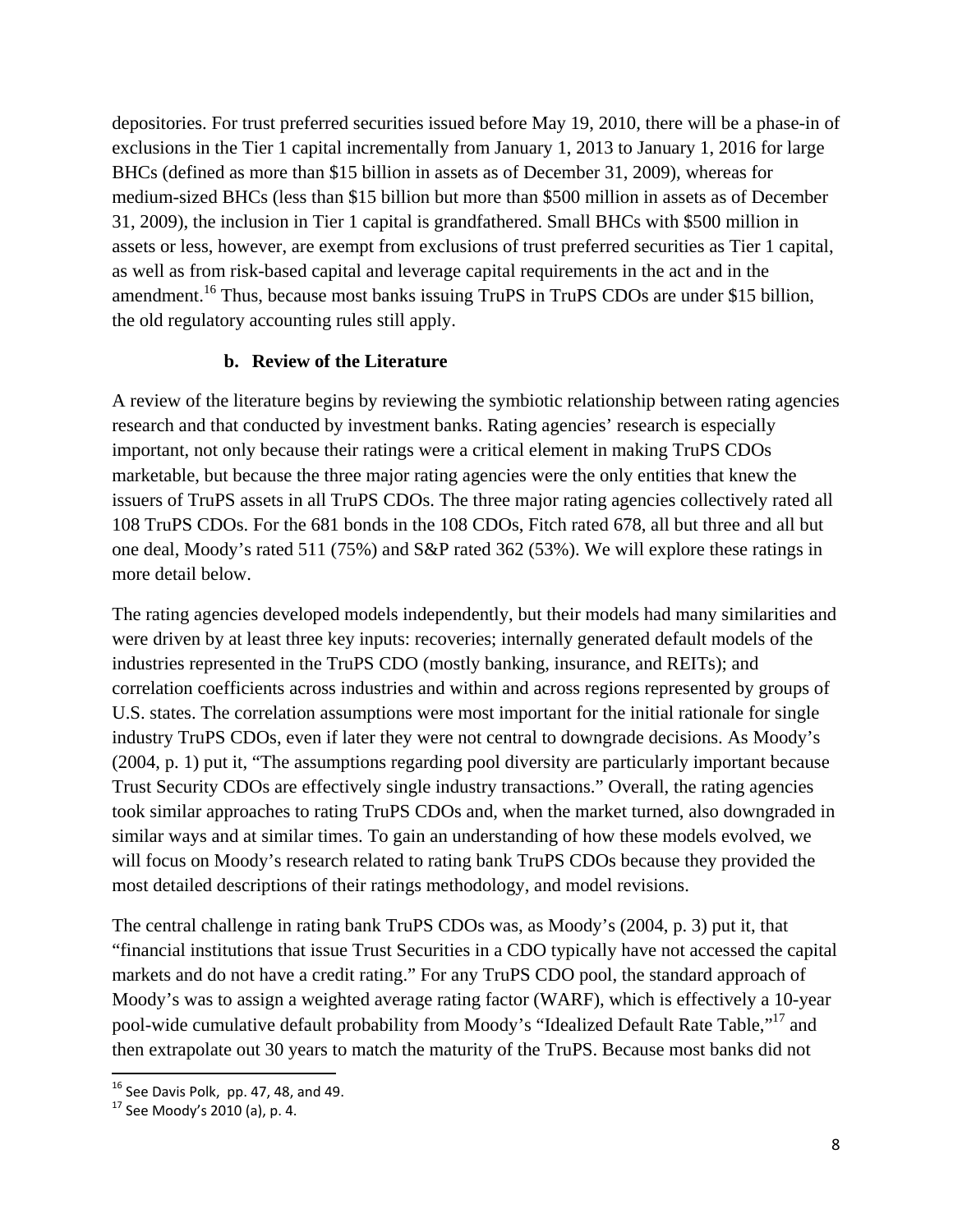have ratings, Moody's approach from 2000 to 2007 was to assign, with certain restrictions on the banks, a WARF of 480, which corresponded to a Baa3 (or BBB) rating, consistent, they argued, with FDIC default data.<sup>18</sup> This rating was further augmented with additional restrictions from internal models.<sup>19</sup> Thus, on the unrated banks in a TruPS CDO, this 480 translated into a 10-year cumulative default rate of 4.8% (=480/10,000). Since the TruPS themselves were 30-year securities, Moody's Default Rate Tables extrapolated out 30 years. A TruPS CDO of 480 yielded for 30 years, by their calculations, a cumulative default rate of around  $17.5\%$ <sup>20</sup>

Assignment of correlation assumptions were particularly difficult for TruPS CDOs because, as Moody's (2004, p. 5) put it, "CDOs of Trust Securities have broken new ground by being the first single-industry transactions." Moody's addressed this in two ways. First, it limited any TruPS from an unrated bank to 3% of the total pool balance, meaning that a TruPS CDO made up entirely of securities from unrated banks had to have at least 33 securities. (Rated credits were assigned a 5% limit.) Second, Moody's derived its correlation assumptions off its "alternative Diversity Score methodology," which assigns U.S. banks to one of five regions.<sup>21</sup> Each region is considered a separate *industry* for purposes of calculating of its diversity score. Based on its methodology, Moody's assumes default correlations of 20% within a region and zero correlation across different regions. 22

The genesis of much of the underlying assumptions about choice of states included in bank regions and asset correlations came from research at Salomon Smith Barney (SSB) conducted in the late 1990s and published between 2000 and 2002. (See Salomon Smith Barney 2001, 2002.) It was SSB that came up with the concept of dividing banks into five distinct regions and considering them as uncorrelated separate industries for modeling purposes. Moody's five regions were divided up exactly the same as SSB's, save for one small state (Arkansas); SSB also adopted the zero interregional correlation assumption in its models. Fitch rated the first TruPS CDO and worked closely with SSB on this deal. While Fitch used six regions instead of five, it adopted zero intra- and inter-region correlation assumptions. In its influential 2001 paper, SSB took credit for the first TruPS CDO.<sup>23</sup>

<sup>&</sup>lt;sup>18</sup> Restrictions include a \$100 million minimum asset size, five years of operating history, and no regulatory actions

against them.<br><sup>19</sup> Additional weights were placed for "barreling" or mixing concentrations of very strong and very risky banks. See<br>Moody's (2010a, pp. 3-4).

<sup>&</sup>lt;sup>20</sup> See Moody's (2004, p. 3f). Moody's was kind enough to provide us with its ratings matrix, which summarizes its

cumulative default rates out as long as 30 years.<br>
<sup>21</sup> See Moody's (2004, p. 6) for a list of U.S. states within the five regions.<br>
<sup>22</sup> See Moody's (2004), p. 6. The inclusion of thrifts in bank TruPS CDOs "tend[s] to pr

<sup>&</sup>lt;sup>23</sup> As stated in Salomon Smith Barney (2001, p.1), "The conclusions herein served as a basis for the Regional Diversified Funding Ltd, (March 2000) the first 30‐year Collateralized Debt Obligation transaction utilizing a pool of newly issued 30‐year capital securities of mid‐size commercial banks as collateral."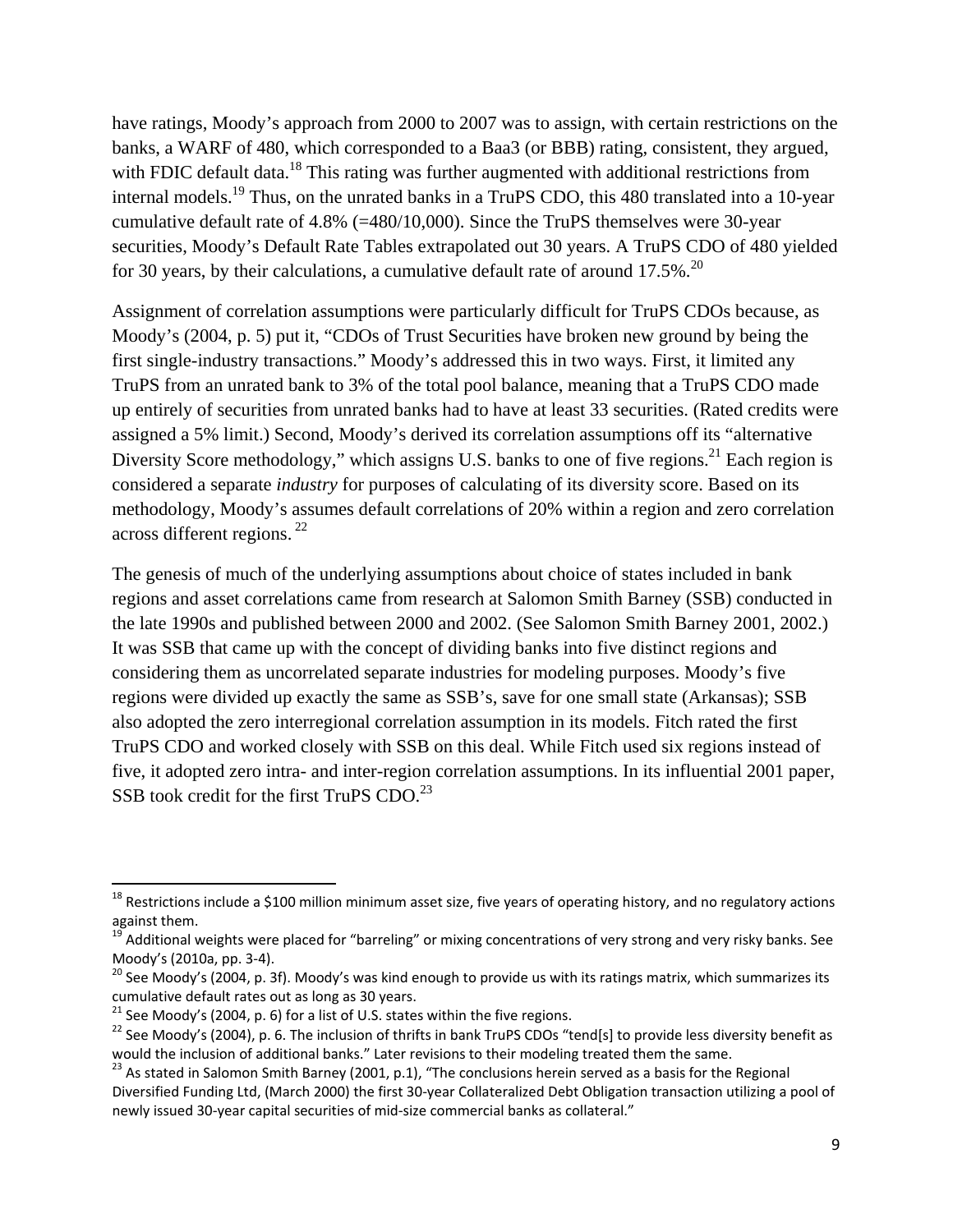It is noteworthy that the theoretical foundations for the zero correlation inter-regional assumption in the SSB work was based on a model by Lucas (1995) developed for letters of credit-backed (LOC) debt that requires default of *both* debt holder and debt obligor, obviously not a condition for bank failures. According to SSB (2001, p. 11), this calculated "binomial event" correlation was 0.0024, while the alternative correlation coefficient for default rates across the five regions was a significantly higher 25%. Their rationale for the zero correlation assumption was stated this way:

The most important feature [of bank failures] is the fact that while every region had a period of significant default activity, none of the peaks in default activity coincide with one another (SSB (2001), p. 11).

Moody's described its reasoning for the zero inter-regional correlation this way:

Even though there have been spikes in defaults over the past 30 years, they have not occurred at the same time. Rather, the spikes have tended to occur at different times within the different regions…. It is assumed that banks are highly correlated within a region but are uncorrelated across the five specified regions. We currently assume that the default correlation within a region is 20% (Moody's (2004), p. 6).

It is beyond the scope of this paper to investigate analytically the effects of correlation assumptions on bond structures and pricing; we do not have asset detail on TruPS CDOs to conduct such an analysis in any case. That will have to wait until more information is disclosed. It is noteworthy nonetheless that the empirical justification for treating bank regions as separate industries with a zero inter-regional correlation assumption for TruPS CDOs in SSB 2001, and adopted by rating agencies, was based on a correlation approach developed for an unrelated class of securities.

Where the rating agencies did differ significantly from SSB was in their assumptions on the *level* of lifetime default rates used to calculate expected losses. SSB (2002) argued for use of the 1970-2001 period for calculating bank default rates; over this time period, 30-year default rates were just under 7%. The rating agencies chose to include much longer histories that included the Great Depression. As mentioned, Moody's adoption of a Baa3 implied default rate resulted in a 30-year expected default rate of 17.5%. So whatever the difficulties presented by correlation assumptions, default rates of 17.5% for banks during a period of record low bank failures and record low CRE losses must have seemed more than adequate by rating agencies.

Finally, assumptions on recovery values were complicated by the fact that TruPS were relatively new instruments, starting only in 1996, with no history of defaults. While banks had the option to defer on interest for up to five years, Moody's assumed that deferral of interest on TruPS "was tantamount to default" and assumed that all deferrals would ultimately default.<sup>24</sup> For this reason,

 $^{24}$  This assumption was retained from Moody's first ratings through today. See Moody's (2010b).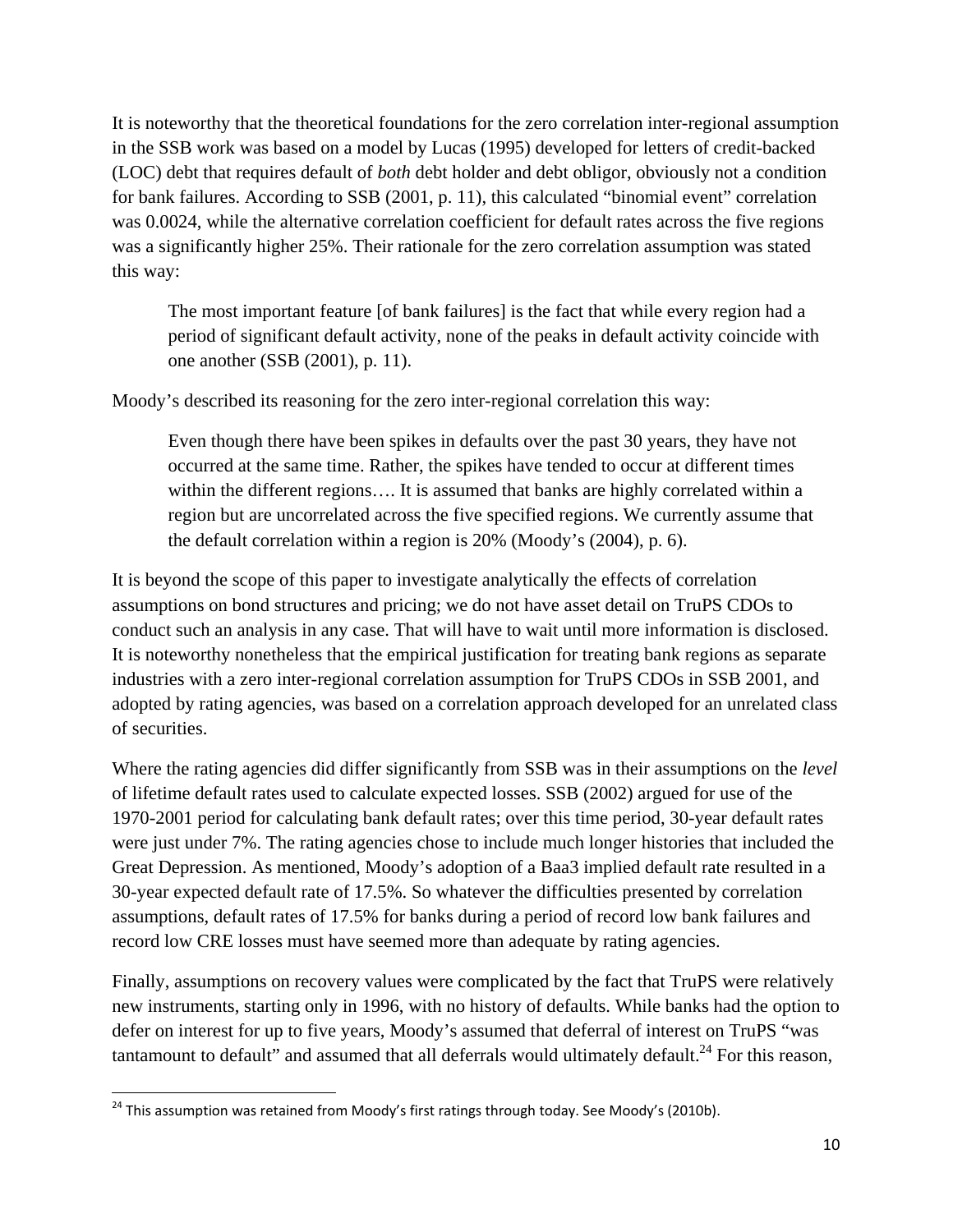TruPS deferring on non-defaulted institutions are treated the same as TruPS on institutions that have defaulted (i.e., filed for bankruptcy or been seized by regulators) for enhancement level test purposes.

The rating agencies' methodologies remained unchanged through 2007 because, as mentioned previously, bank failures were at all time lows through 2007. As late as March 11, 2008, Moody's had not changed a rating on a single bank TruPS CDO tranche and predicted that "ratings in 2008 should remain stable."25 This had changed considerably by July 2008, when Moody's placed 182 tranches on 72 TruPS CDOs on review for possible downgrades, almost one-quarter of all TruPS CDO bonds, completing the downgrades of 77 tranches in August.<sup>26</sup> The actions were prompted by enhancement level tests, or "triggers," failing due to a sudden rise in deferrals among banks. When this happened, interest was deferred on the lower-rated tranches, prompting rating downgrades.

The November 12, 2008 Moody's press release proved a watershed event in the TruPS CDO market, as Moody's announced several significant changes to its TruPS CDO ratings methodology (see Moody's (2008d)). Moody's revamped its methodology for calculating the default probabilities on banks by augmenting them with two accounting-based risk ratios. If either of these ratios was above certain thresholds, Moody's assumed that these banks had defaulted with zero recovery; for lesser thresholds, they received a rating factor of 6500, consistent with a Caa2 (or CCC) rating.<sup>27</sup> For banks below the thresholds without public ratings, Moody's capped bank ratings at 360 (consistent with a Baa2 (or BBB-) default probability). Recall that initially, the convention was to assume a Baa3 rating for unrated banks; now Moody's was assuming a Baa2 *maximum*. Based on figures on ratings distributions from a 2009 report, this meant that around 37% of all TruPS were downgraded to Baa2, effectively truncating the grade distribution of commercial banks and thrifts at Baa2. Further, to account for deteriorating market conditions of the banking industry, pool-wide default probabilities were multiplied by 1.25. For asset correlations, Moody's increased the inter-regional correlation to 10% from zero; the intra-regional correlation had been increased to 45% from 20% in 2007. While the correlation assumptions were critical to the creation of a TruPS CDO market, Moody's noted that the changes it made to its correlation assumptions were not central to their downgrade decisions in 2008.

<sup>&</sup>lt;sup>25</sup> See Moody's (2008a), p. 1. Moody's did, however, place 11 REIT TruPS CDOs on negative watch, primarily because they had been "largely limited to the mortgage REIT and homebuilder areas," which had come under severe stress due to the subprime mortgage crisis.<br><sup>26</sup> See Moody's (2008b,c).

<sup>&</sup>lt;sup>27</sup> See Moody's (2008d). The first ratio is calculated as follows: (non-current loans plus other real estate owned) divided by (tangible common equity plus allowance for loan losses) ("First Ratio"). The second ratio is calculated as follows: (non-current loans plus other real estate owned plus 20% of current construction and development loans) divided by (tangible common equity plus allowance for loan losses) ("Second Ratio"). If the First Ratio is above 150% or the Second Ratio is above 175%, for purposes of these rating actions, Moody's assumed that these banks had defaulted with a zero recovery. If the First Ratio is above 100% or the Second Ratio is above 130%, Moody's assumed that these banks had a WARF of 6500.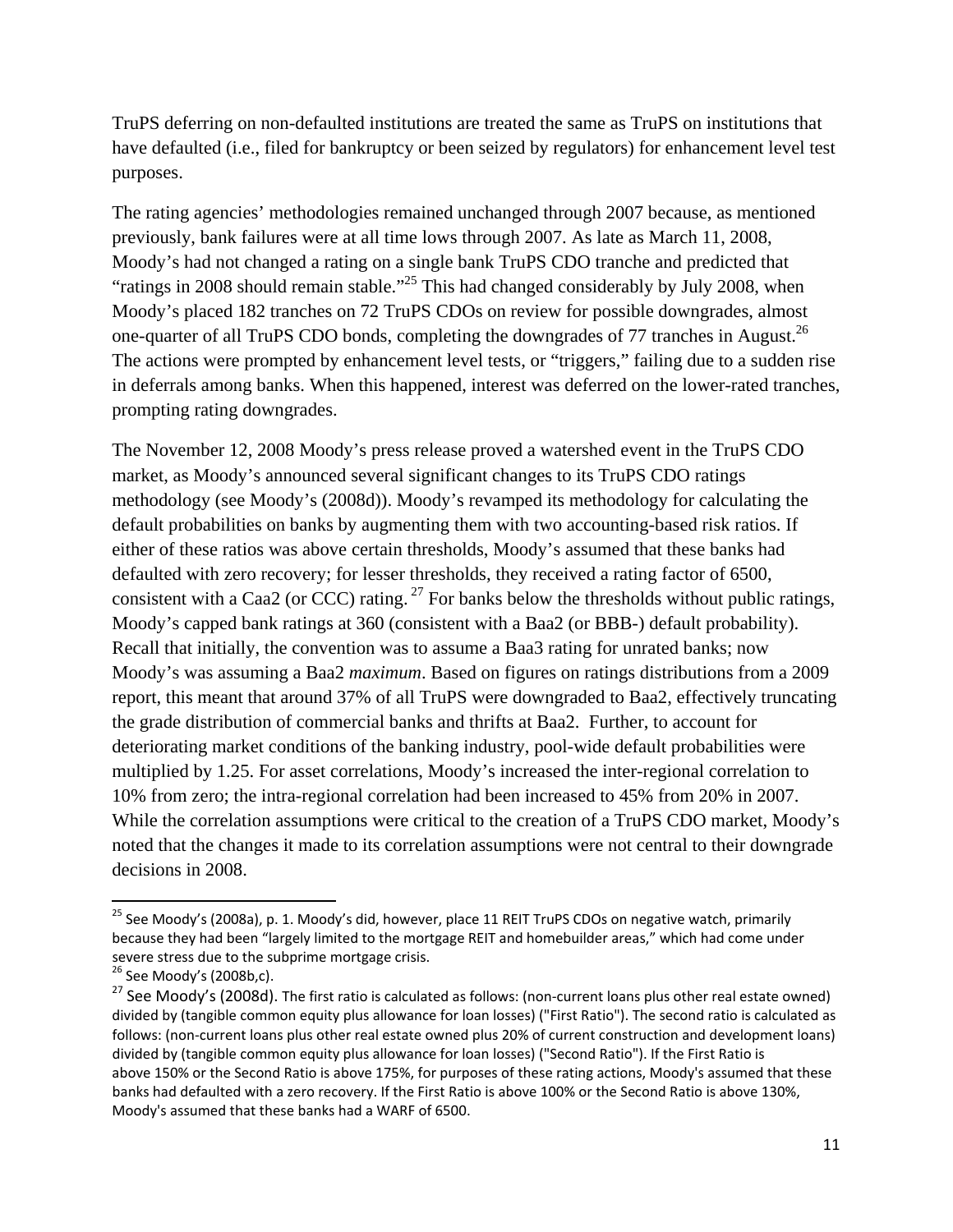With these model adjustments, Moody's downgraded 180 tranches across 44 TruPS CDOs, over 20% of all bonds in the market. As a result of these "dramatic changes to rating agency methodology," Siegel (2009, p. 32) predicted that the "capital markets driven TPS market [was] unlikely to return,"<sup>28</sup> a forecast certain to be true.<sup>29</sup> Fitch and S&P took different approaches in their models, but by the end of 2008, downgrades were similar across all three rating agencies. Ratings downgrades are further analyzed below.

The very significant changes to rating agency models should also be placed in historical context. These ratings revisions were made at the same time as ratings revisions on the structured finance (SF) CDO market were being made, as the rating agencies came under attack for downgrades in the SF CDO market that contributed so significantly to the financial panic of  $2007$ .<sup>30</sup> By the time of the changes to the rating agency models, issuance had completely dried up. After we examine features of TruPS CDO deal structures, we will examine current conditions in the market and then provide our loss estimates.

### **III. Features of TruPS CDO Deal Structures**

Before presenting our model and empirical results, we describe the major features of TruPS CDO deal structures, unique for each deal, that are necessary for estimating losses. To start, the cash "waterfall" of a deal, displayed in the right panel of Figure 1, determines how the principal and interest, the revenue of a deal, are allocated among fixed income and residual claimants, as well as how losses and expenses are allocated. In addition to the waterfall, various other features of deals protect bondholders, particularly the senior bondholders, against unexpectedly high losses. As we will show, these additional features have significant effects on current and expected cash flows and must be accounted for to generate loss estimates and valuations. Some of the features described are standard for the typical senior/subordinated structure of structured finance CDOs, while some are unique to the TruPS CDO structure itself. We will describe only those features of structures that figure most prominently in our valuations.

#### **a. Subordination**

Subordination is the central feature of many private-label deals in ABS/MBS markets because it determines how revenues and losses get allocated to fixed and residual security holders, particularly when the deal is performing as expected. Subordination in the TruPS CDO tranche is the total amount of credit support provided by all junior bonds to a given tranche in the same deal and serves to absorb any losses before this subject tranche experiences any losses. The subordination share is therefore the share of the remaining balance of a deal that provides a cushion against losses. The higher the percentage share of subordination, the greater the

<sup>&</sup>lt;sup>28</sup> In discussions with Joshua Siegel, he stated that these changes by Moody's were the most severe of the three

rating agencies.<br><sup>29</sup> The last TruPS CDO issued was Preferred Term Securities XXVIII, closed on 11/8/2007.<br><sup>30</sup> See Gorton 2008.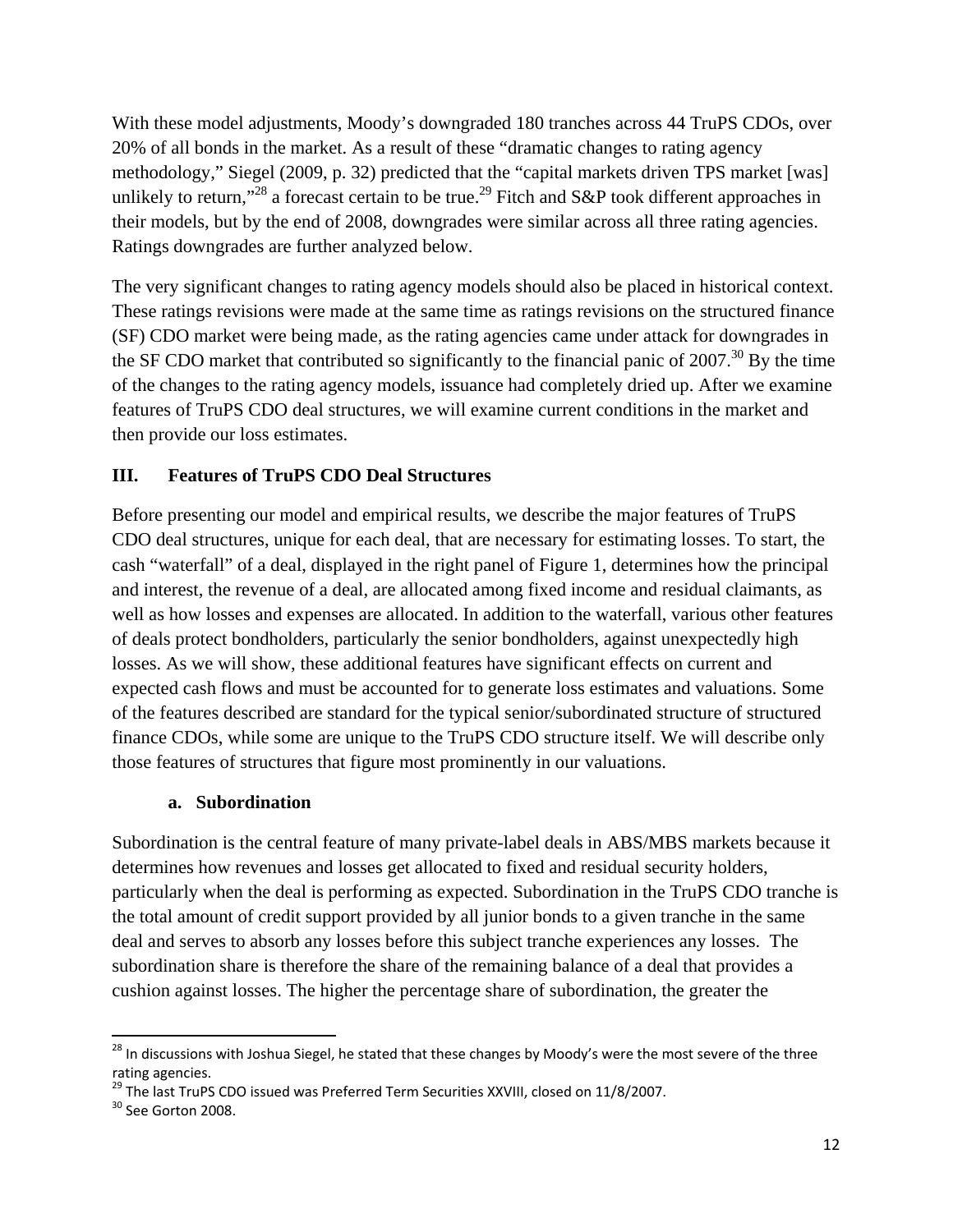protection the bond has against losses. Higher-rated bonds therefore have more subordination, while lower-rated bonds have much less. In Tables 3(a) and 3(b), we summarize the subordination shares and discount margins at issuance across vintages and on a weighted average basis for the 108 TruPS CDOs to gain insights into expected risks, since subordination levels and discount margins reflect investors *ex ante* views on risk. For comparison, we gathered a sample of mortgage-backed cash mezzanine structured finance CDOs (SF CDOs), which we also report in the tables. $31$ 

A somewhat unique feature for TruPS CDOs, at least relative to other SF CDOs, is the very high levels of subordination and discount margins for the senior-most classes, those originally rated AAA to AA. Subordination levels for the senior AAA bonds averaged 48.03%, although it did trend down some after 2002 as issuance climbed. Table 3(b) shows Senior AAA TruPS CDO floating rate notes have, on average, 10 basis points more in margin than Senior AAA structured finance CDOs, which is quite a substantial spread pick-up for investors, even as it trended down over time. Junior AAA bonds reflect, on average, 15% higher levels of subordination than SF CDOs, with almost identical spreads. This combination of spread and discount margins reflects the perceived riskiness of the TruPS CDO market to AAA investors.

Note that the pattern is quite different for the more junior-rated securities, which were the securities for which, as noted in reports above, the primary investors were the banks, thrifts, and insurance companies issuing TruPS. Lower-rated TruPS CDO tranches enjoy higher subordination levels than their SF CDO counterparts as well, although by lesser amounts. However, TruPS CDO floating rate notes originally rated AA to BB, have lower discount margins than their SF CDO counterparts. This is a pattern you would observe for securities for which risk is viewed as more comparable.<sup>32</sup> One possible explanation for these differences in perceived risks is that banks, thrifts, and insurance companies perceived much lower risk among these securities than did the broader market, which bought the AAA-rated bonds. While it is beyond the scope of this paper to investigate these differences in more detail, we make the point here and will discuss further in our lessons learned.

## **b. Excess spread**

Since bonds are fixed income securities, the first line of protection against losses for the bondholders, and the sole revenue source for the equity tranches, is from the excess spread on the deal. Excess spread for TruPS CDOs is the interest cash-flow from the underlying collateral net of the CDO debt interest expenses and the deal senior administrative expenses, including

 $31$  Our sample of cash mezzanine CDOs was drawn again from Intex, which has all 144A CDOs. We selected all CDOs that had more than half of their collateral as RMBS. From the 740 SF CDOs, 248 cash mezzanine SF CDO deals with floating rate tranches were chosen, since these are the riskiest deals and most comparable to TruPS CDOs in structure. Aggregate subordination levels and coupon margins by original rating/seniority are weighted averages

by original face of the constituent tranches.<br> $32$  The same pattern also exists for coupons on the fixed-rate securities but is not included here because they constitute a small share of securities.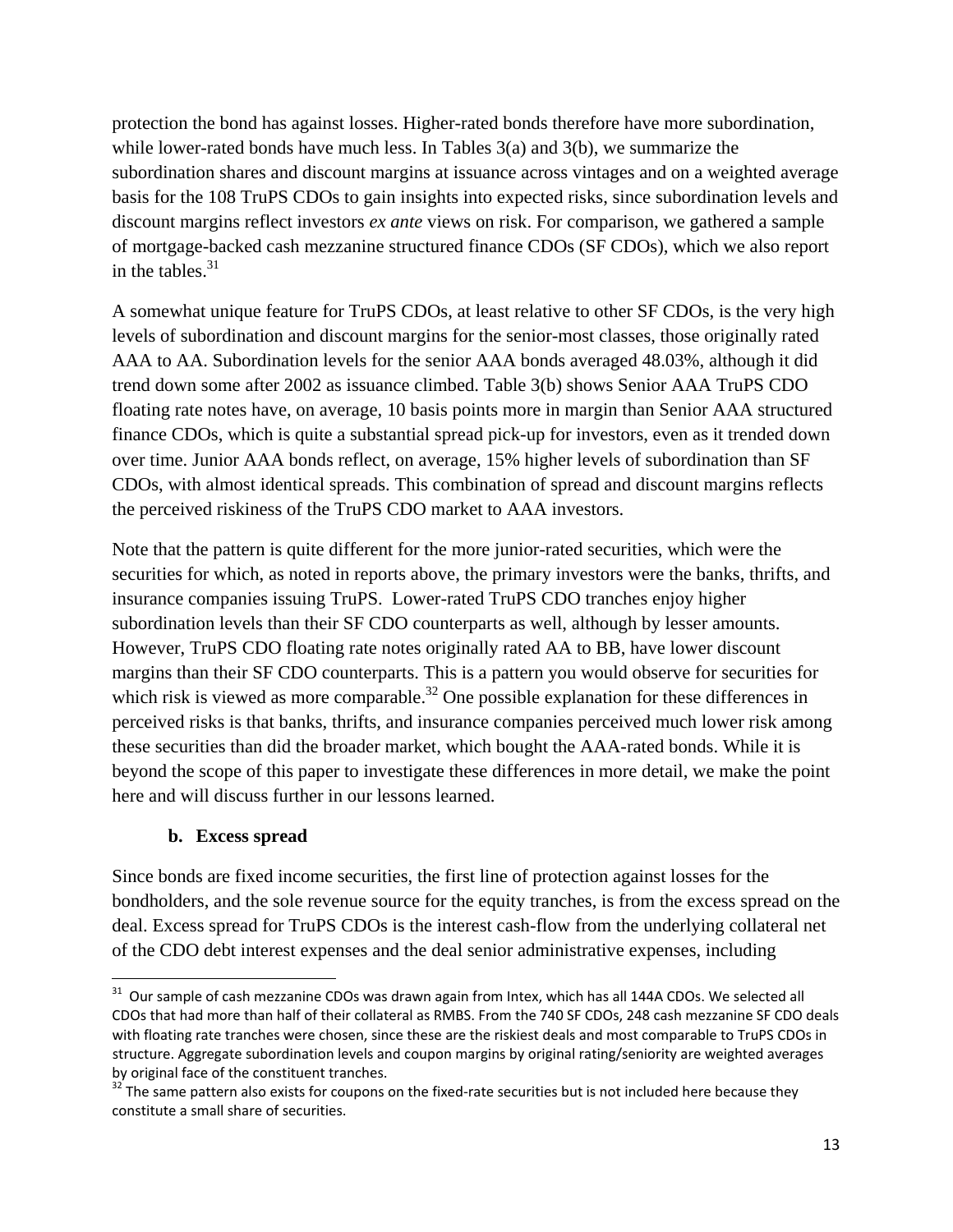hedging costs. Excess spread provides the first layer of credit protection against the defaults and losses from the CDO collateral. TruPS CDOs often divert a portion of the excess spread to pay down debts even before the violation of any other tests meant to protect bondholders. Usually this amortization, also known as "turbo," occurs in reverse order of seniority to reduce the most costly debt tranches in the deal structure, or pro rata across the CDO debt tranches to maintain the deal leverage mechanism. Since these features are unique for each structure, we will need to account for these in each security when we estimate our losses.

### **c. Reserve Accounts (RAs)**

RAs for the TruPS CDOs can either be set up at the initial deal closing from the proceeds of CDO issuance or built up from the excess spread until the reserve account reaches the target amount, which is usually 0.25 to 0.75% of the original deal balance. Funds in RAs can be drawn to pay senior administrative expenses or senior note interest as required and thus provide additional support to the TruPS CDOs. Any draws made from the account can be replenished from the excess spread if the collateral performance improves and the transaction generates enough cash flow.

## **d. Hedges/Swaps**

Hedges and/or swaps are structured in most TruPS CDO transactions to mitigate the risks of interest rate mismatches between the very long-term 30-year fixed-rate TruPS debts in the collateral and the floating rate TruPS CDO liability. Owing to the growing percentage of deferring/defaulting collateral assets (the fixed-rate TruPS debt collateral, in particular) and the historically low current interest rate environment, some TruPS CDOs have been negatively affected by the large imbalances in the fixed-floating interest rate swaps, which require the deals to make significant payments to the hedge counterparties, even as these same deals are facing dwindling cash flows. Since hedge payments are senior to the interest payments to even the AAA-rated notes and non-payment of interest to the senior notes constitutes an event of default, TruPS CDOs lacking the ability to reduce the swap notional or unwind the hedge are at risk of experiencing cash shortfalls and triggering an event of default to the deals.

## **e. Overcollateralization (OC) Tests and Interest Coverage (IC) Tests**

OC and IC "triggers" are features designed to protect bonds, particularly the more senior bonds, against higher than expected losses. The traditional OC tests operate in the same way in TruPS CDOs as in most deals, but with some twists. If defaults or deferrals rise above preset levels, first excess spread gets diverted, then subordinated bonds stop receiving principal and interest (P&I) payments. When triggers hit on subordinated bonds, they start to "PIK," an acronym that stands for payment in kind, which means that the bonds start diverting P&I payments and start accumulating interest arrears. (This is a result of the TruPS themselves being cumulative debt.) Typically, the mezzanine, or more junior bond, triggers trip first ("sub-tests"). If losses rise, then the senior, or AAA-rated bond, triggers fail ("sr. tests"). For purposes of the OC tests, a deferral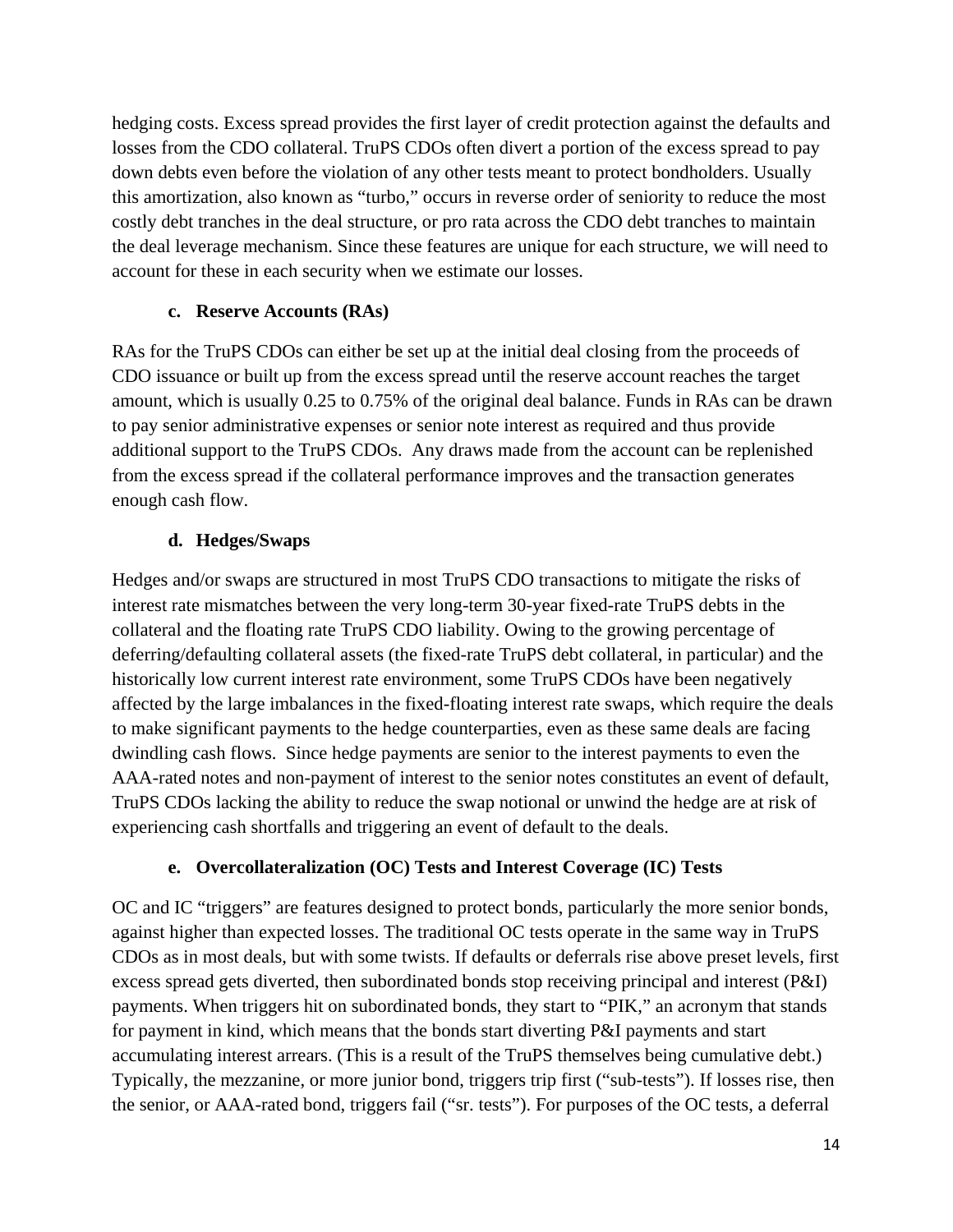of interest is treated the same as a default, and deferrals are given a significant haircut in calculating OC ratios, with some CDOs giving deferrals of 10% of par as credit and some even zero credit. Interest coverage tests exist in some TruPS CDOs, and with more banks/insurance companies/REITs deferring interest on their TruPS debts, this usually less conservative test is failing at a greater rate and magnitude than the OC tests. The IC test failure affects the CDO waterfall mechanism in the same way as the OC test failure.

As shown in Table 4, only six deals (6% of all deals) pass all triggers. Significantly, all six are pure insurance TruPS CDOs. Another 18 deals (17%) are failing the sub-bond triggers but still passing the senior bond triggers. Over two-thirds (71%) of the deals are failing the senior-most trigger, which means only the senior class of bonds is receiving P&I payments. This level of trigger failure is extraordinary.

## **f. Event of Default (EOD) Tests**

An EOD can occur in TruPS CDOs under certain circumstances, including but not limited to the following provisions: the non-payment of interest to the most senior notes outstanding, the nonpayment of principal when due and payable, the failure of an EOD overcollateralization trigger, and the bankruptcy/insolvency/receivership/reorganization of the co-issuers, among others. When an event of default is triggered, the controlling class of the transaction, usually 66 2/3% of the most senior notes outstanding, can instruct the trustee to declare the principal of the notes immediately due and payable, which effectively puts the CDO deal into the acceleration stage. The liquidation of the deal due to an EOD and acceleration, however, is very unlikely at present, given the current status of the banking industry and the illiquidity of the underlying TruPS debt collateral.

While an extraordinary 94% of deals have failed OC and IC tests, only a small share (13%) have failed their EOD triggers. This is undoubtedly because few, if any, TruPS have actually defaulted. This is another unique aspect of TruPS in CDOs. While the banks have failed in many TruPS CDOs, until the holding company is fully liquidated, the TruPS themselves are technically still deferring, at least until the fifth year of deferral. Effectively, they are defaulted, and rating agencies track the defaulted institutions within the TruPS CDOs. But until the fifth year or liquidation of the TruPS themselves, they are still reported as active balances in deal structures. This is another unusual aspect of TruPS CDOs.

## **g. Auction Calls**

TruPS CDOs usually have 30-year final maturities due to the fact that the underlying collateral, the TruPS debts issued by banks, insurance companies, and REITS, have 30-year terms. The rating agencies, however, generally assume a weighted average life of the CDO liabilities to be around 10 years due to the 5-10 call option of TruPS. They do, however, model TruPS CDOs to maturity to estimate the "extension risk" that the TruPS do not in fact prepay. Auction calls are structured in most TruPS CDOs that allow an auction of the collateral assets at some point in the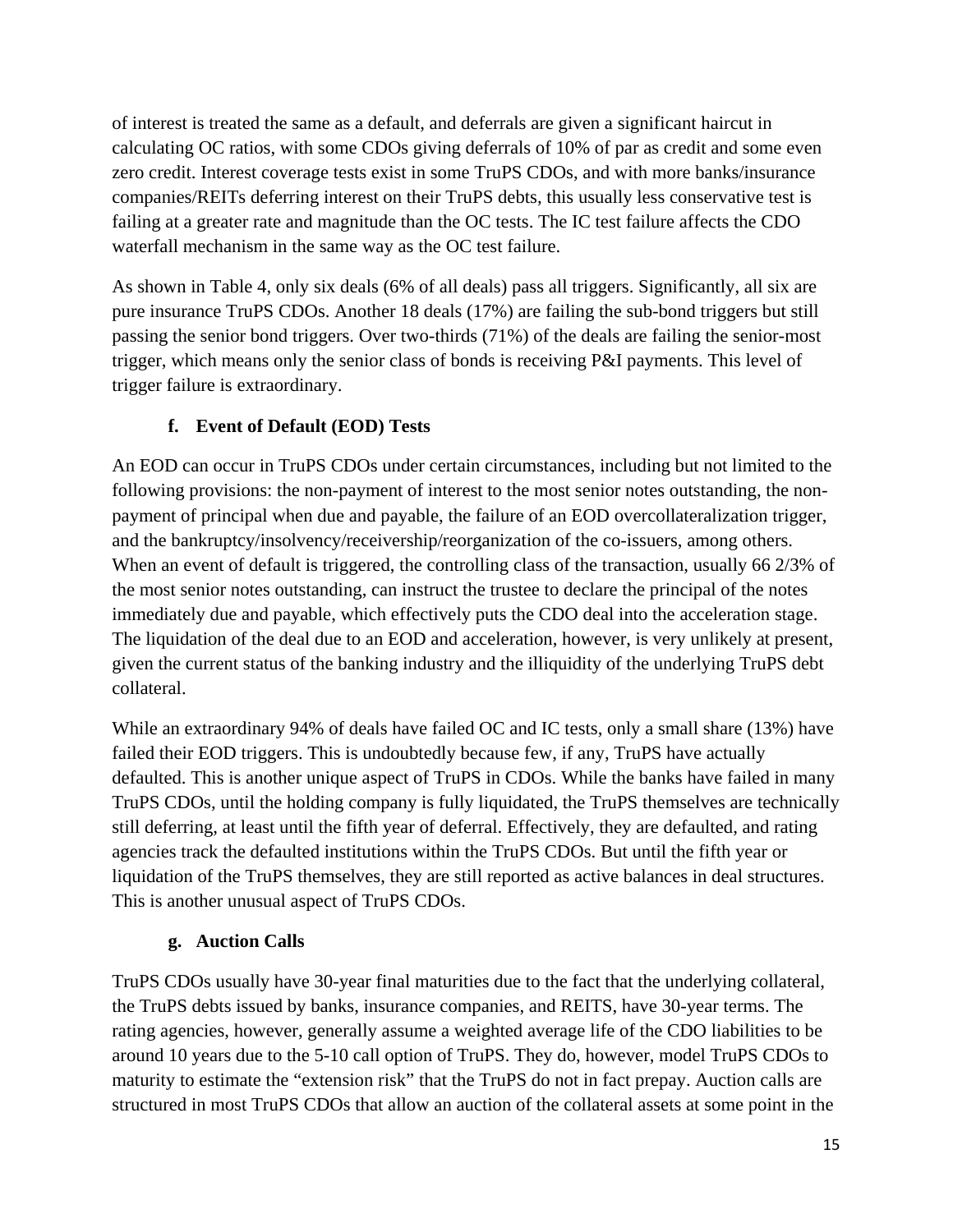life of the transaction, usually at 10 years. If proceeds from the collateral auction would generate enough to retire the CDO debts, the auction sale can be consummated. If the expected proceeds are not enough to make the CDO debts whole, the auction will not take place but will be attempted at every following payment period until its success or until the collateral is completely amortized. Owing to the lack of trading and liquidity in the TruPS debt market and legislative changes, the success of auction calls by most TruPS CDOs is growing more remote, which probably indicates that the existing TruPS CDO bonds will experience a much longer expected weighted average life (WAL). We will discuss how we see the TruPS CDO market playing out in our concluding comments.

## **IV. Data and Summary Statistics a. Data**

Our primary data source is Intex, the source data and structuring software for all 144A structured finance CDOs. While 144A deals are unregistered, issuers provide Intex with the deal prospectuses that allow Intex to properly code in the deal "waterfall" and all other features of the deals discussed in the last section so that analysts can generate cash flows, estimate losses, and price the deals for sale. Intex also provides software to enter in assumptions about expected losses, prepayments, severities, and discount rates to project cash flows, estimate losses, and price the bonds. Intex also makes available to analysts critical information on the deal, including deal and bond balances, bond CUSIPs, rating agency ratings, pool factors, coupons, principal and interest payments to each bond in the deal, and performance information for the underlying collateral. Each reporting period, trustees provide Intex with updated performance information, which it makes available. Intex is therefore the primary source for all information on each deal for all 144A TruPS CDO deals.

Because of the 144A status of TruPS CDOs, however, trustees do not allow Intex to make all information available to analysts as they do with public deals. Most important, analysts not specifically investing in TruPS CDOs generally do not know the issuer of TruPS going into each pool. For performance, analysts observe only the *cumulative* default and deferral balances (and number of defaults/deferrals). Combining of defaults and deferrals in reporting makes estimation of defaults particularly difficult, since we cannot determine which institutions of the TruPS have defaulted and which are deferring. Likewise, cures merely lower the combined default/deferral balance.

To overcome these data limitations, we were able to obtain from FTN (2011), the largest issuer of TruPS CDOs, information on the timing of deferrals, defaults, and cures in each of its deals.<sup>33</sup> As shown in Table 2, FTN issues the preferred term securities shelf, one-third of the current market. From these we were able to track the timing of deferrals, defaults, and cures to calculate

  $33$  FTN (2011) maintains a website that it makes publicly available to potential investors at http://www.ftnfinancial.com/SitePages/home.aspx; last accessed on September 10, 2010.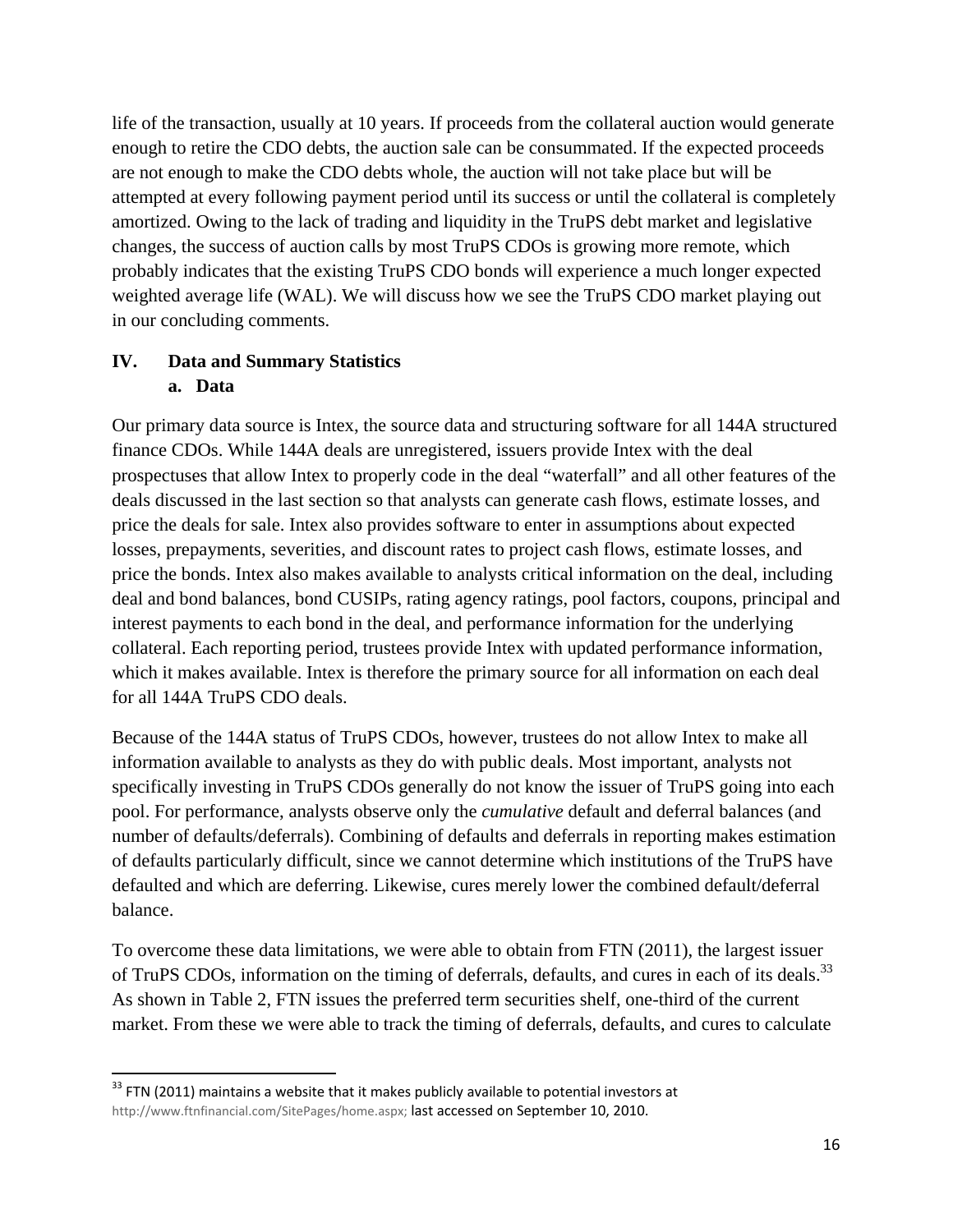our CDRs at the deal and issuer level for forecasting purposes. We use the FTN data to estimate our initial industry conditional default rates (CDRs) for the TruPS CDO market.

Other sources of data are the rating agencies, deal managers, and consultants who service the TruPS CDO market. From these sources, we are able to gather information that feed into our model assumptions on such factors as shares of deferrals that default, severity rates on TruPS defaults, and other data relevant to generating loss projections on existing balances, all of which we detail below.

Finally, we obtained data from bank call reports, SNL Securities, and the FDIC to obtain information on the TruPS and banking markets. These data allow us to compile data on TruPS issuance and compare failure rates between banks in TruPS CDOs and the overall market.

## **b. Summary Statistics**

We begin our review of TruPS CDO performance by examining issuer data through Intex, rating agency ratings, and data from the FDIC. Issuers in this case refer to the legal entity that issues the TruPS CDOs; an issuer is also commonly referred to as a "shelf." As shown in Table 2, the TruPS CDO market is composed of 17 shelves, 108 separate deals totaling \$58.9 billion of issuance, and a total of 790 separate securities, 109 equity notes and 681 bonds. Reflecting the fact that very few firms exercised call provisions and very few defaults have been liquidated through the holding companies, the current pool factors on all deals is a comparatively high 80%. As of March 2011, the default/deferral rate for the entire TruPS CDO market stood at 32% (27% as a share of original balance). While there is some variation among sub-groups we will explore below, poor performance exists across almost all the issuers. The analysis that follows will focus primarily on the 107 still-active deals and 787 securities. $34$ 

The first point of performance evaluation begins with a comparison of the original and current (as of June 2010) rating agency ratings, which is important since the rating agencies are the only entities with complete data on the universe of TruPS CDOs. To be consistent, where ratings differ among the rating agencies, we chose the lowest of the ratings, both at issuance and at June 2010. In Table 5, we show that of the 681 bonds initially rated,<sup>35</sup> only 13 of the bonds (2%) currently retain their initial ratings or have been upgraded. Ninety eight percent of the bonds have been downgraded; of those originally rated investment grade, 87% have been downgraded below investment grade.

One reason for the especially poor performance of the TruPS CDO market is that it coincides with the onset of the real estate and banking crises, with performance not nearly as correlated

<sup>&</sup>lt;sup>34</sup> One deal composed of three securities from the preferred term securities shelf was called, and its remaining collateral was rolled into another deal (new issuance at time of the call) in the same shelf.<br><sup>35</sup> Note that 109 bonds were unrated. These bonds were mainly the residual classes of the deals that are not bonds

at all so do not receive ratings.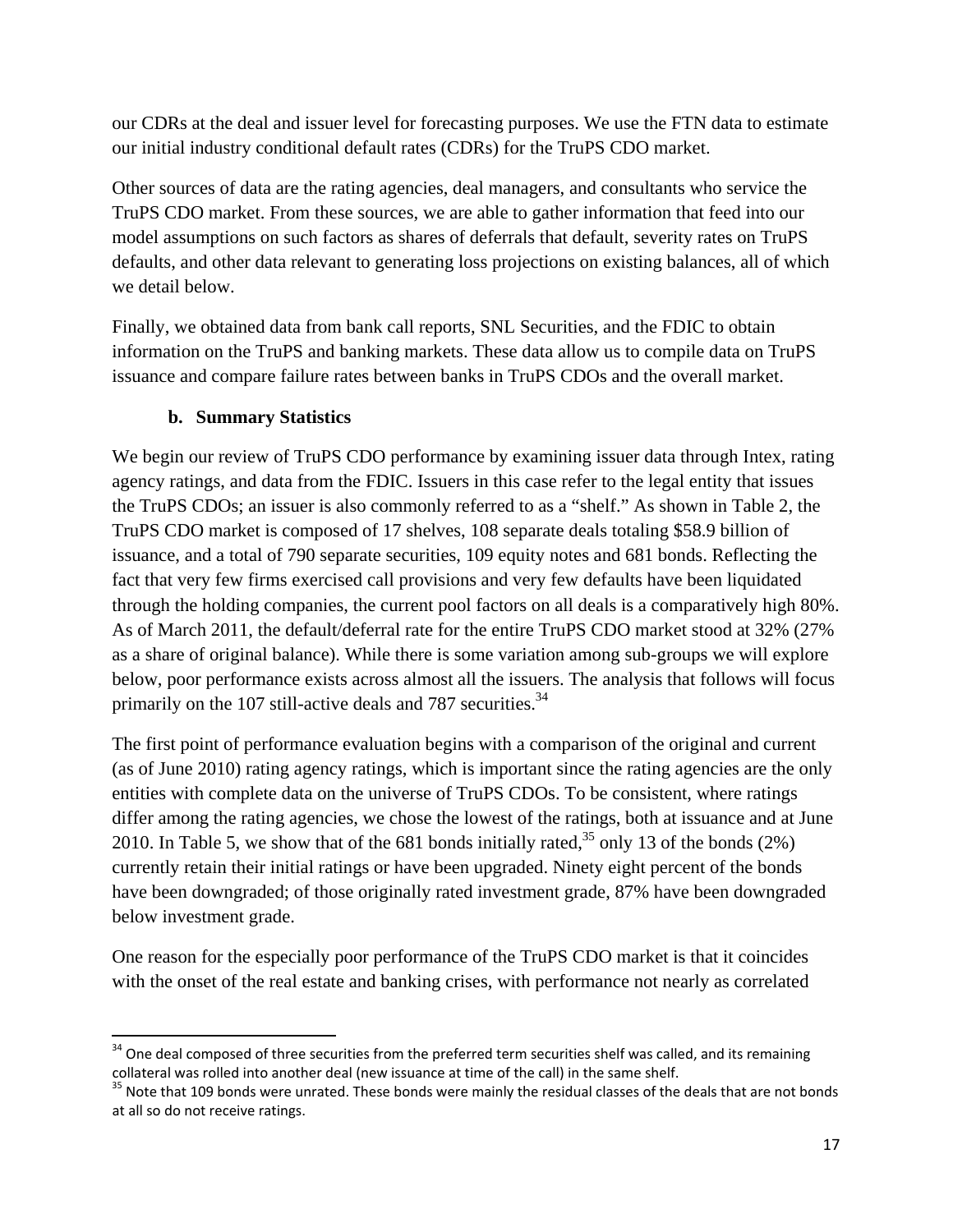with seasoning or vintage as it was in the SF CDOs.<sup>36</sup> As shown in Figure 3, the onset of the real estate and financial crises in 2007-08 is when defaults and deferrals rise significantly in most TruPS CDO vintages. Early defaults and deferrals are often characterized by "cures" from deferrals, especially in the 2001 vintage. The current default/deferral rate for remaining vintages ranges from 28% to 42%. The 2002 book is the worst performing book of all, although this is partially explained by adverse selection from payoffs, as nearly 60% of the collateral is paid down. While the 2003 vintage paid down by \$1 billion, not many other vintages have appreciable payoffs, and all have default/deferral rates that, if deferrals transition into defaults, will likely require the complete write-down of many of these the bonds.

In searching for potential sources of performance variation with the very limited information we have, the only reliable indicator of performance variation is whether a CDO has insurance industry TruPS. We classify the 107 active TruPS CDOs into five broad industry categories based on information gathered from Intex and various industry sources. As shown in Table 6, by far the best performing group is the pure insurance TruPS group, with a current default/deferral rate of 5%. The next best performing group is REIT TruPS CDOs at 26%, followed by the hybrid bank, thrift, and insurance TruPS CDOs at 33%. The two worst classes are the ones made up predominantly of insured depositories, the bank & thrift (38%) and bank (41%).

We say insurance TruPS concentration *appears* to be the one clear discriminator because, while we know which TruPS CDOs are pure insurance and which have insurance TruPS in them, we don't have figures on shares of insurance TruPS in the hybrid TruPS CDOs, nor do we have shares of any major asset classes in the hybrids. Another important point to make about these classifications is that, since they are CDOs, they frequently contain other types of securities, including sub-debts, surplus loans, middle market securities, commercial mortgage-backed securities (CMBS), CMBS CDOs, and, in one case, a TruPS CDO. Without better figures on asset shares in these hybrid deals we cannot draw more definitive conclusions about their contributions to variation in performance. But we can say that the pure insurance TruPS CDOs are significantly outperforming any other major group and that the groups dominated by insured depositories, bank and bank & thrift, are performing worst.

Another important factor of the poor performance that was not noted at the time was the significantly higher risk of the banks that issued TruPS into TruPS CDOs. One source of risk noted was that many of the banks in TruPS CDOs were unrated, unable to access capital markets or to engage in private placements. Rating agencies, of course, maintain their own ratings on companies and securities, and they had their own methods for assessing bank risks.<sup>37</sup> What further complicates analysis is that we don't know which banks that issued TruPS issued them

 $^{36}$  Goodman et al (2008) contend that the 2006-2007 vintage explains some 91% of the variation in structured finance CDOs, with no other factor contributing significantly to performance.<br><sup>37</sup> Moody's relied on a measure of non-performing assets taken off bank call reports. During the real estate boom,

these measures were especially strong across almost all the banks.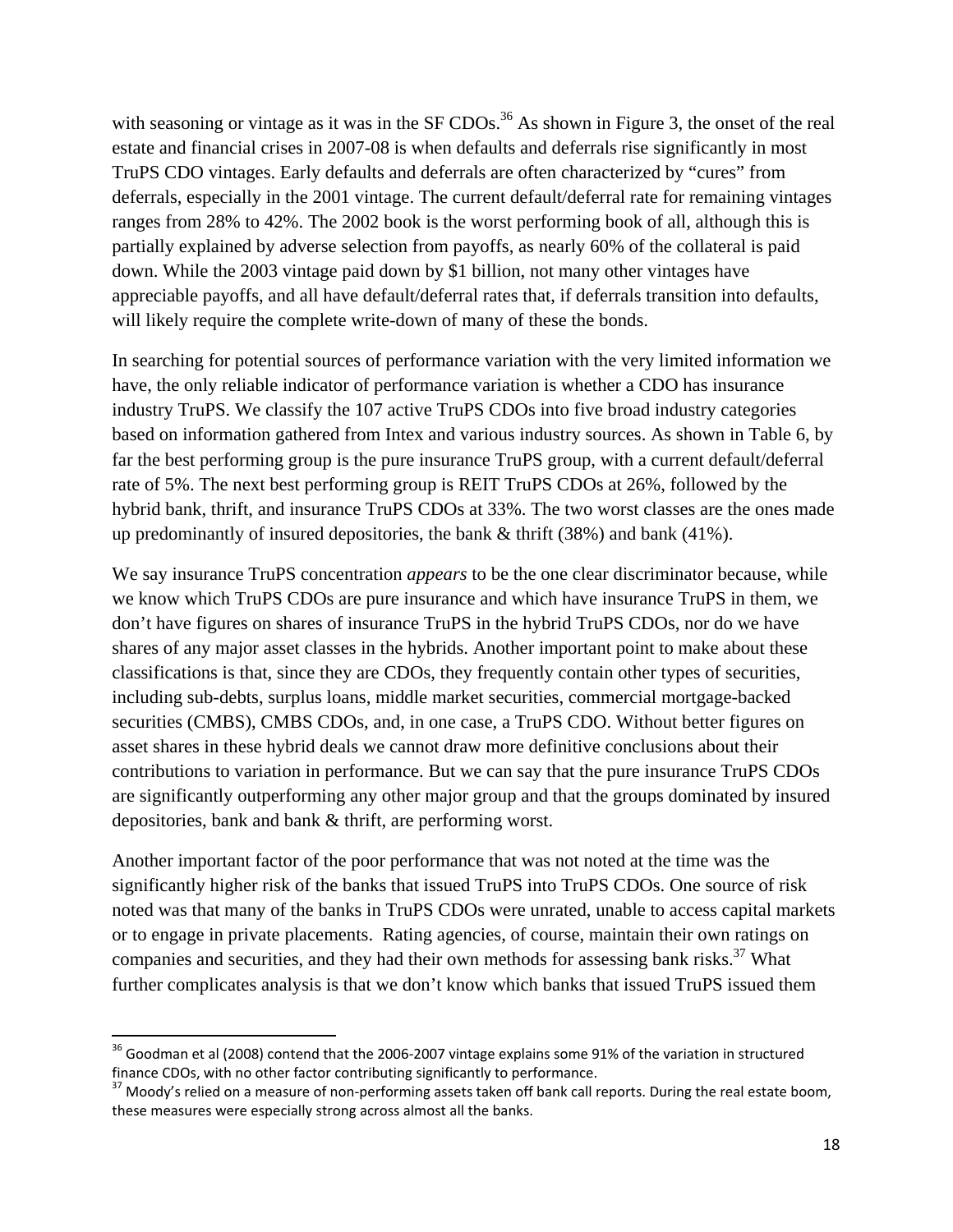into TruPS CDOs versus those that did not. Only the three rating agencies have the complete list of banks issuing TruPS into TruPS CDOs.

One way to assess relative risk among banks, at least on an ex post basis, is to compare directly the failure rates of banks and thrifts placed into TruPS CDOs against overall bank and thrift failure rates over the period. This is done in Table 7. Since we do not have TruPS CDO bank and thrift data, we rely on aggregates from Fitch (2010b), which reported that 176 bank and thrift holding companies had failed from 2007 through April 2011. Overall, 1,813 bank and thrift holding companies have been placed into TruPS CDOs, for a failure rate of 9.7%. This is nearly double the 4.7% failure rate of all FDIC-insured banks and thrifts that failed over the same 2007 to April 2011 time frame. $38$ 

Unfortunately, we do not have information to analyze the risk profile of small banks issuing TruPS into TruPS CDOs versus those that did not. A more thorough analysis of risks at these small banks will have to wait until more information is disclosed. But it is definitely an important area for future research.

## **V. The Model: Development of Industry and Deal-Specific Loss Curves**

The challenge of forecasting expected losses for the 107 active TruPS CDOs was not only in dealing with limited data but also in making our models compatible with the valuation algorithms in the Intex software designed by dealers and trustees for investors. Intex provides all of our deal- and bond-level data, along with the coding of the deal-specific structures to generate cash flows. The user needs to input deal-level CDRs, CPRs, and severity rates. In this way the software is set up much like one is valuing an MBS pool. This is different from what the rating agencies do because they have information at the asset level and are able to estimate default rates of each institution issuing TruPS. We must work with information trustees make public to potential investors (or researchers like us).

One of the features of the reporting on TruPS CDOs is that trustees only make available *cumulative* deferrals plus defaults (DDs) to non-investors each reporting period. "Deferrals" in this case refers to TruPS of institutions that have suspended dividend payments on their TruPS but have not yet filed for bankruptcy or been seized by regulators. "Defaults" refers to institutions that have filed for bankruptcy or been seized by regulators. This is important because until the institutions issuing the TruPS are liquidated, TruPS balances on defaulted institutions are still reported as active in the TruPS CDOs, which almost all presently are.<sup>39</sup> In this sense defaults resemble real estate owned (REO) properties in MBS deals that are still reported in the pool because they have not yet been disposed of and written down. Deferrals are more

 <sup>38</sup> These are not strictly comparable, since Fitch figures are for holding companies, which can include more than one depository, while FDIC figures are for individual banks and thrifts. The FDIC does not report its figures at the holding company level.<br><sup>39</sup> Rating agency analysts explained to us that because a deferral is "tantamount to a default" they did not feel the

need to distinguish between defaults and deferrals.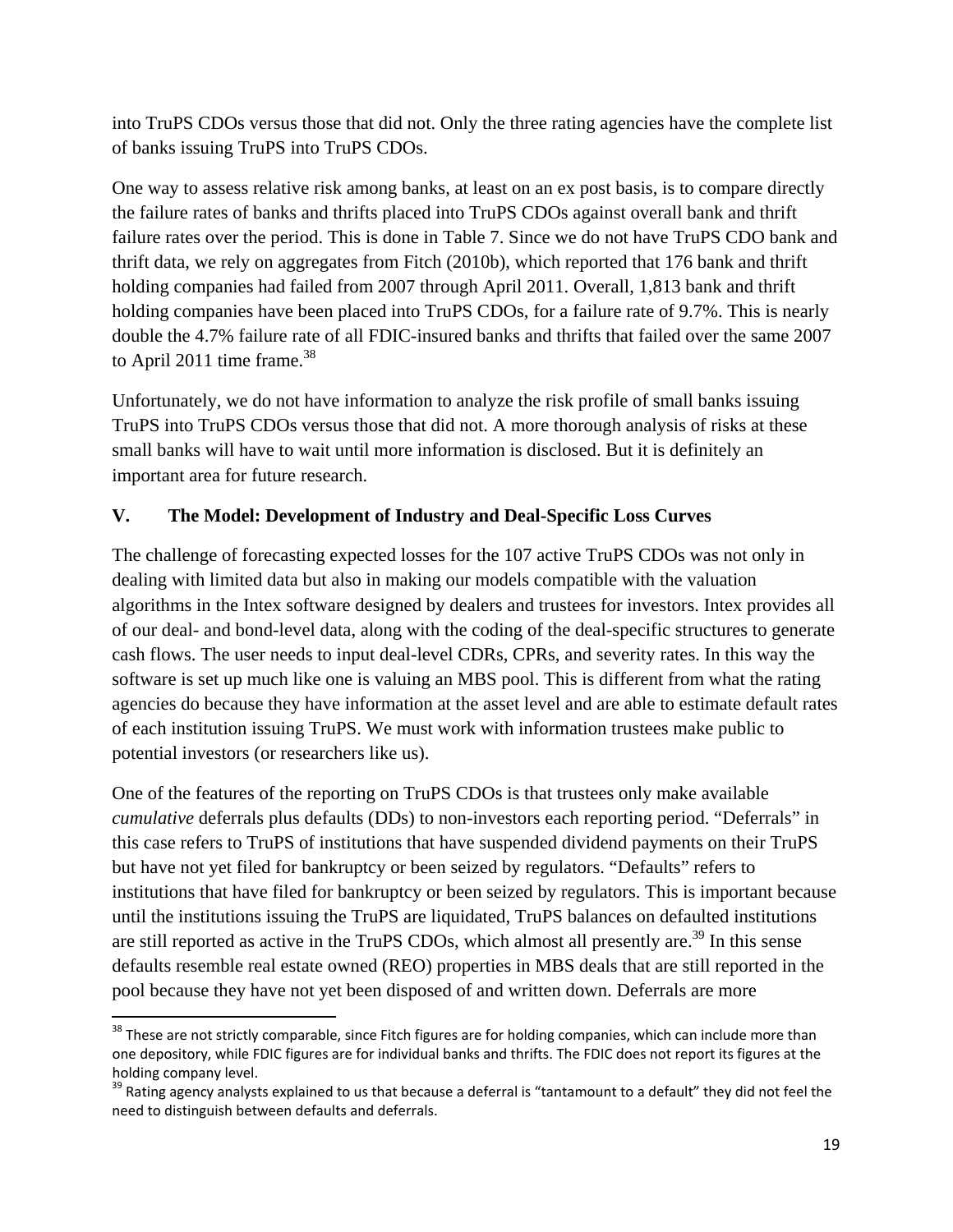synonymous with delinquencies, since they represent TruPS balances at still active banks that have suspended dividends on their TruPS.

In terms of the deal triggers, defaults and deferrals are regarded the same. As mentioned above, on most TruPS CDOs, combined DDs have exceeded their trigger levels, meaning that interest from the junior bonds is being diverted to the senior bonds. Both deferrals and defaults count toward trigger calculations in exactly the same way; that's one reason why trustees report them as a combined amount. Subject to imbedded deal triggers, interest arrears accumulate in the junior bonds (i.e., they "PIK"). Cash is not available to the trust until deferring TruPS cure. Thus, while Intex reports only the combined DD balances, we needed to find a source to distinguish deferrals from defaults so that we can estimate our conditional default rates (CDRs) on our TruPS CDOs.<sup>40</sup>

As mentioned, to estimate conditional default rates (CDRs), we were able to use data from FTN (2011) to construct a net DD curve. FTN's deals are present in all major TruPS CDO groups mentioned in Table 6. As of June 2010, FTN's historical cumulative DD balance as a percent of current balance was 28% (this had risen to 32% by the end of March 2011). The industry average on the non-FTN TruPS was 27.7%. This gave us confidence that the FTN data were representative of the TruPS CDO market and could be used to estimate industry CDRs for all 107 TruPS CDOs. Finally, we augmented our model with assumptions from rating agency models, since they are the only entities that have full information on TruPS CDOs across all issuers.

Our deal-specific expected loss model is as follows:

$$
EL_{i,t} = \sum_{j=1}^{n} CDR_{i,t+j} * LGD * PerfBal_{i,t+j-1} + DD_t * LGD \qquad (1)
$$

where

$$
CDR_{i,t} = (1 - (1 - MDR_t)^{12}) * Multiplier_i,
$$
\n(2)

$$
MDR_t = \frac{1}{18} * \sum_{j=0}^{17} \left\{ \frac{DD_{t-j} - DD_{t-j-1}}{Perf Bal_{t-j-1}} \right\} , \qquad (3)
$$

$$
Perf\, Bal_{i,t-j-1} = \, Balance_{i,t=0} - PP_{i,t-j-1} - DD_{i,t-j-1} + Cures_{i,t-j-1} \,, \tag{4}
$$

| $Cum$ $EL_{i,t}$     | $=$ cumulative expected loss on deal i at time t,   |
|----------------------|-----------------------------------------------------|
| $CDR_{i,t+i}$        | $=$ conditional default rate on deal i at time t+j, |
| <b>LGD</b>           | $=$ loss given default,                             |
| Perf $Bal_{i,t+i-1}$ | = performing balance of deal i at time $t+j-1$ ,    |
| $MDR_{i.t}$          | $=$ monthly default rate on deal i at time t,       |

 $^{40}$  We also should point out that because we only have aggregated balances in Intex, we could not consider other modeling frameworks, such as a copula model, that would specifically incorporate asset correlation assumptions.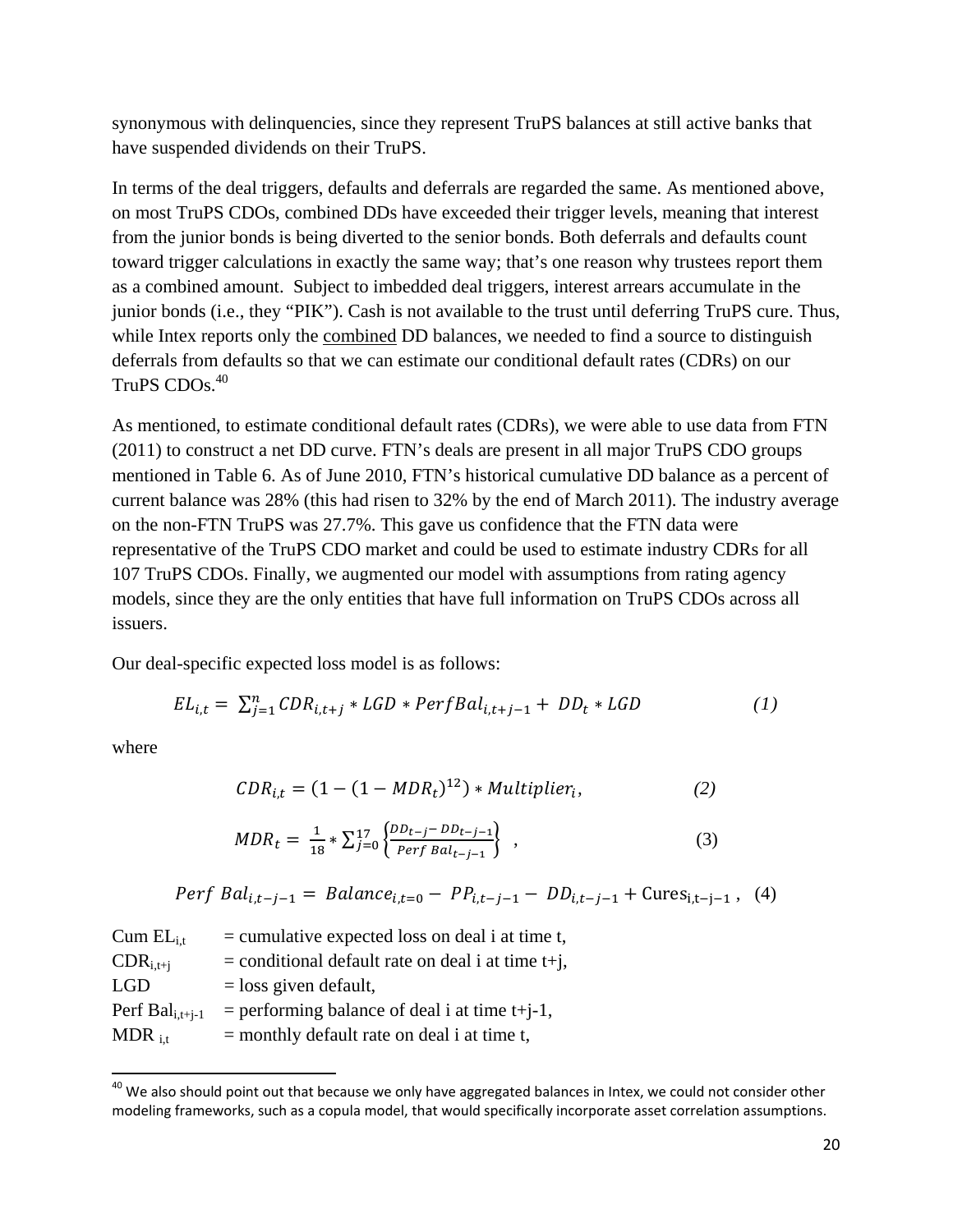| $Multiplier_i$     | $=$ deal-specific multiplier applied to deal i,                   |
|--------------------|-------------------------------------------------------------------|
| $DD_{i,t-i}$       | $=$ cumulative defaults plus deferrals on deal i at t-j,          |
| $Balance_{t=0}$    | $=$ Balance on the deal at issuance (t=0),                        |
| $PP_{i,t-i-1}$     | $=$ cumulative prepayments on deal i at time t-j-1,               |
| $DD_{i,t-i-1}$     | $=$ cumulative deferrals and defaults on deal i at time t-j-1 and |
| Cures $_{i,t-i-1}$ | $=$ cures on deal i at time t-j-1.                                |

Several features of our model need elaboration. CDRs are annualized monthly default rates (MDRs), which are the default inputs required by Intex to project cash flows. Since historical DDs occur in a lumpy fashion (see Figure 4), for forecasting purposes the decision was made to use an 18-month moving average to smooth the noise. Eighteen months was chosen as the time period for smoothing, since TruPS CDOs report only quarterly or semi-annually, and the 18 month moving averages provided the smoothest curves, which proved advantageous when working with the Intex software.

Note that LGD is not denoted with subscripts because we first built an industry curve from the FTN deal-specific data. The MDR curve estimated from deal-level data is ultimately aggregated to the issuer level, which we use to represent the TruPS CDO industry. Because of the lack of data, the same LGD assumption is applied across all deals.

Another feature of the Intex modeling software is that CDRs are calculated only against *performing* balances, which nets out defaults, deferrals, cures, and prepayments. For the current stock of DD, an LGD is required

Cures are embedded in our estimated deferral curve, since the curve is net of cures. Since cures are netted out, we do not need to adjust our MDRs for a probability of default (PD), as we do with delinquent loans in MBS pools. In effect, the MDR is the share of non-cures forecasted over the remaining life of each deal. In the FTN data, as of June 2010 there were eight cures totaling \$48.4 million, and 295 accounts in deferral status totaling \$2.51B. Cures therefore represent 2.3% of all deferrals by balance. Thus, our model assumes a cure rate of 2.3%, or a PD adjustment to the MDR of 97.7%. On these we are in between the three rating agencies. Moody's, S&P, and Fitch have implied cure rates of 10%, 0%, and 5%, respectively, on all future deferrals or defaults.

Finally, for the CDR calculations, what generates deal-specific CDRs is the multiplier applied to each deal. Multiplier represents the ratio of DDs of deal i at  $t=0$  to the average DD on the FTN deals at t=0 ( $DD_{FTN,t=0}$ ), with some adjustments described below. Each TruPS CDO receives a level adjustment to the MDR curve by Equation (5) below.

$$
Multiplier_i = Max \left( 20\%, DD_{i,t=0} / DD_{FTN,t=0} \right) (5)
$$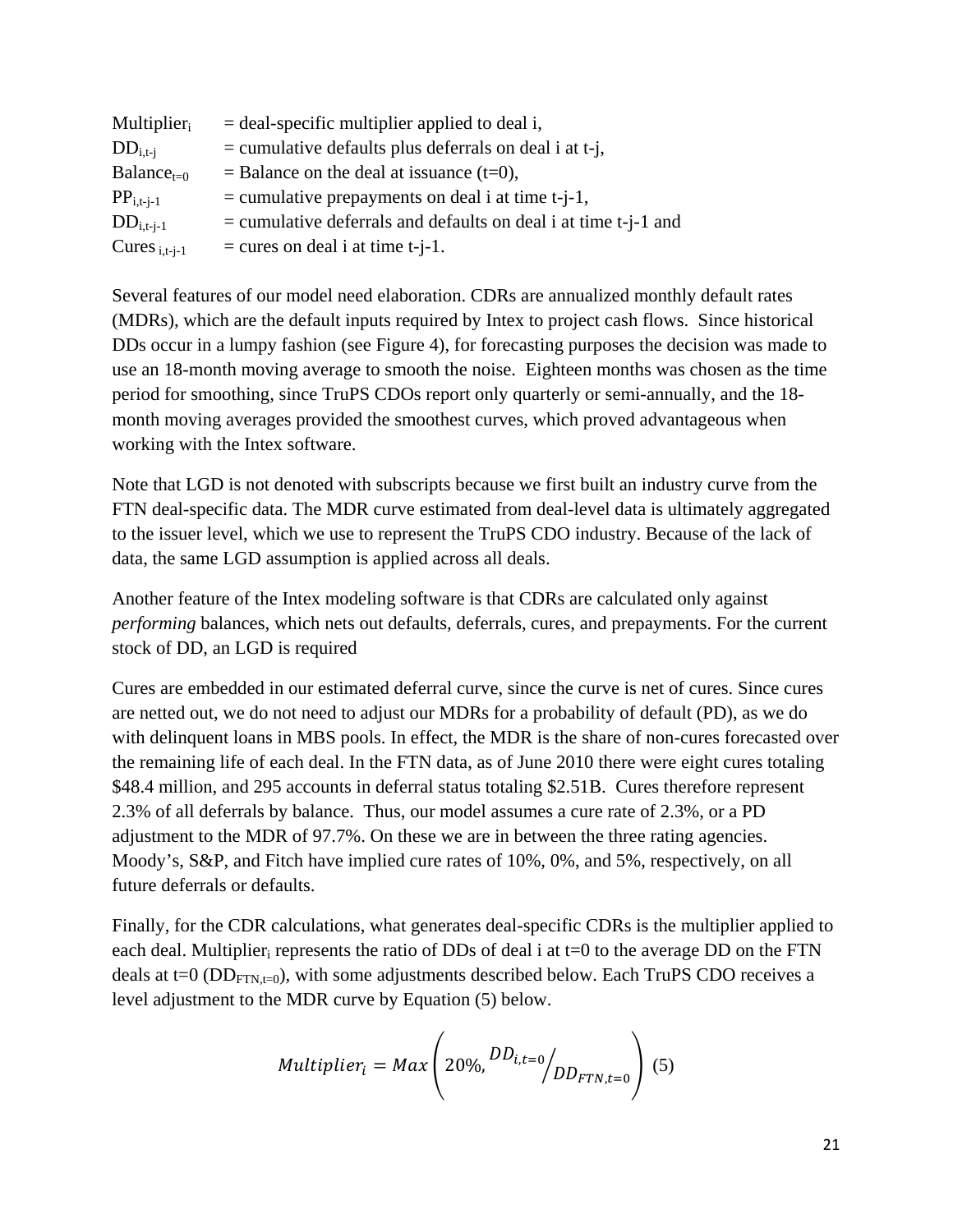A key adjustment we make is to place a floor of 20% on the multiplier. The deal-specific multipliers for these 107 deals ranged from 0 to 292%. The deals with the highest multipliers were seasoned deals with very low pool factors due to pool burnout. For the deals with zero or very low losses we placed a 20% floor on the multipliers, which gave lifetime default rates more comparable to Baa-rated firms based on Moody's idealized default probability tables.<sup>41</sup>

For the empirical estimation of the CDR curves, we investigated several model specifications, ultimately settling on a unit root specification. From FTN, we had the issuance date of each deal; the month of each deferral, default and cure; and the collateral type, as described in Table 6. It was initially hoped that more accurate forecasts could be formed from taking information about the CDOs' age into account. A matrix of DD rates was created from the asset data consisting of observations of these rates at a given calendar date across assets of different ages. Next a low rank approximation to this matrix was formed by minimizing the squared differences between the observed rates and those calculated as an outer product of two vectors.<sup>42</sup> Unfortunately, the age profile was found to be essentially nothing but noise, and the time-varying component was nearly identical to a simple average of monthly rates across all assets over calendar time. This is apparent from Figure 3 when observing how the time profile of DDs shot up in late 2007 as the financial crisis took hold, but did so for all vintages. Given this we concluded that there was very little in the age of a deal that would improve forecast accuracy, and it was fine to use a simple average over observed rates to form a base CDR forecast.

Limited historical performance for TruPS, particularly in a stress environment, also makes forecasting future DDs more an art than a science. Fortunately, we can draw on the Merton (1974) model of firm default to justify a forecast that is very plausible—at least in the near term. In Merton's model, a firm defaults if the market value of its assets falls below its liabilities. We argue that a similar process is driving defaults and deferrals among the firms' TruPS that make up a TruPS CDO. A firm is forced to defer interest payments or default outright as the value of its assets gets close to, or falls below, its liabilities. The typical Merton assumption is that the value of a firm's assets is driven by a geometric Brownian motion. Assuming that a firm's liabilities don't change, we reason that the probability of default at any time can be expressed by evaluating the cumulative density function (CDF) of a normal random variable at the difference between the log of its assets' value and the log of its liabilities. This difference evolves as a random walk unit root process as long as the firm's liabilities don't change. If we apply an inverse normal CDF to historical rates of default and deferral, we should extract a time series

 $^{41}$  Since insurance TruPS perform so much better, we considered separate multipliers for them. The problem is that there are so few TruPS insurance deferrals that the curve was not stable. Doing the adjustments the way we did gave us results consistent with how Moody's rated unrated firms, as described in Section II. Also, the effect was to raise only slightly the lifetime losses on the non-insurance TruPS CDOs (around 1%).<br><sup>42</sup> This is in the spirit of forming low-rank approximations to matrices with the first vector components of a singular

value decomposition. The hope was to interpret the elements of one of the vectors as an aging profile and the entries of the other as a time-varying component. Forecasting would then have proceeded by forecasting the time series component and combining it with the age profile to get differential forecasts for TruPS of differing ages.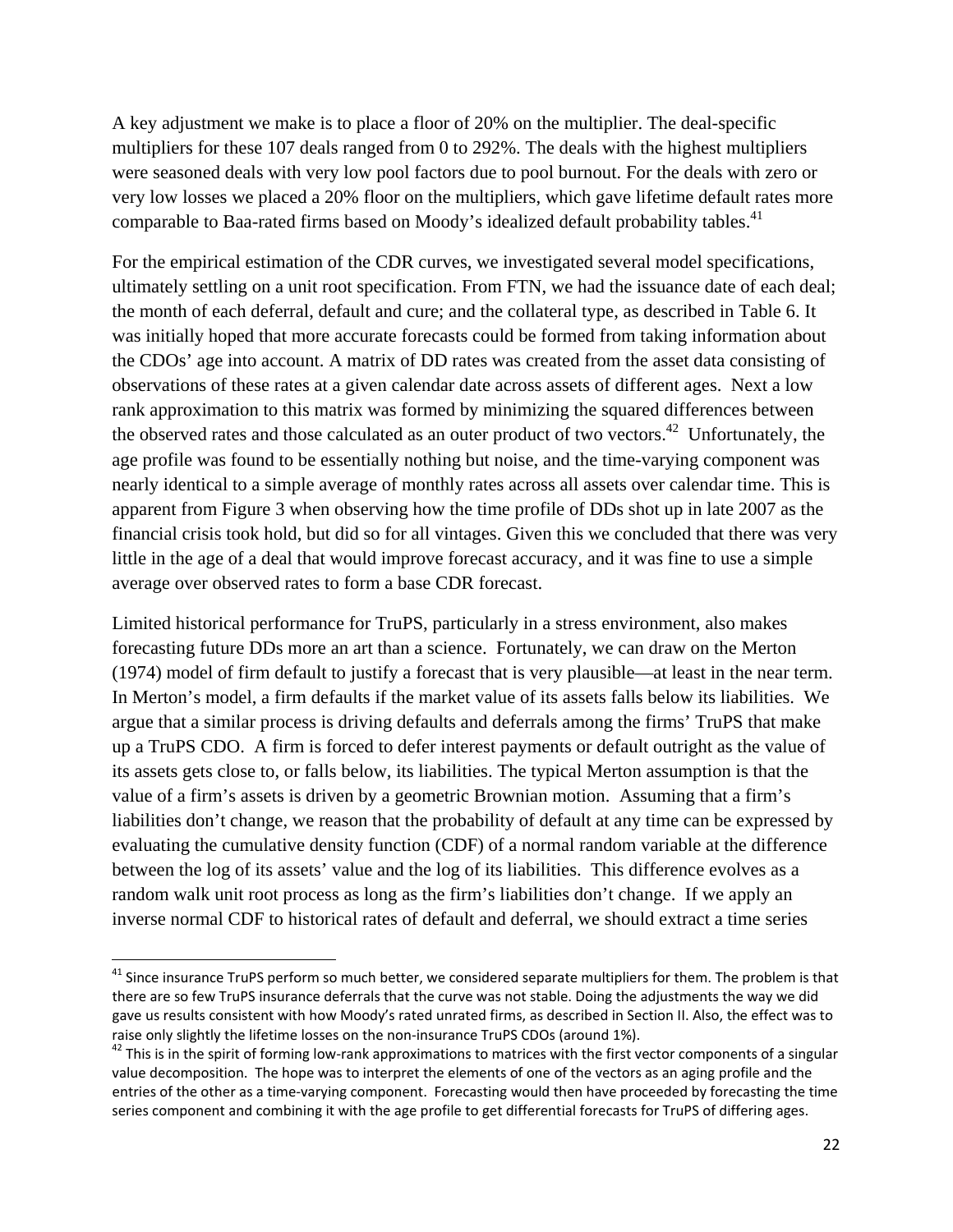component that closely tracks the log asset process; we would expect this component to closely resemble a unit-root process. We have extracted this component and it certainly passes the standard tests for unit roots.<sup>43</sup> We argue therefore that the best short-term forecast of DD rates is the current DD rate.

Our historical information on defaults and deferrals from FTN and our forecasted base industry CDR curve is represented in Figure 4. Given the theoretical discussion above, our key assumption is that the current trend of defaults and deferrals will continue for the next 24 months (from June 2010), consistent with this process being modeled well in the short run as a unit root. The extension of the current 18-month average DD rate out 24 months is consistent with rating agency assumptions and the fact that the FDIC's list of problem banks continues to grow.<sup>44</sup>

At longer horizons, the assumptions of the simple Merton framework are less plausible. In particular, we expect firms' liabilities to change markedly as firms respond to the decline in the value of their assets. We also know that regulatory actions against banks require them to restructure their assets and liabilities to raise capital or face seizure, which rating agencies have noted is a source of the rise in deferrals (Fitch (2010b)). Consequently, we conjecture that bank defaults will peak in mid-2012 and taper off significantly after that. After mid-2012, we reduce our DD forecast to 3% for months 25-36, 1.5% for months 37-48, and .25% thereafter for the remaining lives of the deals. These step-level forecasts of 3%, 1.5% and 0.25% are blended in with the prior 17 months to produce our industry curve depicted by the dotted line in Figure 4, which starts after June 2012. The final step is to multiply this industry curve by Multiplier to generate deal-specific CDR curves.

Finally, our assumptions for CPRs and LGDs are calculated as follows. For CPRs, we were able to obtain historical prepayment rates directly from Intex. As of June 2010, the rolling 18-month average voluntary conditional prepayment rate (CPR) was 1.38% for all TruPS. A 1% CPR was used for model projections, which approximates the most recent empirically observed performance and takes into consideration that issuers will have more restricted opportunities to revolve the debt as a result of the Collins amendment that disallows all future TruPS to count as equity.

<sup>&</sup>lt;sup>43</sup> The transformed deferral/default rate series is so highly auto-correlated that none of the standard unit root tests reject the null hypothesis of non-stationarity. The t-statistic from a Dickey-Fuller regression has the value 0.1637. All of the critical values for a Dickey-Fuller test are actually negative, so this test provides no reason to reject the unit root hypothesis. A Phillips-Peron test was also run and values of 0.1600 and 0.1522 were obtained for the  $Z_a$  and  $Z_t$  statistics, respectively. These correspond to p-values of 0.963 and 0.968 and clearly offer no reason to reject non‐stationarity. Both of these tests were done using a constant in the regression and this

constant proved insignificant in each case.<br><sup>44</sup> The FDIC problem bank list grew from 700 in December 2009 to 775 in March 2010, then rose again to 824 in August. As stated in Fitch (2010c), "The worst of the downgrades have occurred for structured finance CDOs but other sectors, particularly bank TruPS CDOs, still face an extended decline." Our assumption is 24 months.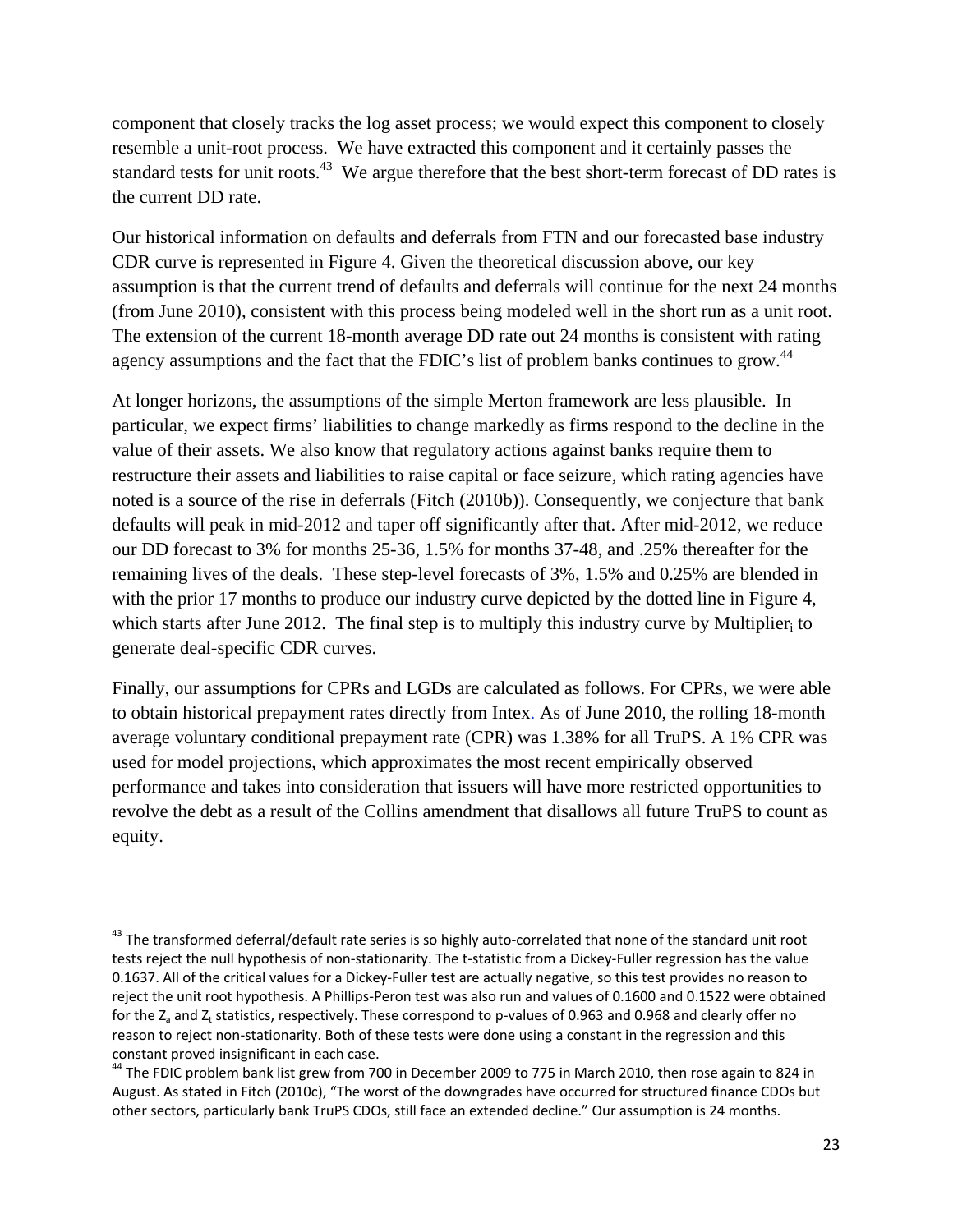For LGDs, all three rating agencies assume no recoveries, at least for the existing TruPS in the CDOs, with assumptions of recoveries coming for future expected defaults. The deeply subordinated nature of the TruPS, just above perpetual preferred stock, suggests that recoveries should be zero or very small. Recent history suggests that investors have been able to extract some recoveries out of their TruPS and that banks merging with deferring banks have been curing some TruPS. Fitch (2011) reported for the first time that a deferring bank completed a tender offer for a TruPS in a TruPS CDO in January 2011 with a recovery of 21%. Six CDOs sold a defaulted bank's TruPS for an average recovery of 13% during December 2010 and January 2011. Furthermore, nine TruPS CDOs entered into agreements with a third party, essentially a sub-servicer, to work out recoveries from 32 defaulted banks, offering hope that additional recoveries are forthcoming. For these reasons, we apply Moody's 10% recovery figure to both existing TruPS and future TruPS.<sup>45</sup>

While FTN data give us additional information on performance not found in Intex, we must acknowledge that our highly stylized model is best understood as a benchmark model, reflective of average expected losses and prices across the TruPS CDO market rather than precise estimates for individual securities. Without specific information on the assets (i.e., the names of the firms that issued the TruPS in the CDOs) or even on which specific assets are deferring or have defaulted, we must work with the information we have, which is the cumulative DDs out of Intex. This is why an important part of our model validation is comparing our expected loss estimates against models that use the asset-level detail, namely, those from the rating agencies, which we do next.

## **VI. Results: Validation and Loss Forecasts a. Validation**

Our model assumptions are now tested by comparing our model forecasts, run through Intex, on a deal-by-deal basis to Moody's for the comparable time period over which the Moody's model was estimated, which was mid-2010. Rating agencies are the best source for validation, since, as mentioned, they are the only entities provided with collateral-level information across all major securities issuers. Moody's was chosen because, of the three major rating agencies, it provided deal-by-deal figures for most of the securities for which we could develop cumulative loss estimates to use for validation against our own model.

Moody's published an expected collateral loss table in a special report on CDOs (Moody's (2010a)). Moody's report estimated cumulative collateral losses for 87 deals, over 80% of the 107 active deals in the TruPS CDO market. Moody's expected default data table was matched

 <sup>45</sup> Given these very recent developments, we expect that rating agencies will adjust recovery assumptions on their models as well.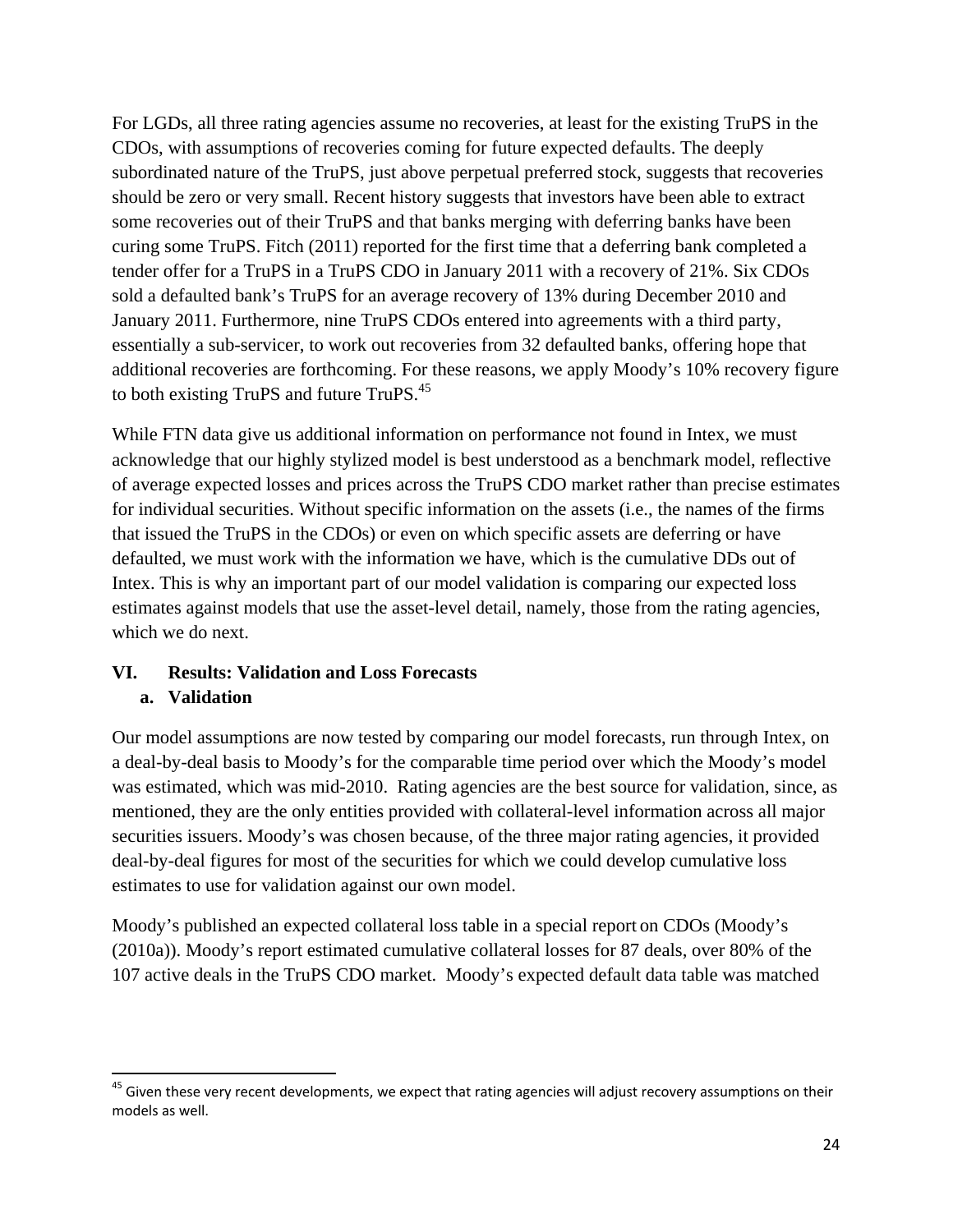up against our model's cumulative loss forecasts in mid-2010 for the same 87 deals to get a direct comparison.<sup>46</sup>

Our forecasted cumulative loss estimates came in as we had hoped, lower than Moody's on average, with outliers explained either by data errors or information on the underlying assets we could not observe because Moody's had access to the individual issuers of TruPS. As shown in Table 8, our cumulative loss forecasts were 4.4% lower, on average, than Moody's, with a lower median difference of 3.1% and a standard deviation of 6.7%. We had hoped for lower loss estimates because, as we discussed in Section 2 above, Moody's made some adjustments to its models, such as truncating the distributions on bank ratings at Baa2, which seemed overly conservative to us. The very high standard deviation was partly driven by outliers. We believe the two highest outliers (-28% and -23%) are data errors at Moody's. In the case of the outlier for which we were much higher, at  $+13\%$ , Moody's had lifetime cumulative losses lower than *current* default and deferral rates. This is either an error or Moody's must have observed something in the underlying collateral that we could not observe. We also noticed that Moody's had much higher cumulative losses than we did on the insurance TruPS CDOs, by far the bestperforming group, driven by Moody's much higher lifetime cumulative loss assumptions on the insurance sector. But overall, our model validated as we had hoped.

As part of our validation, we also analyze our out-of-sample results, which we depict in Figure 5. Note that our forecasted near-term DD assumption has been coming down as the new DDs have declined significantly, a self-correcting feature of our model. While our forecasted DD curve has been slightly higher than actual, it has performed reasonably well, on average. Over the ninemonth out-of-sample period from July 2010 to March 2011, the root mean square error (RMSE) of the actual against the predicted lines in Figure 5 is 1.08%, which is around 9% off the actual average DD rate. Thus, we believe our model provides a reasonably conservative benchmark for estimating expected losses and performs reasonably well out of sample.

#### **b. Expected Losses on Bonds**

With forecasts from our benchmark model we gain a fairly complete picture of our ultimate expected losses for the TruPS CDO market. Results are summarized in Table 9. The first group of 327 securities represents those for which existing defaults and deferrals are high enough to result in a complete write-down of these securities. In other words, even if the TruPS in these deals suffer no additional defaults, if the existing DDs have a 10% recovery or less (standard baseline assumptions), these 327 securities will be fully written down, 42% of all TruPS CDO bonds and equity tranches. Because they are generally most junior in the capital structure, they constitute a smaller share of balances at 24%. The next group of 110 securities represents those

<sup>&</sup>lt;sup>46</sup> As mentioned, we obtained from Moody's its Idealized Default Probability Tables (DPTs) for up to 30 years (with 20 different bands), which allowed us to match up Moody's DPTs against the remaining life of each deal and Moody's forecasts, which Moody's called its Assumed Default Amounts (ADAs). See Moody's 2010a, Table 1 for deal specifics.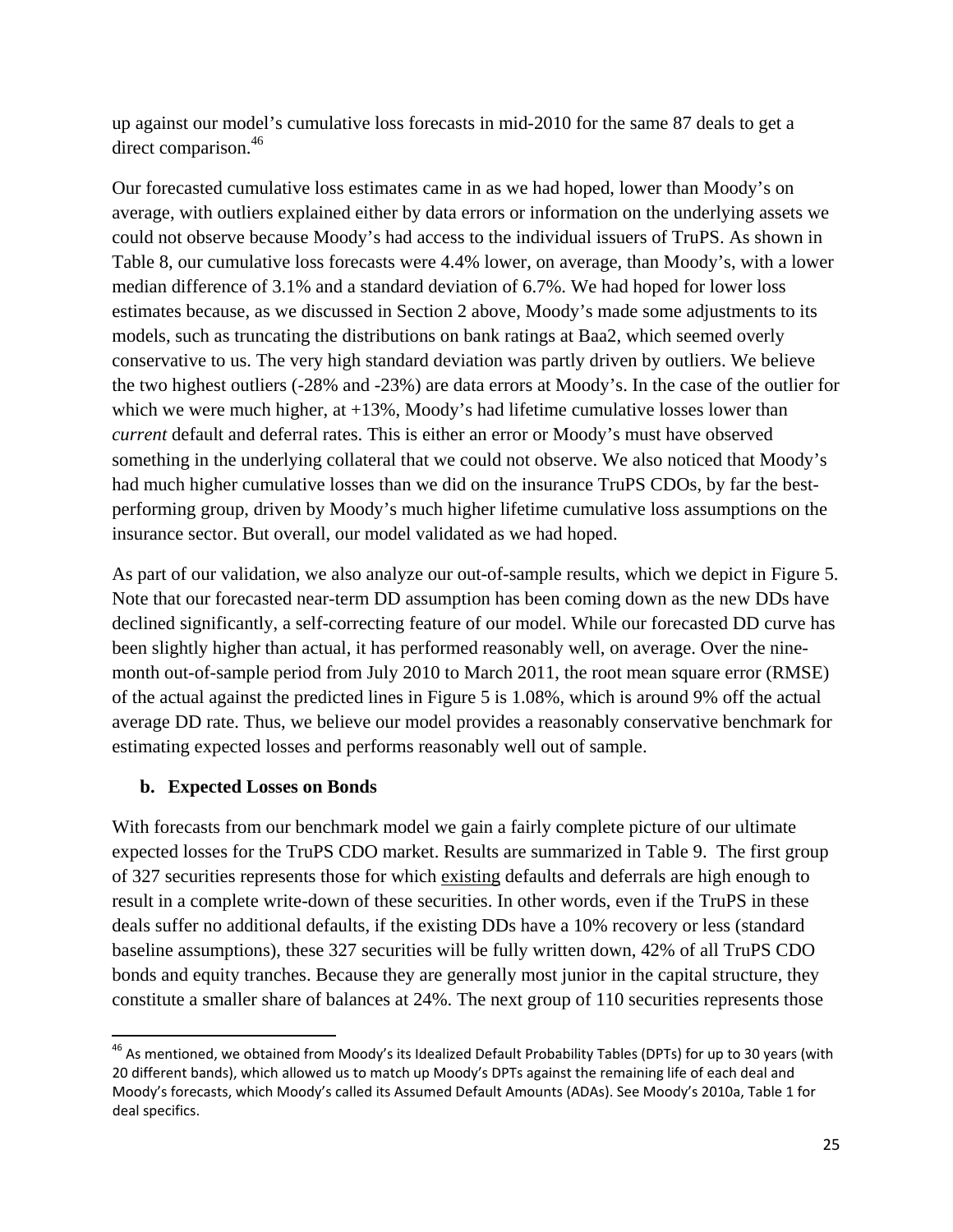that we estimate will be partially written down with existing DDs, fully written down when adding in our forecasted losses. The next group of 15 securities has enough existing subordination so that they will not suffer losses with existing DDs, but we expect them to be fully written down based on our forecasts. All told, we forecast 58% of all securities, 38% of total current balances, will be fully written down.

We forecast that a smaller subset of bonds will be partially written down. Again, in Table 9, we forecast 27 securities, totaling \$2.7 billion, to suffer write-downs between 50 to 99%, while another 27 securities, totaling \$3.5 billion, will suffer write-downs between 0 and 50%. Finally, we forecast 279 securities, 36% of total bonds, and 50% by current balance, to suffer no writedowns. Stated differently, we estimate that 77% of all TruPS CDO securities will suffer full or partial write-downs. All told, we estimate security losses will total \$21.4 billion, 43% of April 2011 balances. By original issuance balance, \$58.9 billion, we estimate 36% will be written down.

A more detailed cut by original bond ratings shows that losses are concentrated mostly in bonds originally rated A or lower, with the originally AAA-rated bonds mostly expected to have no write-downs. As shown in Table 10, for bonds originally rated senior AAA, we forecast that 84% (109 of 129) will suffer no losses. None are expected to be fully written down. This is not surprising, since most deals' triggers have already tripped, which means that cash is being diverted from lower-rated bonds to pay down the senior-most bonds. We do estimate that 16% of the senior AAA bonds will suffer some losses. For the junior AAA-rated bonds, 76% (90 of 118) are expected to suffer no write-downs, while 17% are forecasted to be fully written down (20 of 118). All told, we estimate that 81% of the AAA-rated bonds (199 of 247) will suffer no loss of principal, while 19% (48 of 247) will suffer some loss or be fully written down.

For AA-rated bonds, 43% are estimated to fully pay off, while 48% are expected to be fully written down. For bonds originally A-rated, we estimate 14% will suffer no write-downs, while 81% will be fully written down. For bonds originally rated BBB or BB, we estimate complete write-downs on 90% and 95%, respectively. The B-rated bonds expected to suffer no losses are mostly all from insurance TruPS CDOs. There is also no clear monotonic pattern to these full write-downs. For example, 95% of BB-rated bonds are expected to be fully written down, while 92% of the equity tranches are expected to be fully written down.<sup>47</sup>

We should emphasize again that these are benchmark figures estimated from industry averages. If recoveries are higher from defaulted banks, or if deferring banks cure in greater numbers than have occurred to date, our figures will come down. Our unit root assumption and the multipliers in our model adjust with the market, so if credit conditions at banks improve significantly in the near term, our loss estimates will come down as well.

<sup>&</sup>lt;sup>47</sup> This is most likely because the insurance TruPS CDOs, the best performing group, had only one bond in the BB group. In contrast, equity tranches are in every deal, so strongly performing insurance TruPS CDOs are expected to suffer only partial write downs in their equity tranches.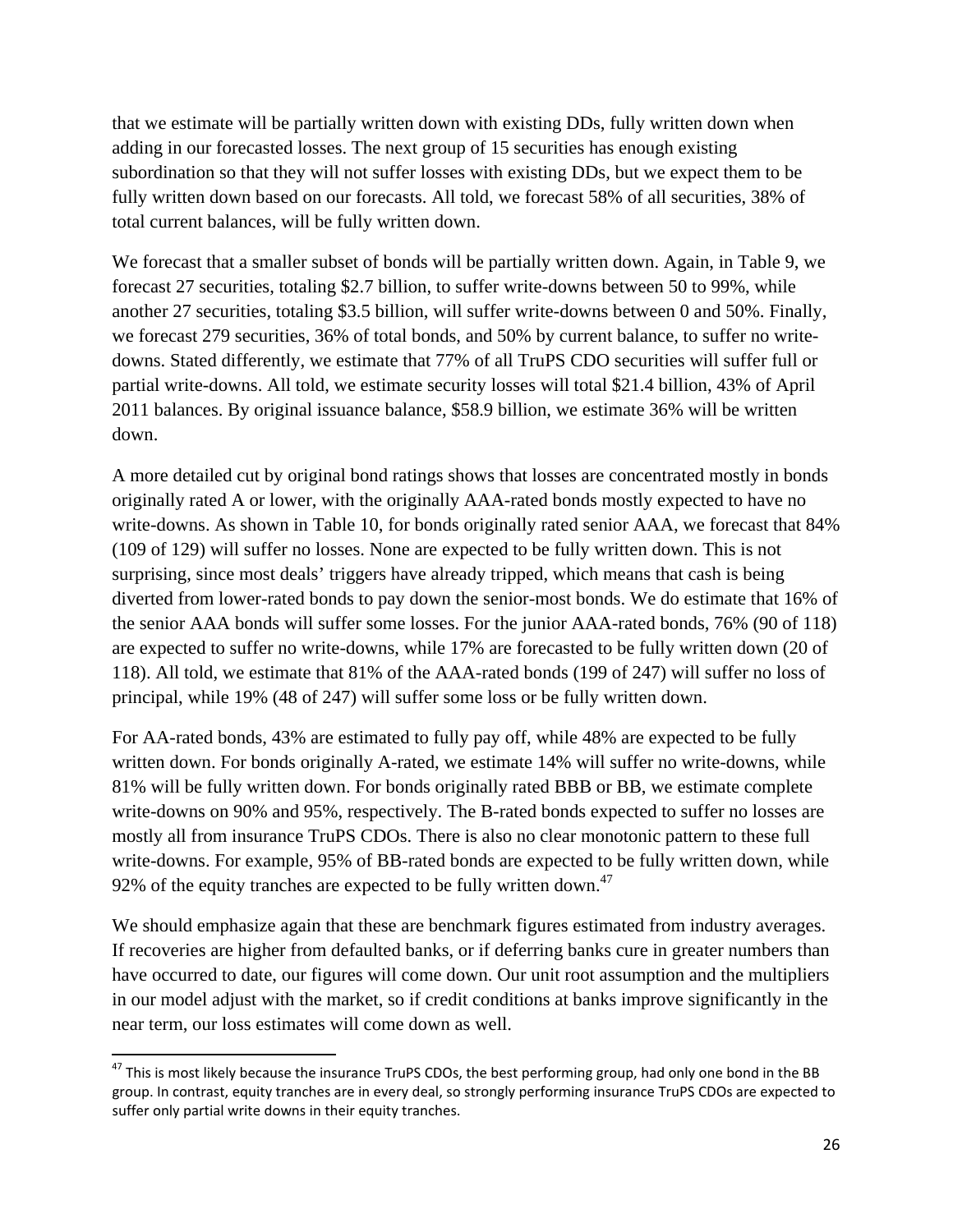With access to asset-level detail, analysts can look across the actual financial institutions themselves, which will result in potentially more accurate forecasts than our benchmarks. We caution that Moody's already has this detail, and their lifetime loss figures are higher than ours. While we have reason to believe Moody's figures may be too high based on its 2008 model adjustments discussed above,<sup>48</sup> we feel that our assumptions are not overly conservative, which is why our loss estimates represent good benchmarks. We would also close by pointing out that, with any model, the full write-down of the 327 securities that are forecasted to be fully written down with existing DDs appears most certain. These are dominated by the B-rated and equity tranches of the non-insurance TruPS CDOs.

#### **c. Estimating Other Than Temporary Impairment (OTTI) Losses**

In April 2009 the Financial Accounting Standards Board (FASB) issued revised guidance (FASB 2009) in part to address concerns that current market conditions caused temporary declines in value that do not reflect cash flows that will actually be collected for non-traded debt securities. In this section, we will describe how current guidance is used to calculate OTTI prices. Then we will value these securities based on our forecasted losses described above.

The new guidance changed the method for determining whether a debt security is OTTI and where the impairment loss is recognized in the financial statements. Under this guidance, firms are permitted to separate credit losses on debt securities from losses due to *temporary impairment* if the firm can assert that it does not intend to sell the security and it is "more likely" than not" it will not be required to sell the security before recovery of its amortized cost basis. Temporary impairment reflects factors such as liquidity and market sentiment, factors that can be quite volatile and change over time. Owing to the highly illiquid nature of the TruPS CDO market, they certainly count as non-traded debt securities.

The decision sequence for both available for sale (AFS) and held to maturity (HTM) debt securities and the appropriate valuation method is depicted in Figure 6. If a firm intends to sell a security in an unrealized loss position, it recognizes an impairment loss equal to the full difference between the amortized cost basis and the fair value of those securities (the bottom left box in Figure 6). If the firm does not intend to sell the security and it is "more likely than not" that the firm will not be required to sell the security before recovery of its amortized cost basis, only the credit loss portion of OTTI is recognized in earnings, whereas the portion of OTTI due to other factors is included as a separate component of accumulated other comprehensive income (AOCI). The credit loss portion of OTTI is calculated as the difference between the present value of the security's expected cash flows and its amortized cost basis reported on the balance sheet, or the bottom right box.

<sup>&</sup>lt;sup>48</sup> Recall that Moody's gave all banks a <u>maximum</u> WARF equivalent to a Baa2-rated security, significantly raising expected default rates on better performing banks and thrifts, an arbitrary assumption made at the height of the financial crisis.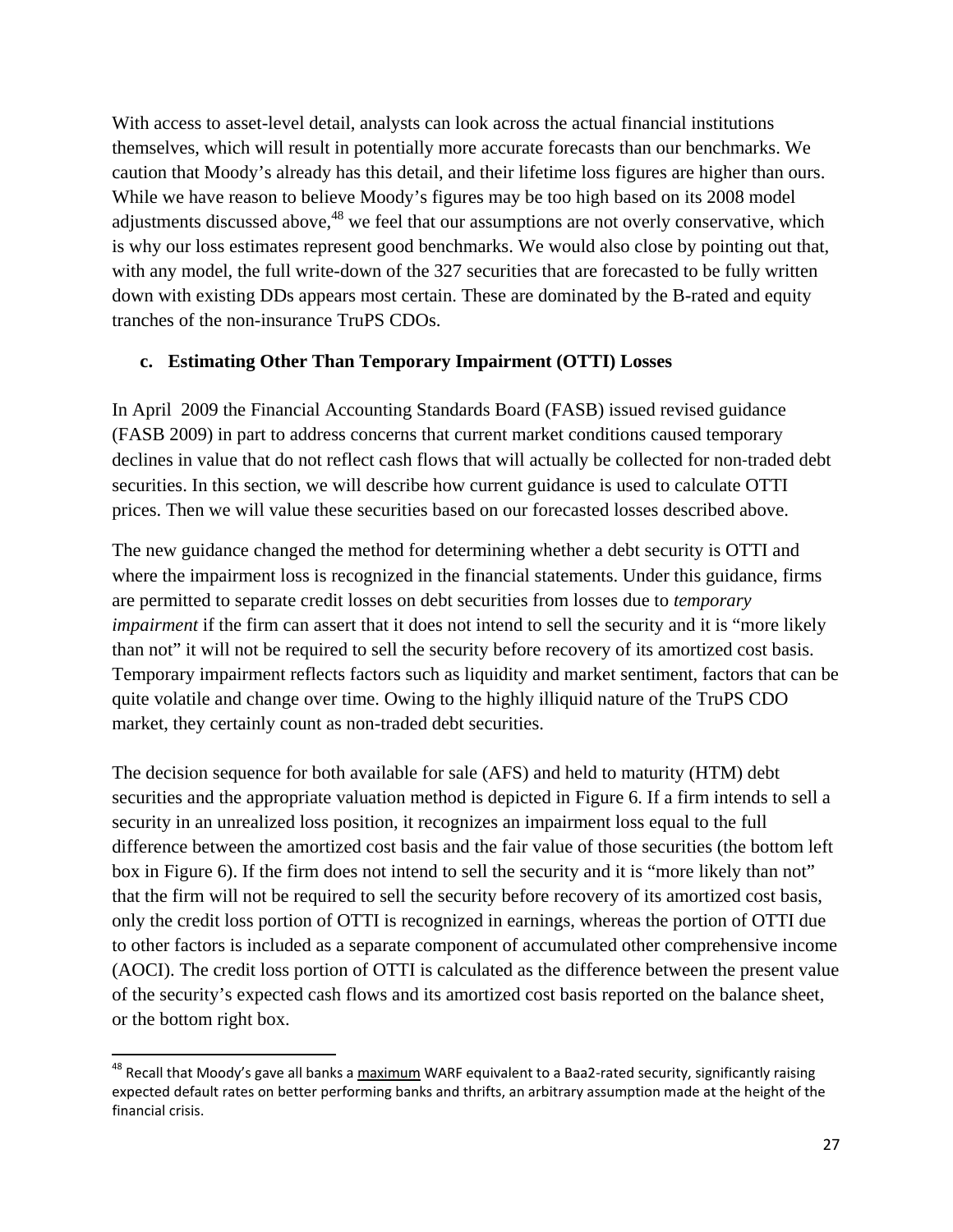We will describe and then represent FASB 2009 guidance for estimating OTTI prices for our 785 TruPS CDO securities. First, we use the losses estimated above as our OTTI losses. Each period the Intex software will generate cash flows that incorporate specific cash flows for each bond based on the priority of payment (or "waterfall" rules) stipulated in each deal prospectus and modeled in Intex. Also modeled in Intex are subordination rules, triggers, expenses, hedging costs, and other aspects of each deal described in Section 3 above.

The only remaining issue for estimation of our OTTI price is the choice of the appropriate discount rate. FASB 2009 guidance for OTTI calls for discounting expected losses at the purchase yield of the security. Since we do not know the purchase yield for each investor, we price each security as if it was purchased at its par values. Thus, for our discount rate, we use the par coupon rate for fixed-rate indexed securities or the spot rate of the index plus the discount margin for floating rate bonds. Within Intex, this can be done directly by generating cash flows for each time period, as done above, and discounting them by the appropriate discount rate. The discounted OTTI price is as follows:

$$
Price_{i,OTTI} = \left\{ \sum_{j=1}^{n} \frac{Cash \text{ Flows}_{i,t+j}}{\left(1 + \frac{\text{DR}_{i,t+j}}{4}\right)} \right\} \text{Structure}_{i,t+j} \left\{ \frac{\text{Balance}_{i,t=0}}{\text{Balance}_{i,t=0}} \right\} \tag{6}
$$

where for floating rate securities

$$
DR_{i,t+j} = r_{DM(i)} + z_{t,j},
$$

for fixed-rate securities

$$
DR_{i,t+j} = r_{\text{coup}(i)}
$$

and for equity securities

$$
DR_{i,t+j} = .15.^{49}
$$

Also,

 $Price<sub>i.OTT</sub>$  = Price of security i reflecting its OTTI price, Cash Flows<sub>i,t+i</sub> = cash flows generated for security i at t+j,  $r_{DM(i)}$  = constant discount margin for security i,  $z_{,t,i}$  = j-period LIBOR spot rate at time t,  $r_{\text{coup}(i)}$  = the coupon rate for fixed-rate securities, Structure  $=$  structural features of security i that affect cash flows at t+j, and

 $^{49}$  We chose 15% as the appropriate discount rate for our equity securities as representative of what equity holders would require in a normal market.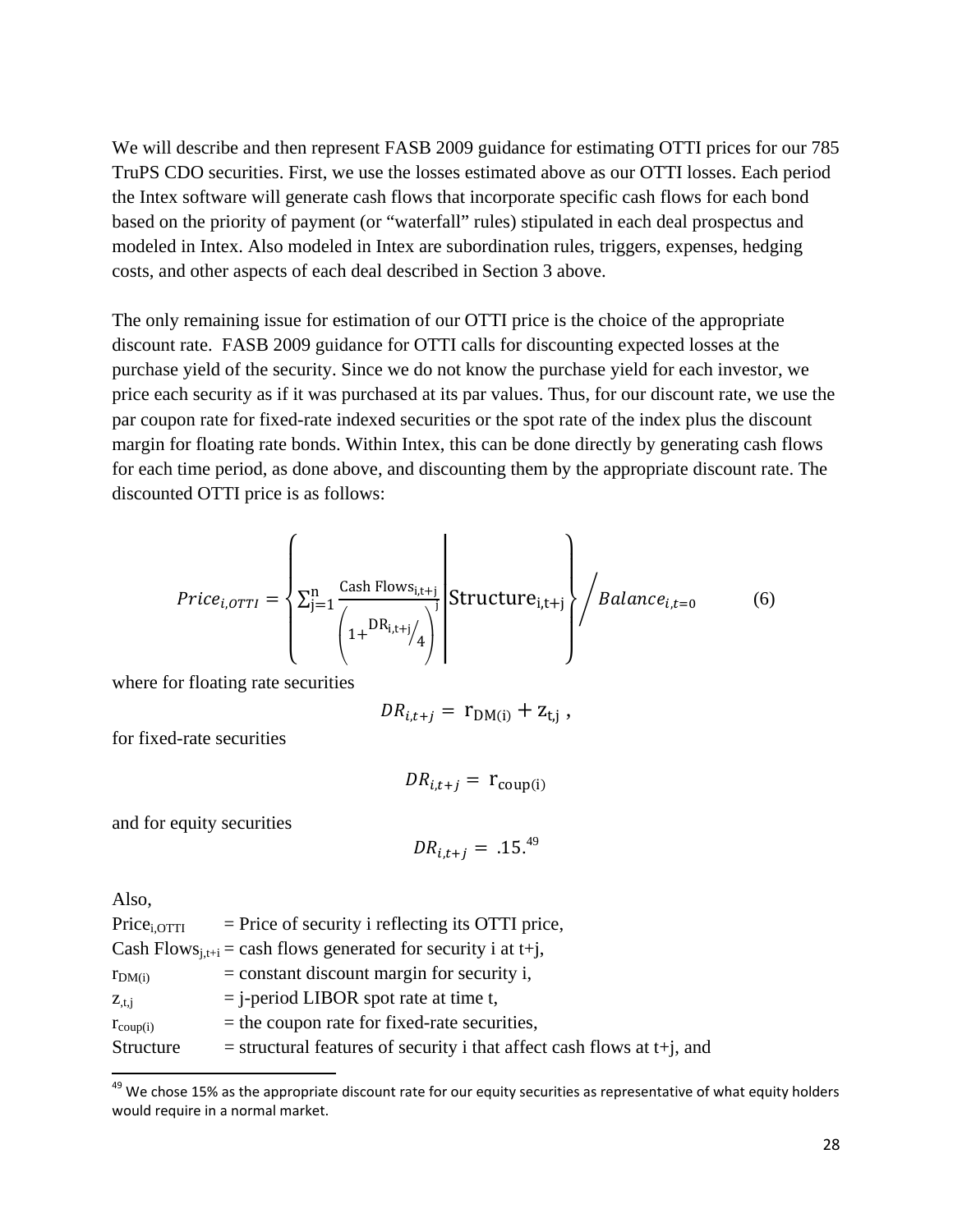Balance<sub>i.t=0</sub> = Balance of security i at t=0.

In Table 11, we summarize our OTTI price estimates. The center column at 100% represents our expected weighted average discounted prices as a percent of par value, i.e., the OTTI prices for each major tranche class. Senior bonds have OTTI prices of about 97 cents and about 93 cents for the junior AAA bonds. Because triggers are diverting cash flows to the AAA classes, prices drop off significantly after that, consistent with losses rising significantly as in the previous section. The AA class prices out at 56 cents on down to about 1 cent for the BB bonds, and about 4 cents for the equity tranches.

To show the sensitivity of our loss estimates, we also provide OTTI prices for ranges of our expected loss curves, from 0 to 200%. Of great interest is the zero percent loss column because it represents prices that we can expect if TruPS CDO securities experience no future losses above losses generated from current defaults and deferrals. In this case, AAA bonds will recover full value, with AA bonds recovering around 98 cents. But again, lower rated bonds suffer substantial deterioration in values, even in these close-to-best-case scenarios, with prices ranging from 7 to 89 cents.

At the other extreme, at twice our estimated loss curve, weighted average prices are still positive for the A-rated bonds and the B-rated insurance TruPS CDOs. At what we consider a worst case for our benchmark model, the senior AAA-rated bonds still retain about 90% of their value, the junior AAA-rated bonds 78%, falling off significantly after that.<sup>50</sup> The positive values for the Brated tranches are driven mainly by the insurance TruPS CDOs, whose current DDs are low enough so that they retain value even in the 200% scenario.

#### **VII. Conclusions and Lessons Learned**

This paper investigates the development and performance of the TruPS CDO market. While a niche part of the structured finance CDO market at \$60 billion of issuance, the large number of banks issuing TruPS into TruPS CDOs and the effects of TruPS on bank resolutions has had significant impacts on the small to medium-sized banking industry in the U.S. and also on the FDIC insurance fund through resolution of failed banks. More broadly, this in-depth study of the TruPS CDO market is another example of issues that occurred in the broader structured products market. This in-depth study of the TruPS CDO market provides important insights into how markets respond to regulations; the symbiotic relationship between investment banks and rating agencies in developing models and ratings; how ratings are adjusted over time; and, most recently, how accounting rules have changed with the crisis and have been applied to valuing

  $^{50}$  We should note that this stress scenario would get worse if we factor in another major credit downturn at banks over the remaining lives of the bonds. So this is a true stress scenario only in the context of our benchmark model.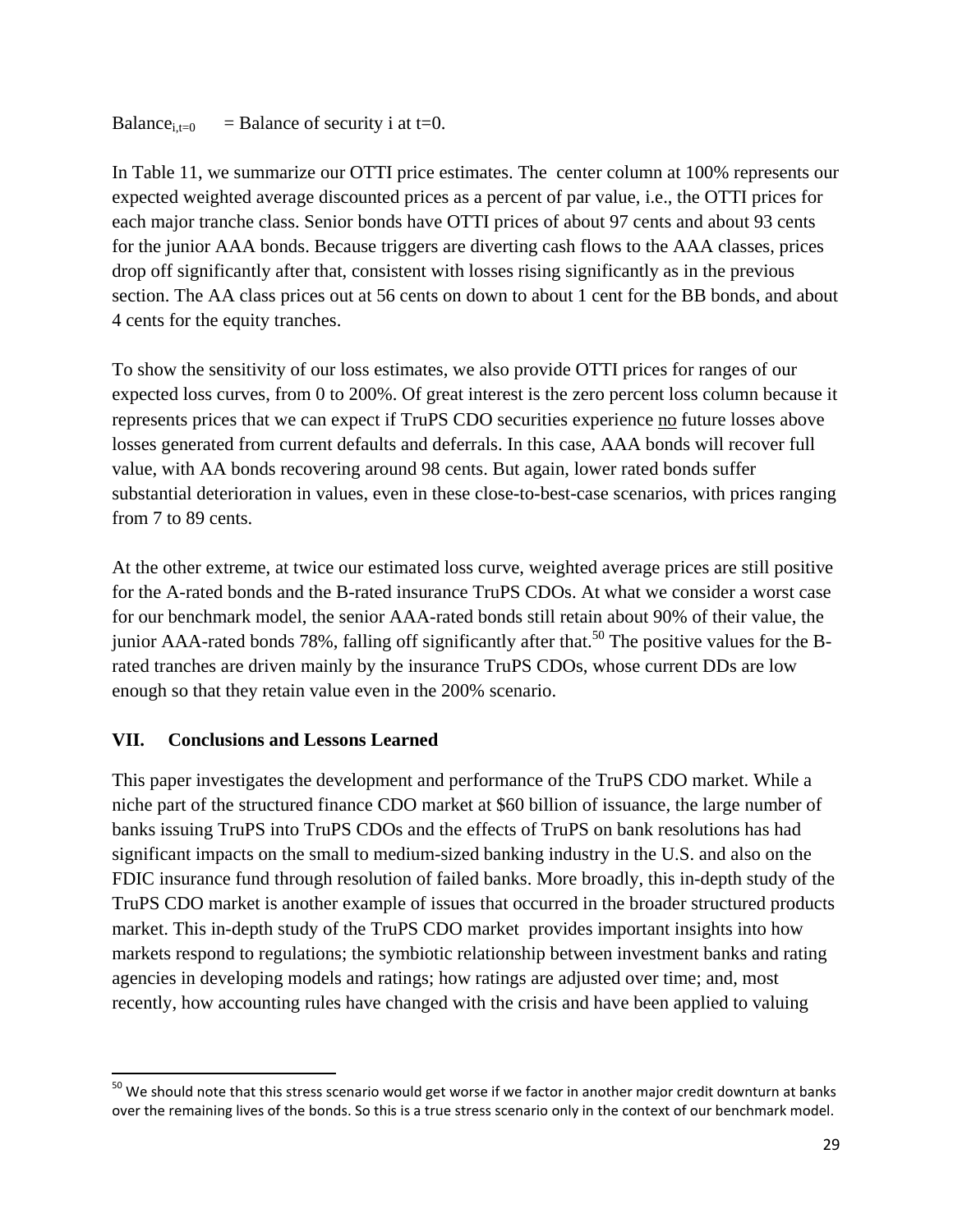untraded securities. Thus, this study provides insights and lessons learned not just for the TruPS CDO market but for all structured products markets.

Before engaging in a lessons learned, we need to acknowledge that the TruPS CDO market represented a positive market response to a real need. Small, unrated banks were often not able to place their debt except for the TruPS CDO. Without this structure, many small banks lacked the ability to issue TruPS. The TruPS CDO was thus a positive capital markets response to that need.

The poor performance of TruPS CDOs is first and foremost a direct, and largely unanticipated, result of the financial crisis and the broad-based nature of the real estate downturn. Record low numbers of bank failures over the 2003-2007 period as well as the booming real estate market also help explain the concentrations of issuance volume in these years. The very favorable market conditions combined with good returns relative to other structured finance products also may explain why banks became primary investors in securities in their own market.

Having said this, the very favorable market conditions masked underlying risks. Since bank TruPS CDOs were made up mainly of debt of banks too small to be rated, and since these banks largely invested in commercial real estate (CRE), these deals were, in effect, indirect investments in unrated and deeply subordinated CRE bonds. By comparison, even the riskiest of the synthetic mezzanine subprime CDOs were composed of bonds at least *initially* rated investment grade.

But having banks both issue TruPS and hold each other's debt greatly increased those risks, as did the tendency to include the same TruPS issuers in many different CDOs. Banks turned out to be *the* primary customer for the lower-rated tranches of TruPS CDOs, many of which all models estimate are likely to be fully written down. The rationale for such holdings appeared to be that banks were investing in their own industry, which they ostensibly knew the risks of better than others. While this may not be uncommon for such a niche class of securities, it undoubtedly increased these risks once the downturn commenced. We show that banks' being the primary investors of the TruPS CDOs in their own industry was publicly reported in the investment banking literature as early as 2004, but none of the major players, dealers or rating agencies, expressed any concerns or made significant model adjustments until after the TruPS CDO market came undone. Since ratings do not take into account the investor base of a deal, nor do rating agencies keep track of who investors are, this would have to fall to the dealers to police. These agents are conflicted when a primary motive is to generate business. The Dodd-Frank Act addresses this in part by establishing a new Office of Financial Research  $(OFR)^{51}$  that could monitor these instruments better. Regulators also need to do more by proactively monitoring new—and existing—markets.

The failure of banks' internal risk management practices is also a factor in these purchases. As mentioned in Merrill Lynch (2004), many of the early deals were "blind pools." In these cases,

 <sup>51</sup> For a description of the new OFR, see *Wall Street Journal*, "How a Street Watchdog Got Its Bite," September 15, 2010.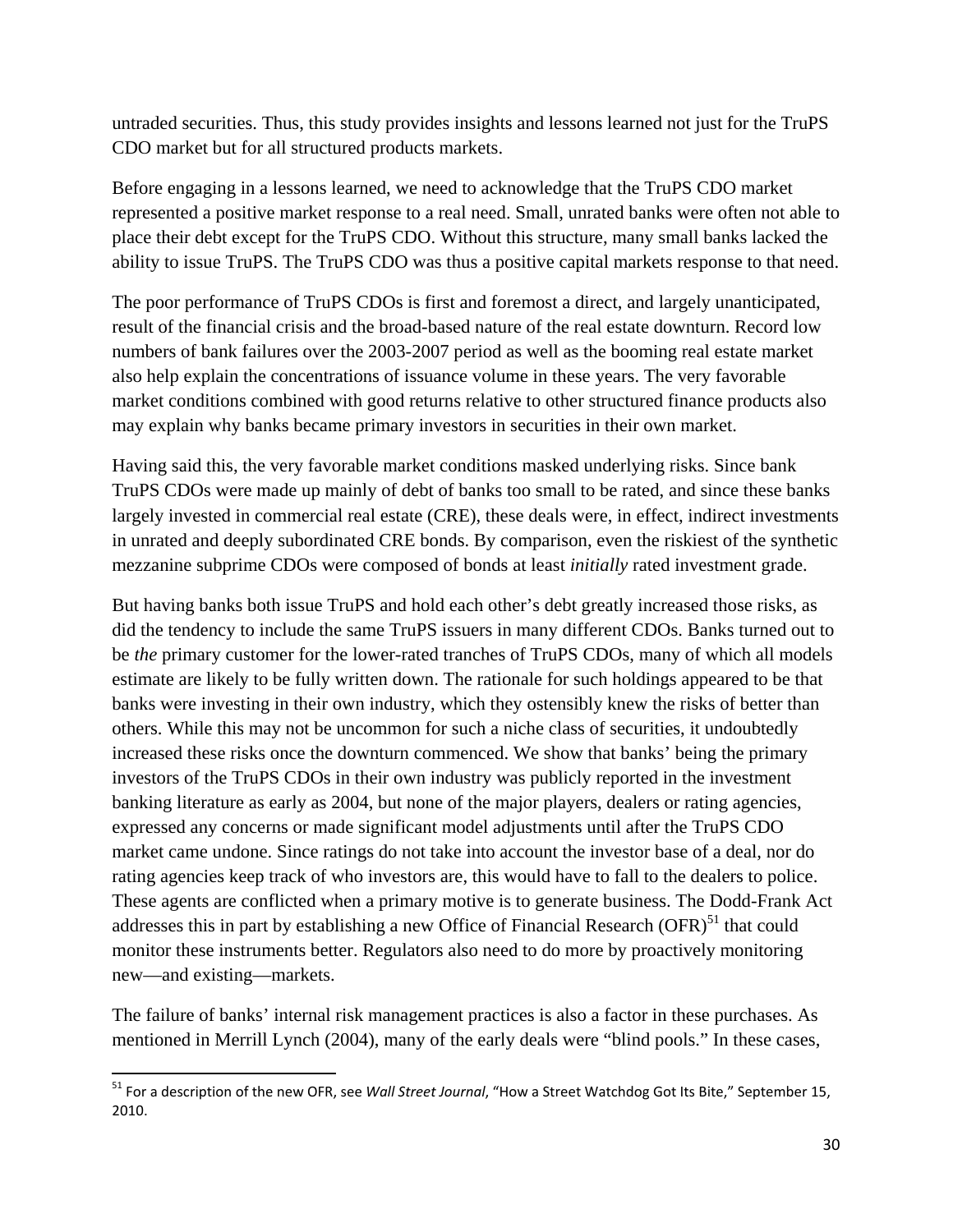banks appeared to be largely relying on ratings, contrary to sound risk management practices. When examining subordination levels and securities spreads, we see much more conservative valuations in the more broadly owned AAA class than in the bank-dominated mezzanine classes.

There was a regulatory arbitrage point to these investments as well. Banks that hold each other's equity are not allowed to count these as capital, but no such restrictions were placed on TruPS CDO investments at banks, which are hybrid debt/equity TruPS. Here the opaqueness of the structure itself and the limited disclosure made it difficult for regulators to actually determine how to account for TruPS CDOs for regulatory accounting purposes. Had banks been required to deduct portions of their TruPS CDO investments from capital, this may have limited bank investments in TruPS CDOs, which, in retrospect, would not have been a bad thing.

Future TruPS CDO issuance was dead long before Dodd-Frank placed restrictions on TruPS as regulatory capital. More important is the highly uncertain future of existing deals. Defaulting BHCs have yet to resolve their TruPS, but this will have to be done at least by their fifth year of deferral, which is the limit to which they can defer without defaulting. Rating agencies are making a conservative assumption that all existing deferrals are leading to defaults with little or no recovery. This has created disagreements among analysts responsible for conducting valuations. More work needs to be done to determine how these deferrals will play out and what assumptions are most reasonable to make regarding recoveries. In the meantime, efforts to resolve defaulted bank TruPS claims could add greater clarity to assumptions on recoveries so critical to loss forecasts.

As for current valuations of bonds and their accounting, much work needs to be done. We see two urgent issues here requiring prompt action. First, in order to resolve discrepancies in pricing, issuers should make public the names of the TruPS assets in all TruPS CDOs. This could easily happen in the next reporting cycle, at little cost to trustees or collateral managers. This is something rating agencies have requested for years, and something issuers should do immediately.

A critical gap also exists in accounting policy that needs urgent attention. FASB 2009 established rules for assessing valuations for allocation of fair values between OTTI and AOCI for non-traded securities, which we demonstrate can be consistently applied in practice. This is a positive. Yet on evaluating the quality of the valuations themselves, accountants frequently attest that they are not responsible for assessing the quality of the models used to conduct valuations. But if accountants don't evaluate the models, who does? In cases where accounting firms do not provide this assessment, we believe this is a gap that regulators need to fill. In many cases this gap is filled by outside consultants, a situation where expertise and the quality of valuations can vary greatly. We believe regulators need to serve as arbiters here, in effect, rating the raters.

Banks should also all be disclosing their securities holdings in their investment portfolios to regulators each quarter. For these, bank regulators should follow the model adopted by the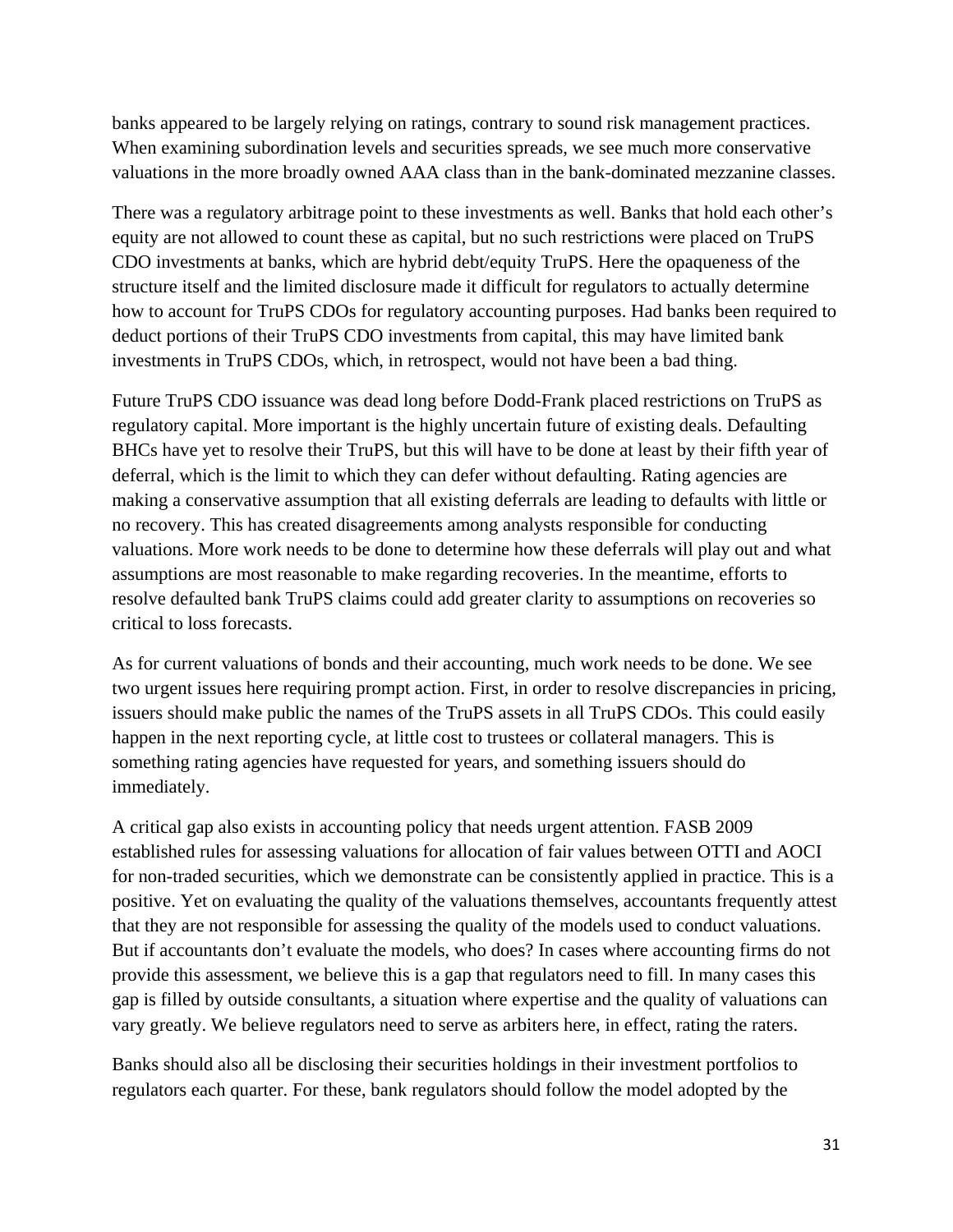National Association of Insurance Commissioners (NAIC), which receives from members CUSIPs and other information on investment portfolios so that regulators can do a full evaluation of all holdings in insurers' investment portfolios. Applying models like the one we developed to all banks' TruPS CDO holdings would offer a consistent, independent assessment to compare with banks' internal analyses. Exactly this type of exercise was conducted as part of the 2008 Supervisory Capital Assessment Program (SCAP), commonly referred to as the "stress tests," and the 2011 Comprehensive Capital Analysis and Review (CCAR) exercise for the largest banks. With a simple NAIC-style schedule, this type of analysis could be extended to smaller banks' investment portfolios, with enormous gains in information and the quality and consistency of regulatory supervision.

Finally, what is needed in ABS/MBS markets is objective, critical analysis from analysts and researchers who are not profiting in any way from new issuance. An important aspect of the development of the TruPS CDO market, and of structured finance markets in general, is the dominance of analysis by companies directly profiting from new issuance. This is not unusual, and, in fact, is necessary. Innovation is greatest with economic incentives, and this process should not be hampered by regulation. Having said this, a more critical analysis of these deals may well have uncovered the high-risk nature of these investments that appeared to be captured in the large spreads and exceptional amounts of subordination in the AAA-rated senior classes of TruPS CDOs.<sup>52</sup> More important, as the above-mentioned market concentrations became clearer, rating agency and issuer pricing models should have taken more account of this. In some sense this is a gap fueled by the unregistered status of the TruPS CDO and rating agencies' inability to capture investor-level information. But the concentrated investor base was reported publicly as early as 2004, so it should not have come as a surprise. We also point out that the model used to justify the zero inter-regional correlation assumption, apparently critical to the development of the single industry TruPS CDO market, was based on a model developed for an unrelated class of securities.

The best response to this is for academics and policymakers to take a much more active role in conducting research on evolving—and existing—structured product markets. A group of objective, dispassionate analyses would fill a much needed void. Indeed, this is purportedly a goal of the OFR; it should become one for regulators as well. For academics, research in these areas offers interesting and rewarding research opportunities, which should be incentive enough for them.

 $52$  A great example of such research is that of Heitfield (2009), who critically examines copula models applied to CDOs. Like this paper, this analysis was regrettably done after problems in the market became manifest.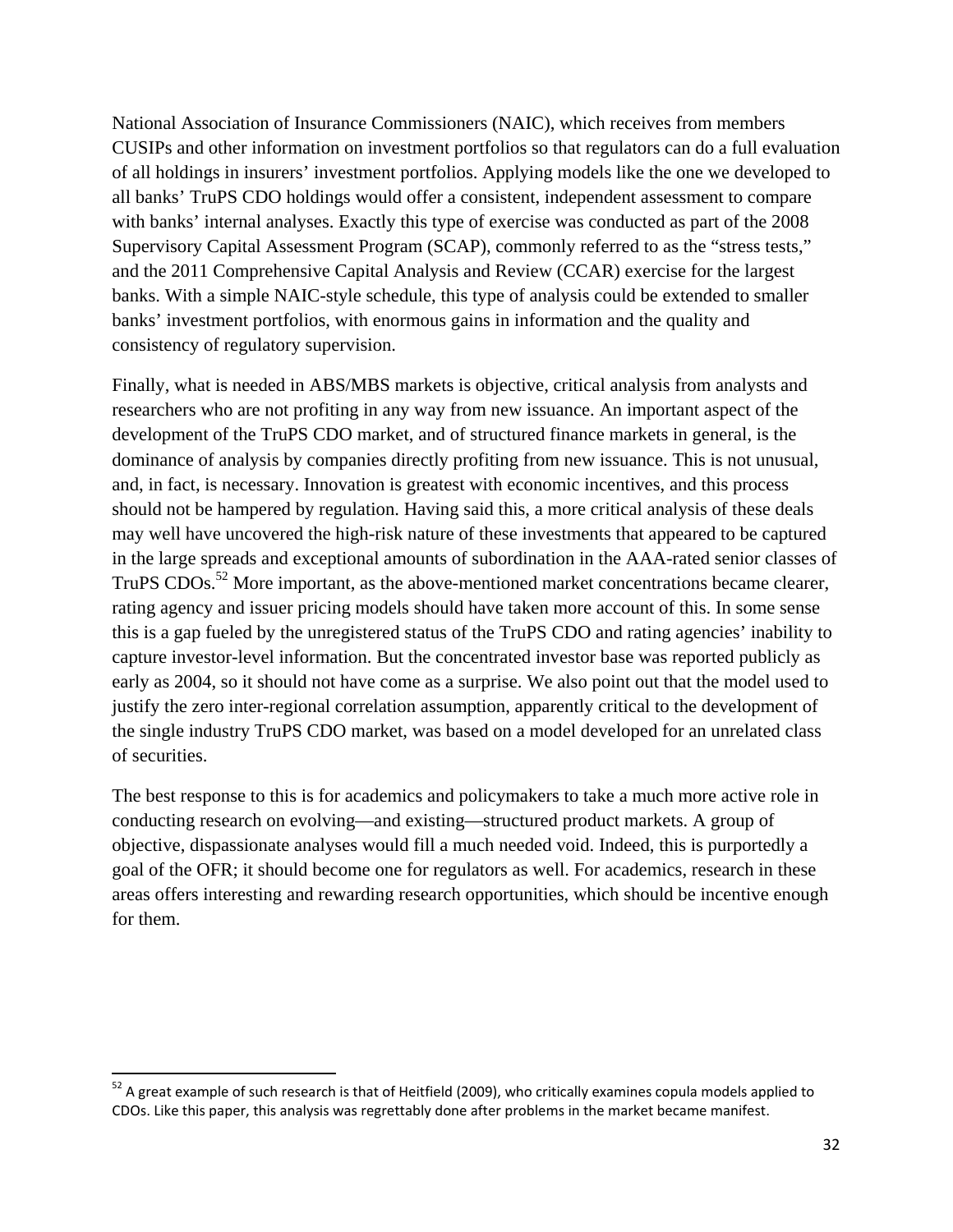### **I. Bibliography**

Davis Polk, 2010, "Summary of the Dodd-Frank Wall Street Reform and Consumer Protection Act, Enacted into Law on July 21, 2010."

Financial Accounting Standards Board (FASB), 2009, FASB Staff Position (FSP) FAS 157-4, "Determining Fair Value When the Volume and Level of Activity for the Asset or Liability Have Significantly Decreased and Identifying Transactions That Are Not Orderly," April 9.

FDIC,2010, Historical Statistics on Banking, http://www2.fdic.gov/hsob/.

Fitch, 2010a, "US Structured Finance Snapshot," May.

Fitch, 2010b, "Bank TruPS CDO Default and Deferral Index," July.

Fitch, 2010c, "US Structured Finance Snapshot," August 5.

Fitch, 2011, "Fitch Bank TruPS CDO Default and Deferral Index", May 31.

Fitch, 2012, "Fitch Bank TruPS CDO Default and Deferral Index as of February 2011," March 28, 2011.

FTN, 2011, http://www.ftnfinancial.com/SitePages/home.aspx.

Goodman, Laurie, Shumin Li, Douglas J. Lucas, Thomas A. Zimmerman and Frank J. Fabozzi, 2008, *Subprime Mortgage Credit Derivatives*. John Wiley & Sons, Inc., Hoboken, NJ.

Gorton, Gary, 2008, "The Financial Panic of 2007," NBER Working Paper, Prepared for the Federal Reserve Bank of Kansas City Jackson Hole Conference, August.

Heitfield, Erik, 2009, "Parameter Uncertainty and the Credit Risk of Collateralized Debt Obligations," Working Paper, Federal Reserve Board, January.

Lucas, Douglas J., 1995, "Default Correlation and Credit Analysis," *Journal of Fixed Income*, March, 76-87.

Merrill Lynch, 2004, "Trust Preferred CDOs: A Primer," Merrill Lynch CDO Primer Series, November 11.

Merton, Robert C., 1974, "On the Pricing of Corporate Debt: The Risk Structure of Interest Rates, *Journal of Finance* 29, 449-470.

Moody's, 2004, "Moody's Approach to Rating U.S. Bank Trust Preferred Security CDOs," April 14.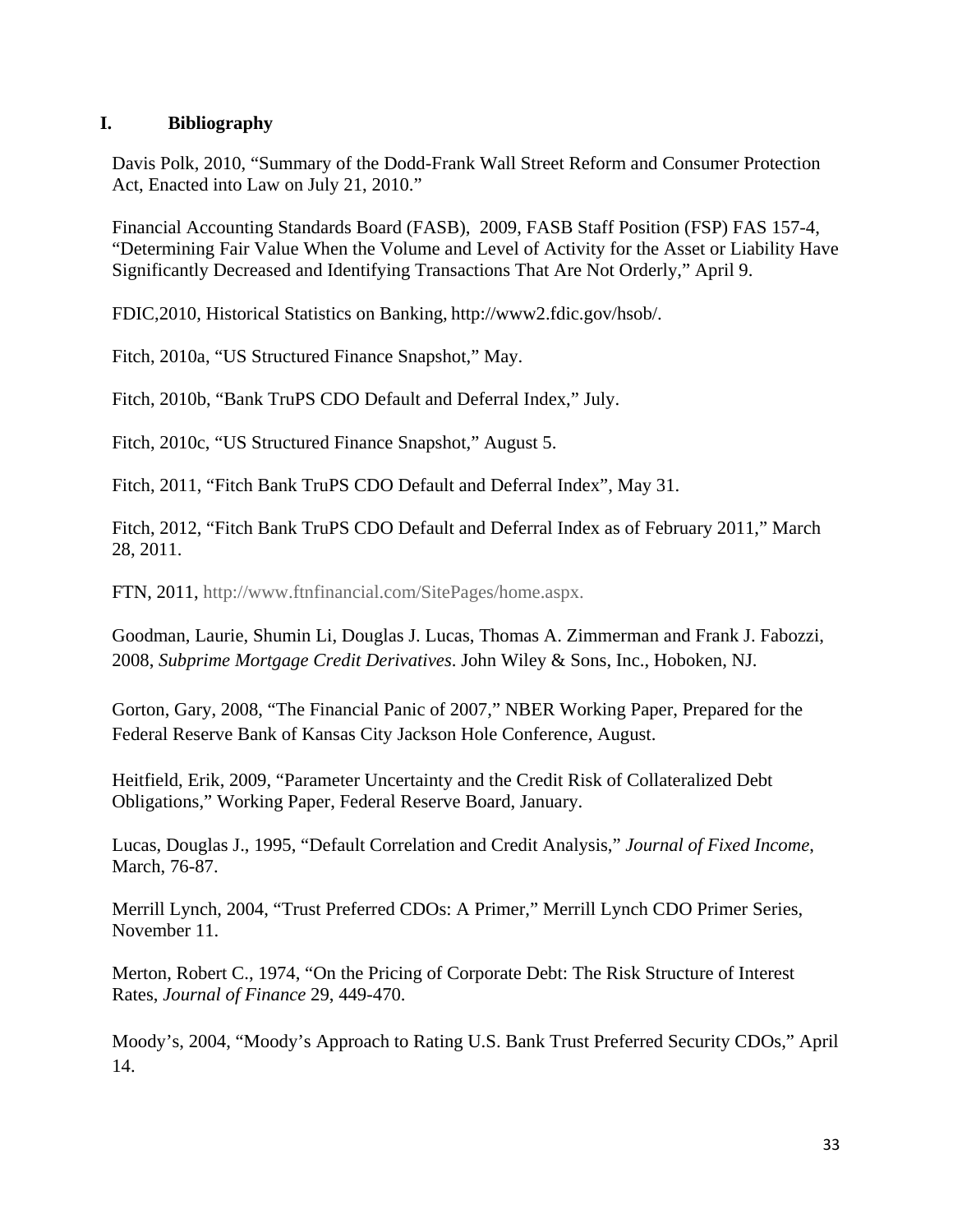Moody's 2008a, "Announcement: Moody's U.S. TRUP CDO Outlook Stable, Outside of REIT TRUPS," March 11.

Moody's 2008b, "Rating Action: Moody's puts TRUP CDOs Exposed to U.S. Banks on Downgrade Review," July 22.

Moody's 2008c, "Rating Action: Moody's Downgrades and Places on Review TRUP CDOs Exposed to US Banks," August 14.

Moody's 2008d, "Rating Action: Moody's Downgrades TRUP CDOs Exposed to US Banks," November 12.

Moody's Analytics, 2009, "Analysis and Valuation of CDO Investments Collateralized by Trust Preferred Securities," August 6.

Moody's, 2010a, "Portfolio Credit Performance Report for TRUP CDOs: May 2010," May 21.

 Moody's, 2010b, "Moody's Approach to Rating U.S. Bank Trust Preferred Security CDOs," June 11, 2010.

Onaran, Yalman and Jody Shenn, 2010, "Banks in 'Downward Spiral' Buying Capital in CDOs (Update 2)," Bloomberg.com. http://www.businessweek.com/news/2010-06-08/banks-indownward-spiral-buying-capital-in-cdos-update2-.html.

Siegel, Joshua, 2009, "Non-Control Equity Options for Community Banks," presentation before the Iowa Division of Banking.

Salomon Smith Barney, 2001, "Regional Bank Diversification," Structured Bond Research, May 15, 1-16.

Salomon Smith Barney, 2002, "Historical Default Rates of FDIC-Insured Commercial Banks, 1934-2001," Structured Bond Research, July 31, pp. 1-26.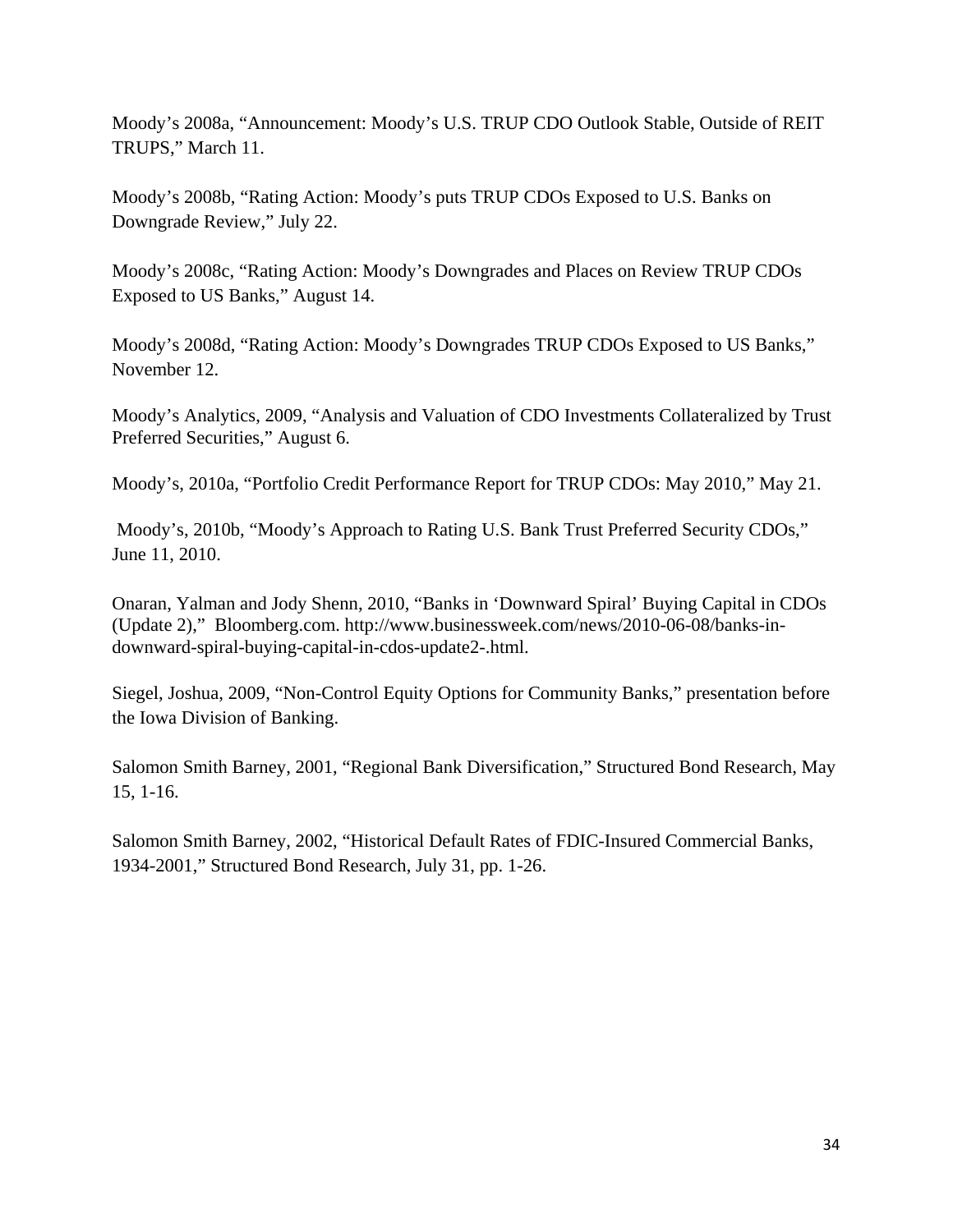| TruPS CDOs Issuance by Year & by Collateral Type (\$ million)    |                                                                              |                   |          |                     |             |        |  |  |  |
|------------------------------------------------------------------|------------------------------------------------------------------------------|-------------------|----------|---------------------|-------------|--------|--|--|--|
|                                                                  |                                                                              |                   | Bank,    |                     |             |        |  |  |  |
|                                                                  |                                                                              | <b>Bank &amp;</b> | Thrift & |                     |             |        |  |  |  |
| Year                                                             | Bank                                                                         | Thrift            |          | Insurance Insurance | <b>REIT</b> | Total  |  |  |  |
| 2000                                                             | 553                                                                          |                   | 200      |                     |             | 753    |  |  |  |
| 2001                                                             | 0                                                                            |                   |          |                     |             | 3,376  |  |  |  |
| 2002                                                             | 337                                                                          | 4,256             |          | 359                 |             | 4,953  |  |  |  |
| 2003                                                             | 1,413                                                                        | 2,802             | 1,528    | 2,049               |             | 7,793  |  |  |  |
| 2004                                                             | 1,848                                                                        | 2,537             | 2,312    | 1,054               |             | 7,751  |  |  |  |
| 2005                                                             | 1,055                                                                        | 872               | 4,651    |                     | 3,224       | 9,803  |  |  |  |
| 2006                                                             | 362                                                                          |                   | 9,220    |                     | 5,008       | 14,590 |  |  |  |
| 2007                                                             | 611                                                                          | 539               | 5,943    |                     | 2,802       | 9,895  |  |  |  |
| Total                                                            | 6,180                                                                        | 11,007            | 23,853   | 3,463               | 11,035      | 58,913 |  |  |  |
|                                                                  | Notes: This table categorizes the composition of collateral types by vintage |                   |          |                     |             |        |  |  |  |
| Sources: Intex, Merrill Lynch 2004 primer, pitchbooks, estimates |                                                                              |                   |          |                     |             |        |  |  |  |

## **Table 1**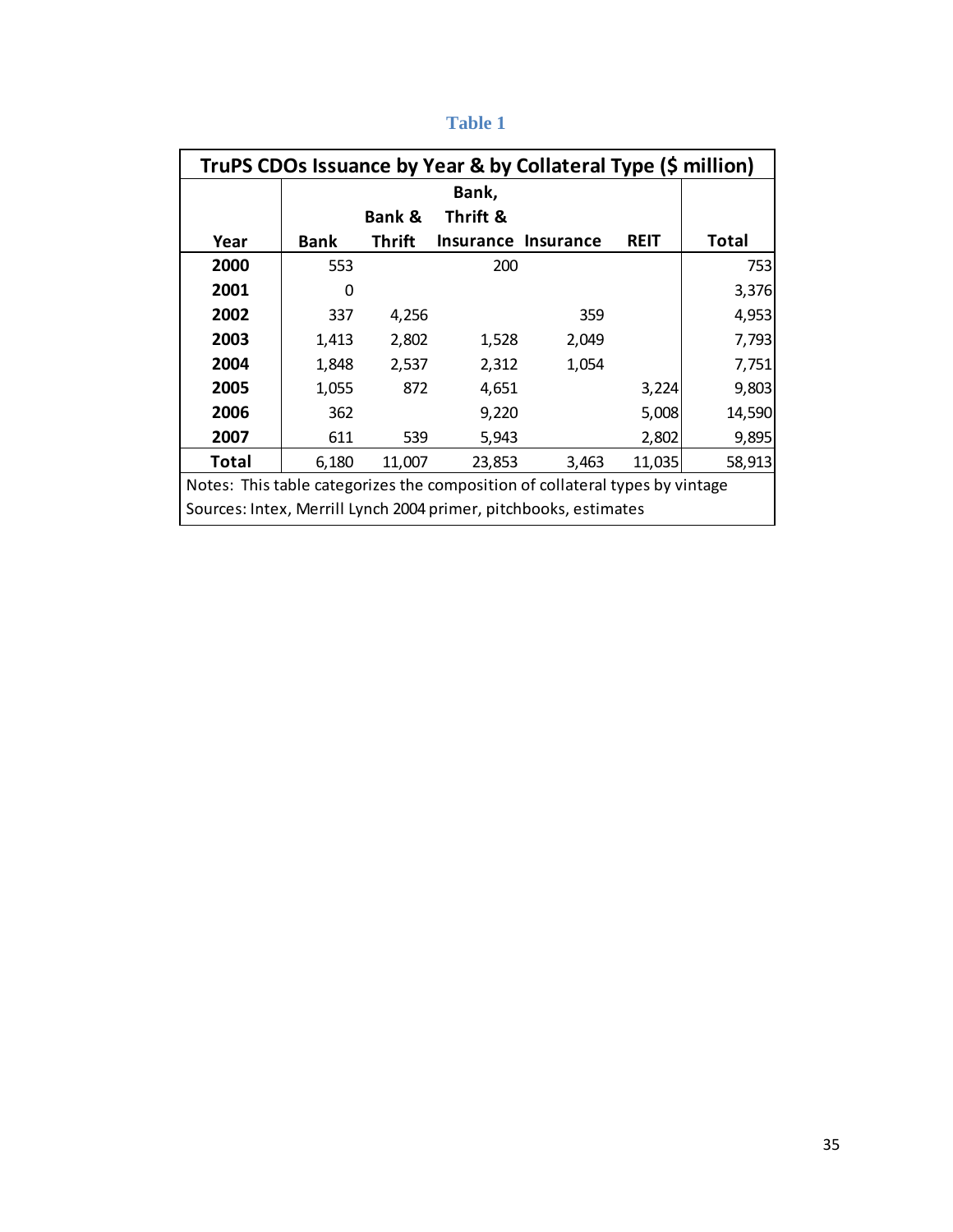## **Table 2**

| <b>Lead Dealer</b>                    |              | # Deals # Bonds # Assets |       | Original<br>Deal<br><b>Balance Balance</b> | Current<br><b>Deal</b> | $%$ of<br>Original<br><b>Deal</b><br><b>Balance</b> | Factor |
|---------------------------------------|--------------|--------------------------|-------|--------------------------------------------|------------------------|-----------------------------------------------------|--------|
| <b>FTN Financial Capital Markets</b>  | 31           | 209                      |       | 1,718 \$20,793M \$16,267M                  |                        | 32.7%                                               | 0.78   |
| <b>Merrill Lynch</b>                  | 20           | 192                      | 1,341 | 12,443M                                    | 10,077M                | 23.8%                                               | 0.81   |
| <b>Bear Stearns</b>                   | 14           | 108                      | 833   | 7,568M                                     | 6,255M                 | 13.2%                                               | 0.83   |
| <b>Credit Suisse</b>                  | 10           | 75                       | 450   | 3,675M                                     | 3,010M                 | 6.3%                                                | 0.82   |
| <b>JPMorgan</b>                       | 6            | 66                       | 349   | 3,585M                                     | 3,390M                 | 6.9%                                                | 0.95   |
| <b>Sandler O'Neill &amp; Partners</b> | 9            | 42                       | 324   | 3,219M                                     | 2,168M                 | 4.5%                                                | 0.67   |
| <b>ABN AMRO</b>                       | 3            | 25                       | 284   | 1,862M                                     | 1,635M                 | 3.6%                                                | 0.88   |
| <b>Salomon Smith Barney</b>           | 4            | 12                       | 93    | 1,885M                                     | 841M                   | 1.8%                                                | 0.45   |
| Citigroup                             | 3            | 17                       | 144   | 1,152M                                     | 1,031M                 | 2.1%                                                | 0.90   |
| <b>Cohen &amp; Company Securities</b> | $\mathbf{1}$ | 5                        | 58    | 509M                                       | 432M                   | 1.0%                                                | 0.85   |
| <b>Vining Sparks IBG</b>              | 1            | 7                        | 56    | 409M                                       | 401M                   | 0.8%                                                | 0.98   |
| <b>Deutsche Bank Securities</b>       | 1            | 8                        | 42    | 346M                                       | 324M                   | 0.6%                                                | 0.94   |
| Wachovia                              | 1            | 5                        | 70    | 342M                                       | 324M                   | 0.7%                                                | 0.95   |
| Keefe, Bruyette & Woods               | 1            | 3                        | 33    | 311M                                       | 232M                   | 0.6%                                                | 0.74   |
| <b>Morgan Stanley</b>                 | 1            | 7                        | 32    | 302M                                       | 278M                   | 0.6%                                                | 0.92   |
| <b>RBS Greenwich Capital</b>          | 1            | 6                        | 52    | 312M                                       | 278M                   | 0.6%                                                | 0.89   |
| <b>1st Union</b>                      | 1            | 3                        | 18    | 200M                                       | 125M                   | 0.3%                                                | 0.62   |
|                                       | 108          | 790                      | 5,897 | 58.9 Bill                                  | 47.1 Bill              | 100.0%                                              | 0.80   |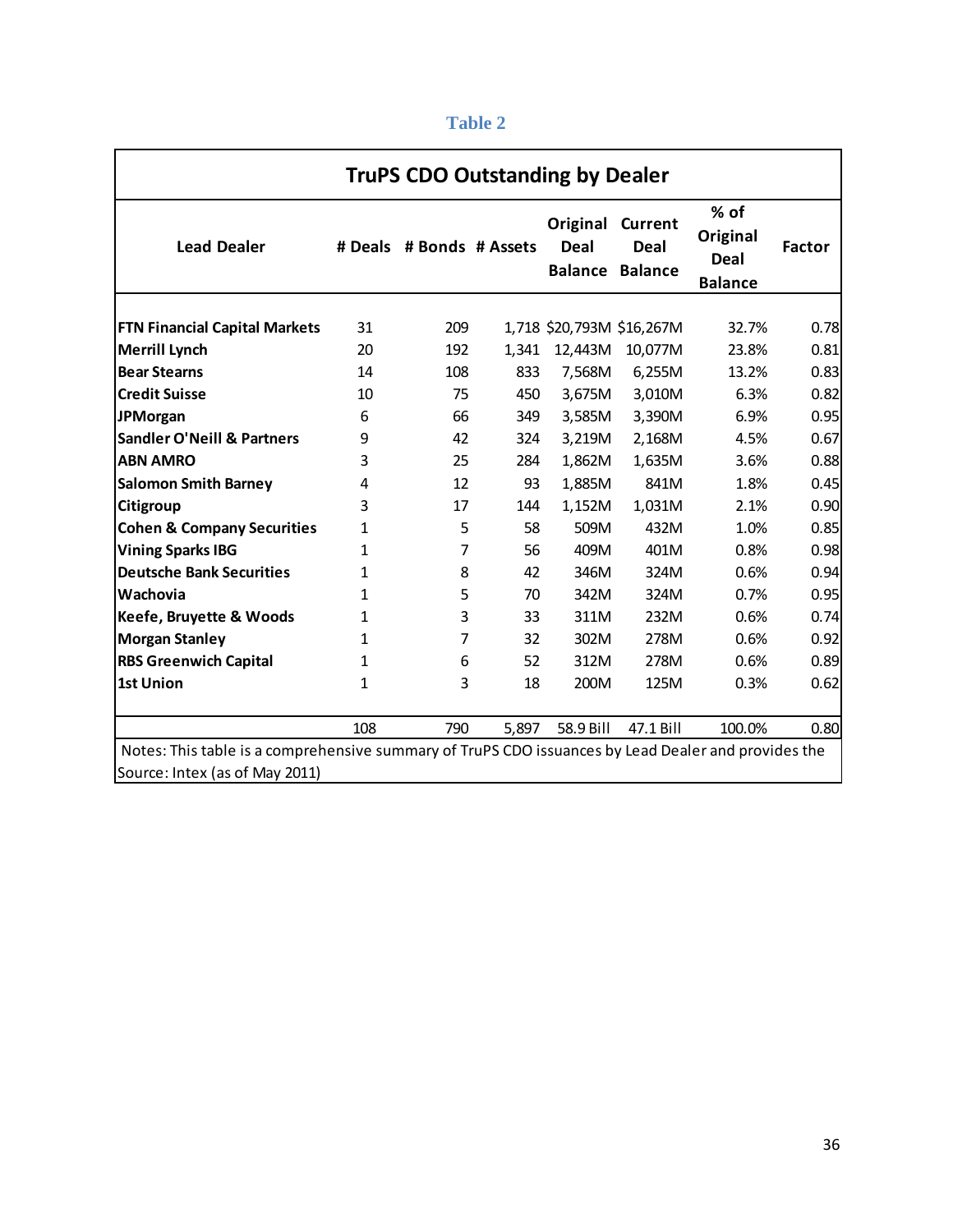| $\cdot$ able $\triangle$ |  |  |  |
|--------------------------|--|--|--|
|                          |  |  |  |
|                          |  |  |  |

|                                                                   |                                                                                                                                      |           |           |         |         |         |          |         |                 | <b>SF CDO</b>                                                                                                                               |
|-------------------------------------------------------------------|--------------------------------------------------------------------------------------------------------------------------------------|-----------|-----------|---------|---------|---------|----------|---------|-----------------|---------------------------------------------------------------------------------------------------------------------------------------------|
| TruPS CDO Original Subordination Levels Weighted by Original Face |                                                                                                                                      |           |           |         |         |         |          |         |                 |                                                                                                                                             |
|                                                                   |                                                                                                                                      |           |           |         |         |         |          |         |                 | Subordination                                                                                                                               |
| <b>Subordination</b>                                              | 2000                                                                                                                                 | 2001      | 2002      | 2003    | 2004    | 2005    | 2006     | 2007    | <b>Weighted</b> | Weighted                                                                                                                                    |
| Level                                                             |                                                                                                                                      |           |           |         |         |         |          |         | <b>Averages</b> | Averages                                                                                                                                    |
| <b>Senior AAA</b>                                                 | 40%                                                                                                                                  | 37%       | 53%       | 51%     | 50%     | 48%     | 48%      | 47%     | 48%             | 30%                                                                                                                                         |
| <b>Junior AAA</b>                                                 | NA.                                                                                                                                  | NA        | 43%       | 43%     | 39%     | 37%     | 38%      | 37%     | 39%             | 24%                                                                                                                                         |
| AA                                                                | <b>NA</b>                                                                                                                            | <b>NA</b> | 25%       | 35%     | 29%     | 27%     | 26%      | 26%     | 27%             | 13%                                                                                                                                         |
| A                                                                 | 7%                                                                                                                                   | 9%        | 10%       | 12%     | 11%     | 14%     | 14%      | 14%     | 12%             | 11%                                                                                                                                         |
| <b>BBB</b>                                                        | 9%                                                                                                                                   | 8%        | 8%        | 9%      | 8%      | 9%      | 7%       | 8%      | 8%              | 6%                                                                                                                                          |
| <b>BB</b>                                                         | <b>NA</b>                                                                                                                            | <b>NA</b> | <b>NA</b> | NA.     | 8%      | 8%      | 5%       | 7%      | 6%              | 4%                                                                                                                                          |
| <b>Deal Balances</b>                                              | \$753                                                                                                                                | \$3,376   | \$4,953   | \$7,806 | \$7,751 | \$9,803 | \$14,590 | \$9,895 |                 |                                                                                                                                             |
| No. Deals                                                         | 3                                                                                                                                    | 6         | 10        | 18      | 19      | 16      | 20       | 16      |                 |                                                                                                                                             |
|                                                                   |                                                                                                                                      |           |           |         |         |         |          |         |                 | Notes: This table compares the subordination levels, across rating categories and vintages for TruPS CDOs. The SF CDOs, in the last column, |
|                                                                   | lare introduced to delineate the difference in subordination levels between TruPS CDOs and SF CDOs. SF CDO = Structured Finance CDO. |           |           |         |         |         |          |         |                 |                                                                                                                                             |
| Source: Intex, NA = No bonds received ratings                     |                                                                                                                                      |           |           |         |         |         |          |         |                 |                                                                                                                                             |

Source: Intex, NA = No bonds received ratings

## **Table 3(b)**

| TruPS Original Spread (bps) weighted by Original Face (Floating) |           |           |           |           |      |      |      |      |                      |                      |             |
|------------------------------------------------------------------|-----------|-----------|-----------|-----------|------|------|------|------|----------------------|----------------------|-------------|
| <b>Subordination</b><br>Level                                    | 2000      | 2001      | 2002      | 2003      | 2004 | 2005 | 2006 | 2007 | Weighted<br>Averages | Weighted<br>Averages | <b>Diff</b> |
| <b>Senior AAA</b>                                                | <b>NA</b> | 100       | 89        | 81        | 53   | 38   | 32   | 35   | 50                   | 40                   | 10          |
| <b>Junior AAA</b>                                                | <b>NA</b> | <b>NA</b> | 92        | 93        | 74   | 51   | 43   | 46   | 61                   | 60                   |             |
| AA                                                               | <b>NA</b> | <b>NA</b> | 106       | 116       | 117  | 78   | 65   | 72   | 77                   | 84                   | (7)         |
| A                                                                | <b>NA</b> | 223       | 191       | 175       | 163  | 137  | 126  | 112  | 155                  | 177                  | (22)        |
| <b>BBB</b>                                                       | <b>NA</b> | 310       | 319       | 308       | 291  | 253  | 248  | 229  | 257                  | 331                  | (74)        |
| BB                                                               | <b>NA</b> | <b>NA</b> | <b>NA</b> | <b>NA</b> | 445  | 465  | 484  | 515  | 490                  | 536                  | (46)        |

Source: Intex, NA = No bonds received ratings Notes: This table compares the discount margins, across rating categories and vintages for TruPS CDOs. The SF CDOs, in the last column, are introduced for comparative purposes to delineate the spread differentials between TruPS CDOs and SF CDOs. SF CDO = Structured Finance CDO.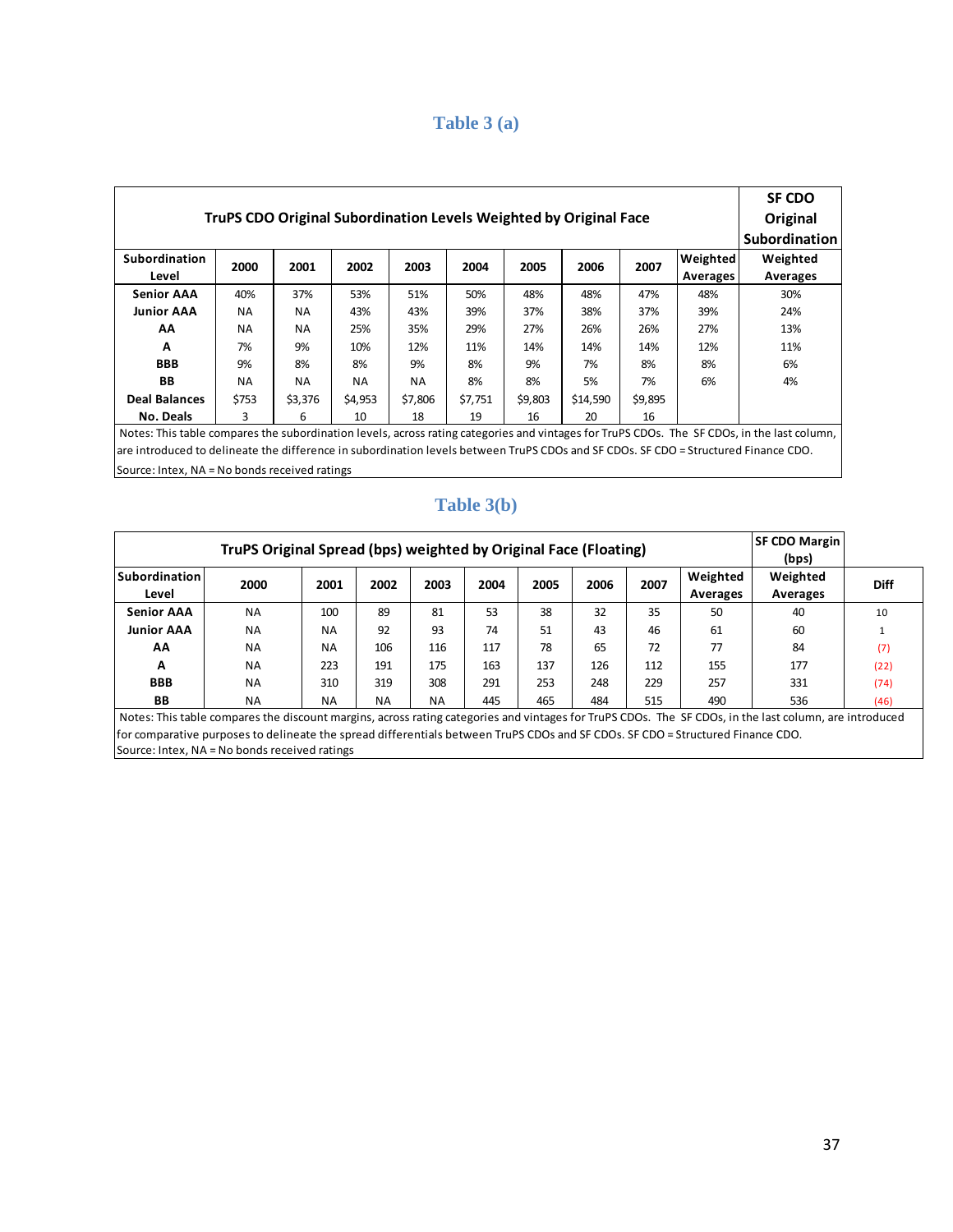## **Table 4 - TruPS CDO OC/IC Trigger Status**

|                                                                                 | uu         |            |
|---------------------------------------------------------------------------------|------------|------------|
| <b>Senior Tests Status</b>                                                      | # of Deals | % of Total |
| <b>Passing All Tests</b>                                                        | 6          | 6%         |
| Passing Sr. Tests, but failing Sub Tests                                        | 18         | 17%        |
| <b>Failing Sr. Tests</b>                                                        | 77         | 71%        |
| <b>Deal Paid off</b>                                                            | 1          | 1%         |
| <b>Senior Classes Paid off</b>                                                  | 6          | 6%         |
| <b>Total Pooled TruPS Deals in Intex:</b>                                       | 108        |            |
| Notes: This table demonstrates the number of deals which are passing and        |            |            |
| failing deal triggers. If deals are failing Senior tests then interest payments |            |            |
| from junior bonds are typically diverted to the Senior bond waterfall. SR=      |            |            |
| Senior, OC = Overcollateralization, IC = Interest Coverage.                     |            |            |
| Source Intex (as of May 2011)                                                   |            |            |

# **TruPS CDO OC/IC Trigger Status**

## **Table 5 - TruPS CDO Tranche Rating Transitions**

|                    | <b>TruPs CDO Tranch Rating Transition</b><br><b>Original Rating Through June 2010</b>                                                                                                                                                                                                                                                        |    |              |                |              |    |     |              |     |    |                        |       |                            |                        |                                        |
|--------------------|----------------------------------------------------------------------------------------------------------------------------------------------------------------------------------------------------------------------------------------------------------------------------------------------------------------------------------------------|----|--------------|----------------|--------------|----|-----|--------------|-----|----|------------------------|-------|----------------------------|------------------------|----------------------------------------|
|                    | Current Rating (Lowest of Moody's, S&P, & Fitch Ratings)                                                                                                                                                                                                                                                                                     |    |              |                |              |    |     |              |     |    | <b>Ratings Changes</b> |       |                            |                        |                                        |
| Original<br>Rating | AAA                                                                                                                                                                                                                                                                                                                                          | AΑ | Α            | <b>BBB</b>     | BB           | В  | CCC | <b>CC</b>    | C   | D  | <b>NR</b>              | Total | %<br>Upgraded/<br>Unchaged | %<br><b>Downgraded</b> | %<br>Downgraded<br>Below Inv.<br>Grade |
| AAA <sup>(1)</sup> | 12                                                                                                                                                                                                                                                                                                                                           | 19 | 8            | 44             | 65           | 50 | 15  | 11           | 3   | 21 |                        | 248   | 5%                         | 95%                    | 67%                                    |
| AΑ                 |                                                                                                                                                                                                                                                                                                                                              |    |              | $\overline{2}$ | 3            | 9  | 21  | 34           | 12  | 6  |                        | 87    | 0%                         | 100%                   | 98%                                    |
| A                  |                                                                                                                                                                                                                                                                                                                                              |    |              |                | 3            | 16 | 5   | 12           | 184 | 7  |                        | 227   | 0%                         | 100%                   | 100%                                   |
| BBB <sup>(2)</sup> |                                                                                                                                                                                                                                                                                                                                              |    | $\mathbf{1}$ |                | $\mathbf{1}$ | 3  | 7   | $\mathbf{1}$ | 85  |    |                        | 98    | 1%                         | 99%                    | 99%                                    |
| <b>BB</b>          |                                                                                                                                                                                                                                                                                                                                              |    |              |                |              |    |     |              | 20  |    |                        | 21    | 0%                         | 100%                   | <b>NA</b>                              |
| <b>NR</b>          |                                                                                                                                                                                                                                                                                                                                              |    |              |                |              |    |     |              |     |    | 109                    | 109   | <b>NA</b>                  | <b>NA</b>              | <b>NA</b>                              |
| Total              | 12                                                                                                                                                                                                                                                                                                                                           | 19 | 9            | 46             | 72           | 78 | 49  | 58           | 304 | 34 | 109                    | 790   | 2%                         | 98%                    | 87%                                    |
|                    | Notes: This table summarizes the rating migrations over time for TruPS CDO bonds, comparing orginal ratings with current ratings.<br>$(1)$ Nine bonds had their ratings withdrawn due to payoffs, but were AAA before payoff. One bond was BBB before payoff.<br>(2) One bond had its rating withdrawn but was upgraded to A- before payoff. |    |              |                |              |    |     |              |     |    |                        |       |                            |                        |                                        |

Sources: Intex for Moody's and Fitch Ratings, S&P for S&P ratings.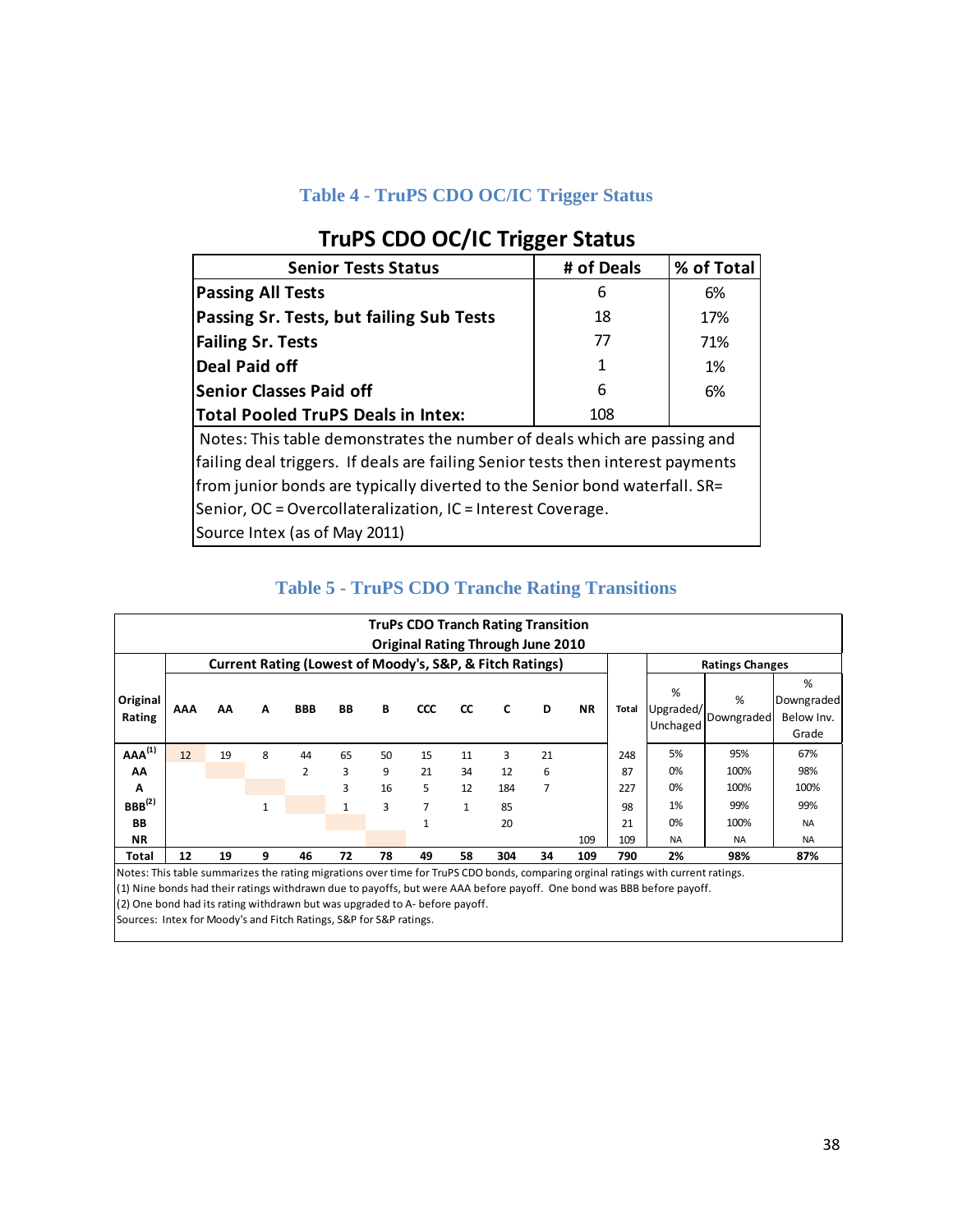| <b>Summary Performance Measures for TruPS CDOs</b><br>By Collateral Type |                                                                |                |                         |                        |                                    |                                            |                                           |  |  |  |
|--------------------------------------------------------------------------|----------------------------------------------------------------|----------------|-------------------------|------------------------|------------------------------------|--------------------------------------------|-------------------------------------------|--|--|--|
| <b>Collateral Type</b>                                                   | Count                                                          | Pool<br>Factor | <b>Original Current</b> | <b>Balance Balance</b> | <b>Defaulted</b><br><b>Balance</b> | % Defaulted/<br>Original<br><b>Balance</b> | % Defaulted/<br>Current<br><b>Balance</b> |  |  |  |
| <b>Bank</b>                                                              | 20                                                             | 0.66           | \$8B                    | \$5B                   | \$2B                               | 27%                                        | 41%                                       |  |  |  |
| <b>Bank &amp; Thrift</b>                                                 | 25                                                             | 0.71           | \$11B                   | \$7B                   | \$3B                               | 27%                                        | 38%                                       |  |  |  |
| <b>Bank &amp; Thrift &amp; Insurance</b>                                 | 40                                                             | 0.93           | \$25B                   | \$24B                  | \$8B                               | 31%                                        | 33%                                       |  |  |  |
| <b>Insurance</b>                                                         | 9                                                              | 0.77           | \$3B                    | \$3B                   | \$B                                | 4%                                         | 5%                                        |  |  |  |
| <b>REIT</b>                                                              | 13                                                             | 0.87           | \$9B                    | \$8B                   | \$2B                               | 23%                                        | 26%                                       |  |  |  |
|                                                                          | 107                                                            | 83%            | <b>\$56B</b>            | <b>\$47B</b>           | \$15B                              | 26.7%                                      | 32.0%                                     |  |  |  |
|                                                                          | This table summarizes performance measures by collateral type. |                |                         |                        |                                    |                                            |                                           |  |  |  |
| Sources: Intex (as of May 2011), Merrill (2004), PF2,                    |                                                                |                |                         |                        |                                    |                                            |                                           |  |  |  |

# **Table 6 – Summary Performance Measures for TruPS CDOs**

## **Table 7**

| <b>Comparison of Bank and Thrift Failures</b><br><b>TruPS CDOs Vs. All Bank and Thrift Failures</b>                                                                                                                                                             |       |       |  |  |  |  |  |  |  |
|-----------------------------------------------------------------------------------------------------------------------------------------------------------------------------------------------------------------------------------------------------------------|-------|-------|--|--|--|--|--|--|--|
| 2007--April 2011                                                                                                                                                                                                                                                |       |       |  |  |  |  |  |  |  |
| <b>Banks and</b><br><b>Total FDIC-Insured</b><br><b>Thrifts in TruPS</b><br>Category<br><b>Banks and Thrifts</b><br><b>CDOs</b>                                                                                                                                 |       |       |  |  |  |  |  |  |  |
| <b>Total Banks and Thrifts</b>                                                                                                                                                                                                                                  | 1,813 | 8,171 |  |  |  |  |  |  |  |
| <b>Total Failed Banks and Thrifts</b>                                                                                                                                                                                                                           | 176   | 383   |  |  |  |  |  |  |  |
| <b>Failure Rate</b>                                                                                                                                                                                                                                             | 9.7%  | 4.7%  |  |  |  |  |  |  |  |
| Notes: This table compares failure rates on banks and thrifts in TruPS CDOs to<br>failure rates on all commercial banks and thrifts. Figures for TruPS CDOs are<br>taken from Fitch (2011). Figures on FDIC-insured institutions are taken from<br>FDIC (2011). |       |       |  |  |  |  |  |  |  |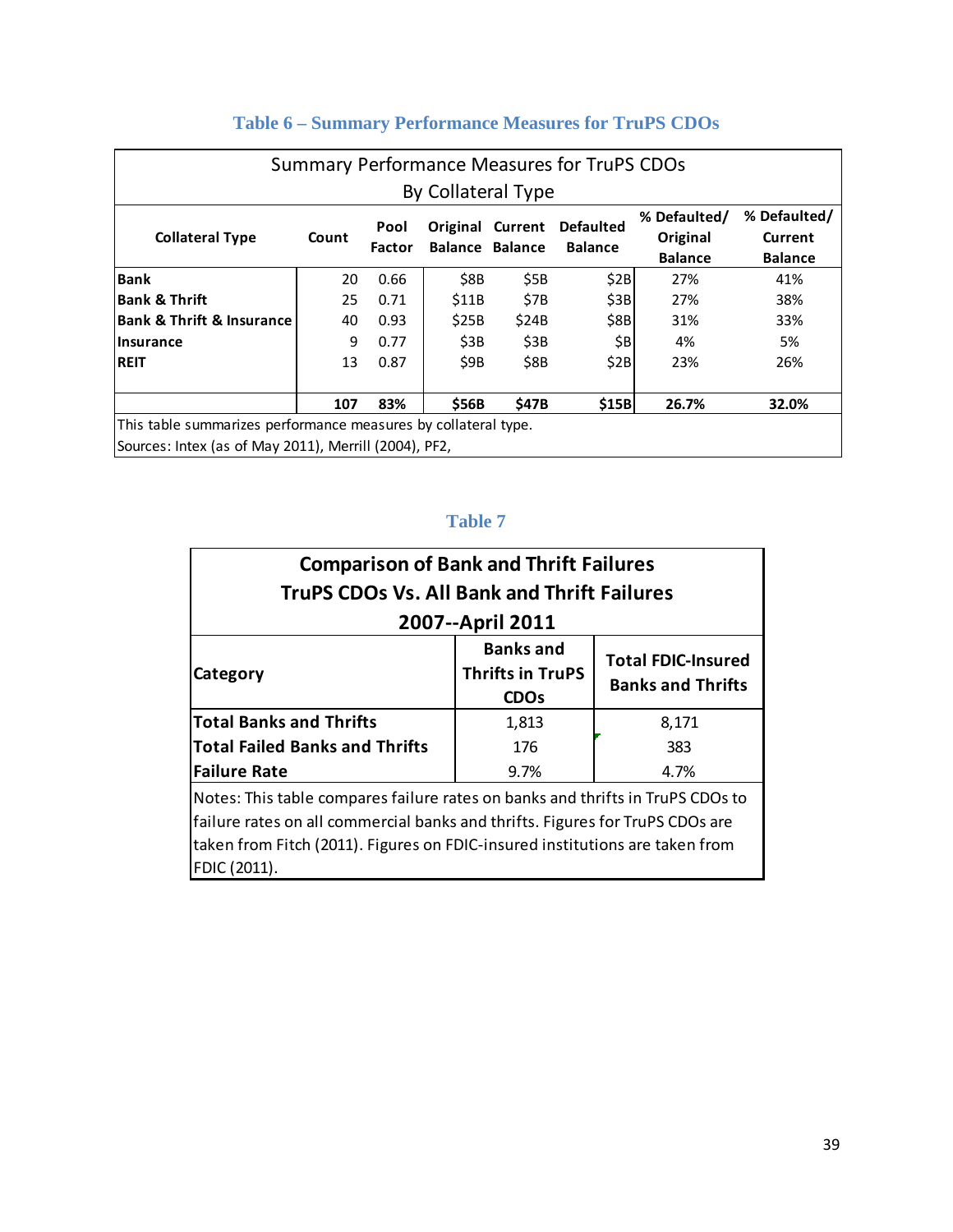| <b>Validation Moody's versus Model forecasts</b>                |           |                        |    |  |  |  |  |  |  |
|-----------------------------------------------------------------|-----------|------------------------|----|--|--|--|--|--|--|
| <b>Statistics</b>                                               |           | % Difference Frequency |    |  |  |  |  |  |  |
| Mean                                                            | $-4.44%$  | (28%)                  |    |  |  |  |  |  |  |
| <b>Standard Error</b>                                           | 0.72%     | (25%)                  |    |  |  |  |  |  |  |
| <b>Median</b>                                                   | $-3.10%$  | (22%)                  | 1  |  |  |  |  |  |  |
| <b>Standard Deviation</b>                                       | 6.69%     | (19%)                  | 0  |  |  |  |  |  |  |
| Range                                                           | 40.57%    | (16%)                  |    |  |  |  |  |  |  |
| Minimum                                                         | $-27.76%$ | (13%)                  | 6  |  |  |  |  |  |  |
| <b>Maximum</b>                                                  | 12.81%    | (10%)                  | 6  |  |  |  |  |  |  |
| Count                                                           | 87        | (7%)                   | 8  |  |  |  |  |  |  |
|                                                                 |           | (4%)                   | 17 |  |  |  |  |  |  |
|                                                                 |           | (1%)                   | 25 |  |  |  |  |  |  |
|                                                                 |           | 2%                     | 11 |  |  |  |  |  |  |
|                                                                 |           | 5%                     | 7  |  |  |  |  |  |  |
|                                                                 |           | 8%                     | 2  |  |  |  |  |  |  |
|                                                                 |           | 11%                    | 0  |  |  |  |  |  |  |
|                                                                 |           | 14%                    | 1  |  |  |  |  |  |  |
|                                                                 |           | More                   | 0  |  |  |  |  |  |  |
| This table provides statistical comparisons of the expected     |           |                        |    |  |  |  |  |  |  |
| collateral losses between Moody's and the our model for 87 bank |           |                        |    |  |  |  |  |  |  |
| TRuPS CDOs reported by Fitch in May 2010. On average, our       |           |                        |    |  |  |  |  |  |  |
| model had a 4.4% lower expected collateral loss than Moody's.   |           |                        |    |  |  |  |  |  |  |
| Sources: Moody's Credit Performance Report 05/21/10, Intex,     |           |                        |    |  |  |  |  |  |  |
| First Tennessee (FTN).                                          |           |                        |    |  |  |  |  |  |  |

# **Table 8 - Model Validation Comparison with Moody's**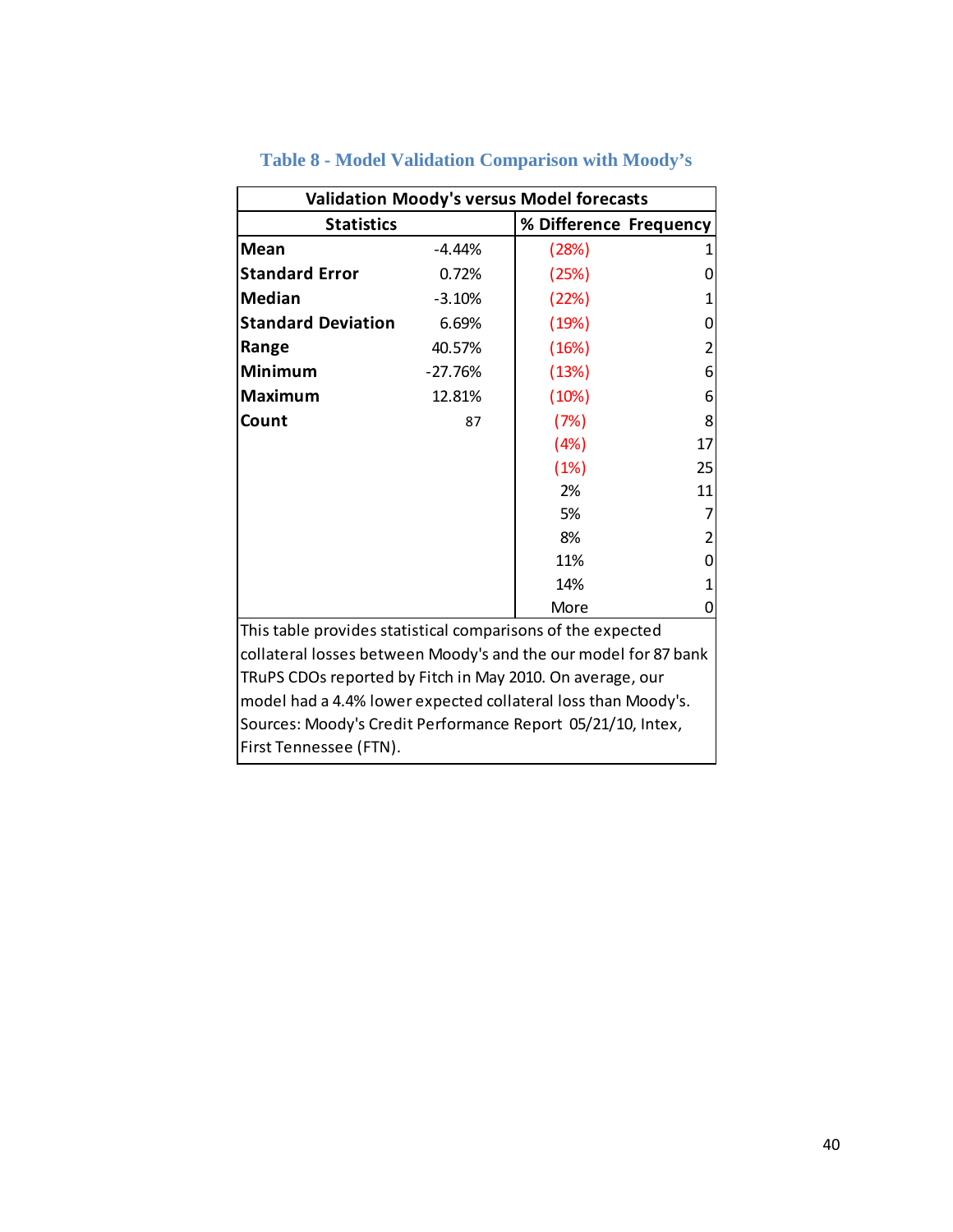| <b>TruPS CDO Bonds Summary Loss Estimates</b><br><b>April 2011</b> |     |                                          |                   |                     |                                               |  |  |  |
|--------------------------------------------------------------------|-----|------------------------------------------|-------------------|---------------------|-----------------------------------------------|--|--|--|
| <b>Forecasts</b>                                                   |     | Current<br><b>Balance</b><br>(\$Million) | %<br><b>Bonds</b> | %<br><b>Balance</b> | <b>Loss</b><br><b>Forecast</b><br>(\$Million) |  |  |  |
| <b>Full Write Down with Existing D/D</b>                           | 327 | \$11,836                                 | 42%               | 24%                 | \$11,836                                      |  |  |  |
| Partial Write Down with Existing D/D, Full W/D with Forecast       | 110 | \$6,396                                  | 14%               | 13%                 | \$6,396                                       |  |  |  |
| No Write Down with Existing D/D, Full WD with Forecast             | 15  | \$629                                    | 2%                | 1%                  | \$629                                         |  |  |  |
| Write Downs > 50%-99% with Forecast                                | 27  | \$2,754                                  | 3%                | 5%                  | \$1,904                                       |  |  |  |
| Write Downs >0%-50% with Forecast                                  | 27  | \$3,470                                  | 3%                | 7%                  | \$648                                         |  |  |  |
| No Write Down with Forecast                                        | 279 | \$25,097                                 | 36%               | 50%                 | \$0                                           |  |  |  |
| <b>Totals</b>                                                      | 785 | \$50.182                                 | 100%              | 100%                | \$21,413                                      |  |  |  |

## **Table 9 – TruPS Loss Estimates**

For two bonds we did not have information to compute losses. Notes: This table computes losses by bonds based on the extent of the write downs, factoring in if the extent to which the write downs are a result of exisiting defaults and deferrals (D/D) or if it is the result of the forecast losses.

Source: Intex, FTN (2011)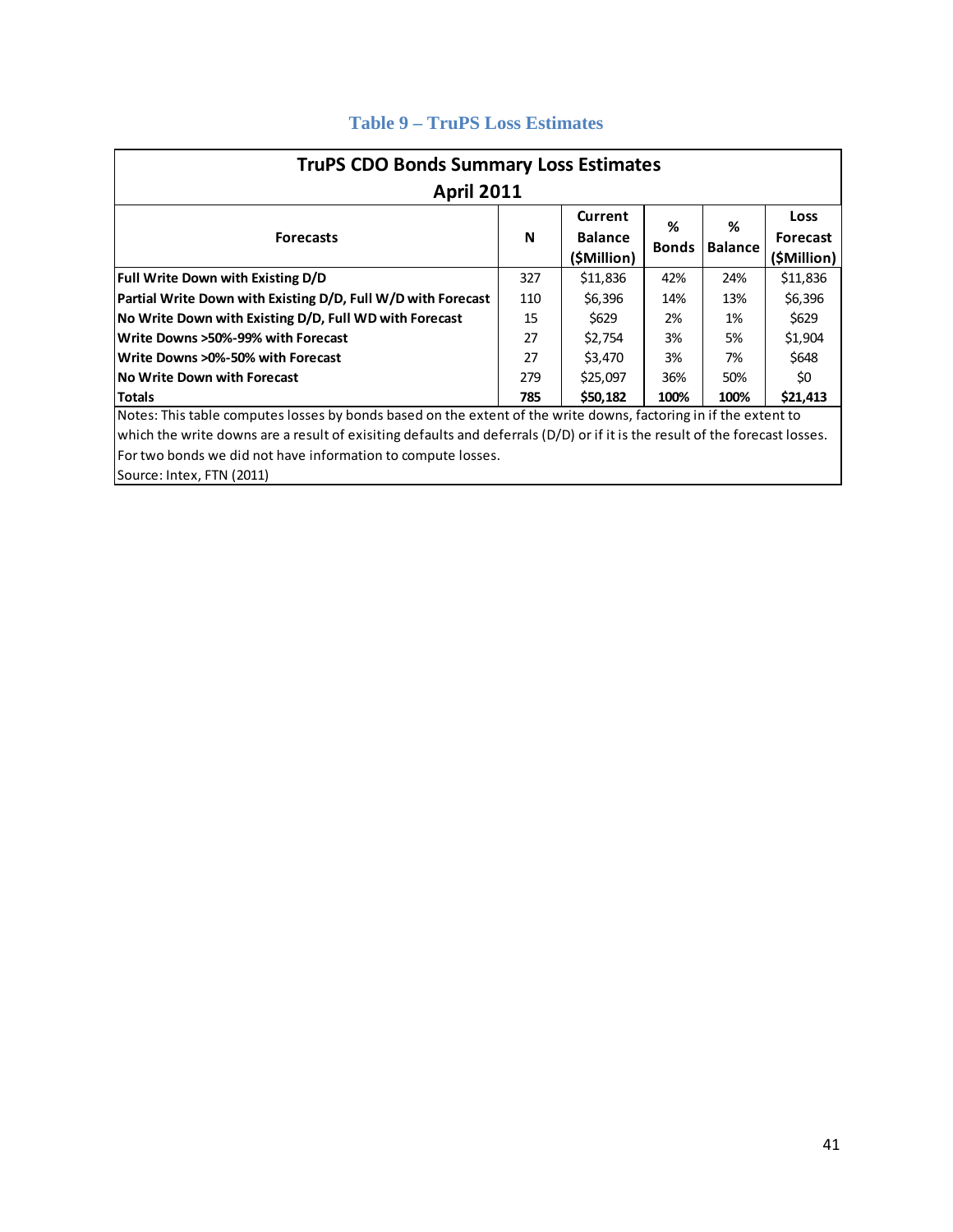| TruPS CDO Tranche Loss Estimates by Seniority/Original Rating |                                                         |                |                |                |                |  |  |  |
|---------------------------------------------------------------|---------------------------------------------------------|----------------|----------------|----------------|----------------|--|--|--|
| <b>Current Subordination</b>                                  | <b>Intex Base Deal Adjusted Default Curve Analytics</b> |                |                |                |                |  |  |  |
| vs. Default Analysis                                          | No WD                                                   | < 50% WD       | < 100% WD      | <b>Full WD</b> | <b>Total</b>   |  |  |  |
| lSr. AAA                                                      |                                                         |                |                |                |                |  |  |  |
| <b>No Write Down</b>                                          | 108                                                     | 11             | 5              |                | 124            |  |  |  |
| <b>Partial Write Down</b>                                     | $\mathbf{1}$                                            | 3              | 1              |                | 5              |  |  |  |
| <b>Total Sr. AAA</b>                                          | 109                                                     | 14             | 6              | 0              | 129            |  |  |  |
| % Total                                                       | 84%                                                     | 11%            | 5%             | 0%             | 129            |  |  |  |
| Jr. AAA                                                       |                                                         |                |                |                |                |  |  |  |
| <b>No Write Down</b>                                          | 87                                                      | 4              | $\overline{2}$ | 9              | 102            |  |  |  |
| <b>Partial Write Down</b>                                     | 3                                                       | 1              | 1              | 9              | 14             |  |  |  |
| <b>Full Write Down</b>                                        |                                                         |                |                | $\overline{2}$ | $\overline{2}$ |  |  |  |
| <b>Total Jr. AAA</b>                                          | 90                                                      | 5              | 3              | 20             | 118            |  |  |  |
| % Total                                                       | 76%                                                     | 4%             | 3%             | 17%            |                |  |  |  |
| AA                                                            |                                                         |                |                |                |                |  |  |  |
| <b>No Write Down</b>                                          | 24                                                      | 1              |                | 4              | 29             |  |  |  |
| <b>Partial Write Down</b>                                     | 13                                                      | $\overline{2}$ | 5              | 24             | 44             |  |  |  |
| <b>Full Write Down</b>                                        |                                                         |                |                | 14             | 14             |  |  |  |
| <b>Total AA</b>                                               | 37                                                      | 3              | 5              | 42             | 87             |  |  |  |
| % Total                                                       | 43%                                                     | 3%             | 6%             | 48%            |                |  |  |  |
| A                                                             |                                                         |                |                |                |                |  |  |  |
| <b>No Write Down</b>                                          | 25                                                      | $\mathbf{1}$   | 3              | $\mathbf{1}$   | 30             |  |  |  |
| <b>Partial Write Down</b>                                     | 6                                                       | $\overline{2}$ | 5              | 69             | 82             |  |  |  |
| <b>Full Write Down</b>                                        |                                                         |                |                | 115            | 115            |  |  |  |
| <b>Total A</b>                                                | 31                                                      | 3              | 8              | 185            | 227            |  |  |  |
| % Total                                                       | 14%                                                     | 1%             | 4%             | 81%            |                |  |  |  |
| <b>BBB</b>                                                    |                                                         |                |                |                |                |  |  |  |
| <b>No Write Down</b>                                          | 9                                                       |                |                | $\mathbf{1}$   | 10             |  |  |  |
| <b>Partial Write Down</b>                                     | 1                                                       |                |                | 6              | $\overline{7}$ |  |  |  |
| <b>Full Write Down</b>                                        |                                                         |                |                | 80             | 80             |  |  |  |
| <b>Total BBB</b>                                              | 10                                                      |                |                | 87             | 97             |  |  |  |
| % Total                                                       | 10%                                                     |                |                | 90%            |                |  |  |  |
| <b>BB</b>                                                     |                                                         |                |                |                |                |  |  |  |
| <b>No Write Down</b>                                          |                                                         |                |                |                | $\mathbf 0$    |  |  |  |
| <b>Full Write Down</b>                                        | $\mathbf{1}$                                            |                |                | 20             | 21             |  |  |  |
| <b>Total BB</b>                                               | $\mathbf{1}$                                            |                |                | 20             | 21             |  |  |  |
| % Total                                                       | 5%                                                      |                |                | 100%           |                |  |  |  |
| <b>Equity</b>                                                 |                                                         |                |                |                |                |  |  |  |
| <b>Partial Write Down</b>                                     | $\overline{2}$                                          | $\overline{2}$ | 5              | $\overline{2}$ | 11             |  |  |  |
| <b>Full Write Down</b>                                        |                                                         |                |                | 95             | 95             |  |  |  |
| <b>Total Equity</b>                                           | $\overline{2}$                                          | $\overline{2}$ | 5              | 97             | 106            |  |  |  |
| % Total                                                       | 2%                                                      | 2%             | 5%             | 92%            |                |  |  |  |

### **Table 10 TruPS Loss Estimates by Seniority**

Notes: This table summarizes TruPS CDO losses by original bond rating, classifying them between the extent of the write down.

D/D = Defaults plus deferrals; WD = Write Down.

Sources: Intex, FTN (2011)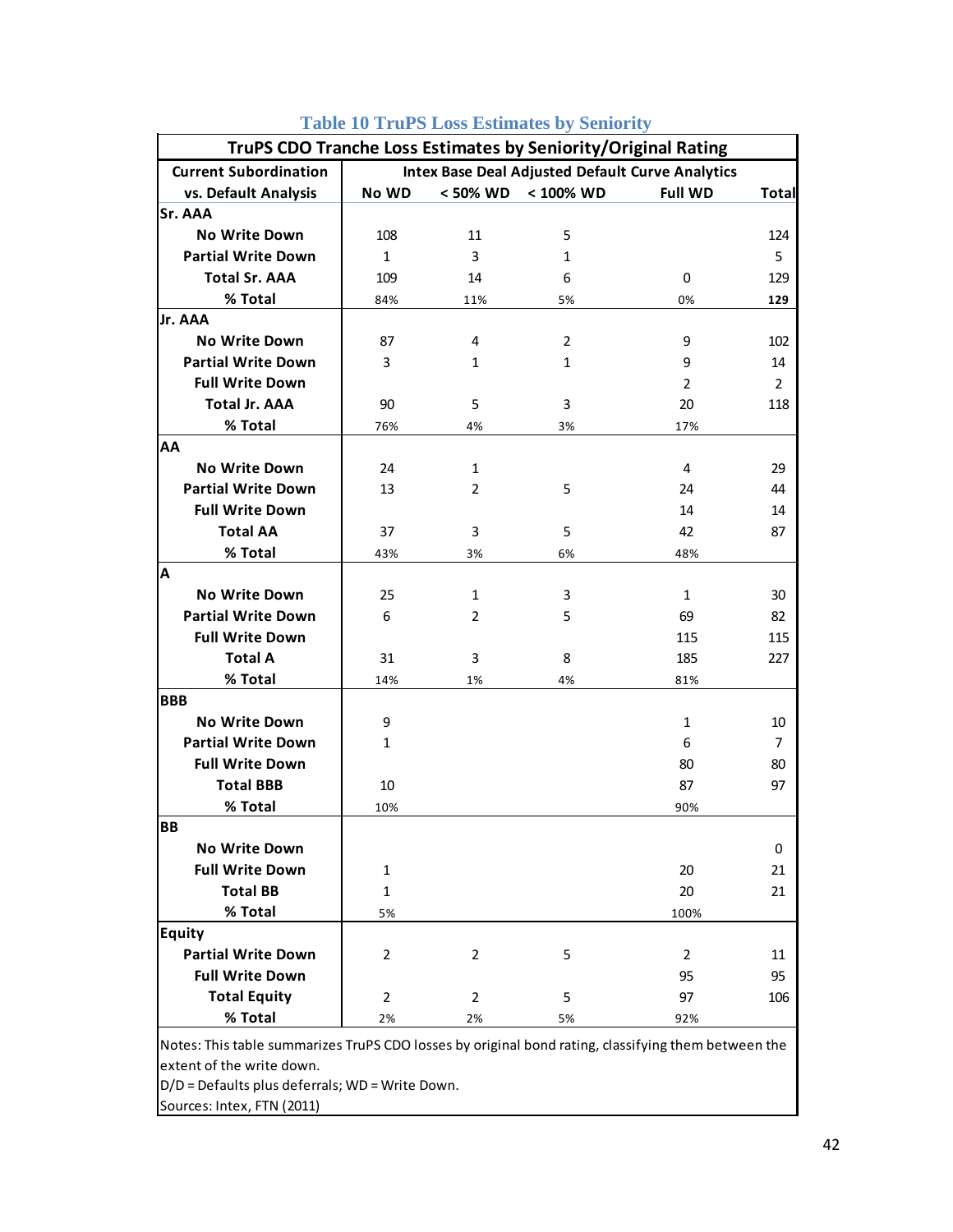**Table 11** 

| TruPS CDO Weighted Average OTTI Value by Percentage of Deal Default Curve |                                  |              |                                       |       |       |       |       |       |       |       |       |  |  |  |
|---------------------------------------------------------------------------|----------------------------------|--------------|---------------------------------------|-------|-------|-------|-------|-------|-------|-------|-------|--|--|--|
|                                                                           | <b>Original   Current Face  </b> | # of         | Percentage of Base Deal Default Curve |       |       |       |       |       |       |       |       |  |  |  |
| Rating                                                                    | in Smm                           | <b>Bonds</b> | 0%                                    | 25%   | 50%   | 75%   | 100%  | 125%  | 150%  | 175%  | 200%  |  |  |  |
| Sr. AAA                                                                   | 21.777                           | 129          | 99.96                                 | 99.59 | 99.06 | 98.31 | 97.23 | 96.06 | 94.52 | 92.61 | 90.28 |  |  |  |
| Jr. AAA                                                                   | 6,479                            | 118          | 98.34                                 | 97.79 | 96.72 | 95.03 | 93.36 | 90.49 | 87.36 | 82.92 | 78.37 |  |  |  |
| AA                                                                        | 3,902                            | 87           | 88.87                                 | 82.53 | 74.29 | 65.55 | 56.22 | 46.42 | 37.27 | 30.72 | 25.95 |  |  |  |
| A                                                                         | 10,198                           | 227          | 57.78                                 | 49.36 | 41.65 | 34.98 | 29.60 | 25.52 | 22.53 | 20.23 | 18.45 |  |  |  |
| <b>BBB</b>                                                                | 2,909                            | 97           | 27.16                                 | 21.07 | 17.78 | 15.27 | 12.98 | 11.19 | 9.68  | 8.96  | 8.38  |  |  |  |
| BB                                                                        | 543                              | 21           | 6.02                                  | 2.67  | 1.21  | 1.18  | 1.18  | 1.18  | 1.18  | 1.13  | 0.45  |  |  |  |
| Equity                                                                    | 4.375                            | 106          | 6.76                                  | 6.04  | 5.39  | 4.90  | 4.45  | 4.04  | 3.64  | 3.25  | 2.94  |  |  |  |

Notes: This table summarizes other than temporarily impaired (OTTI) prices by original bond rating and the percent of the deal default curves, ranging from 0% (only considers existing defaults) to 200%.

Some Equity classes (mostly insurance) have OTTI values but the deals do not have BB bonds

Source: Intex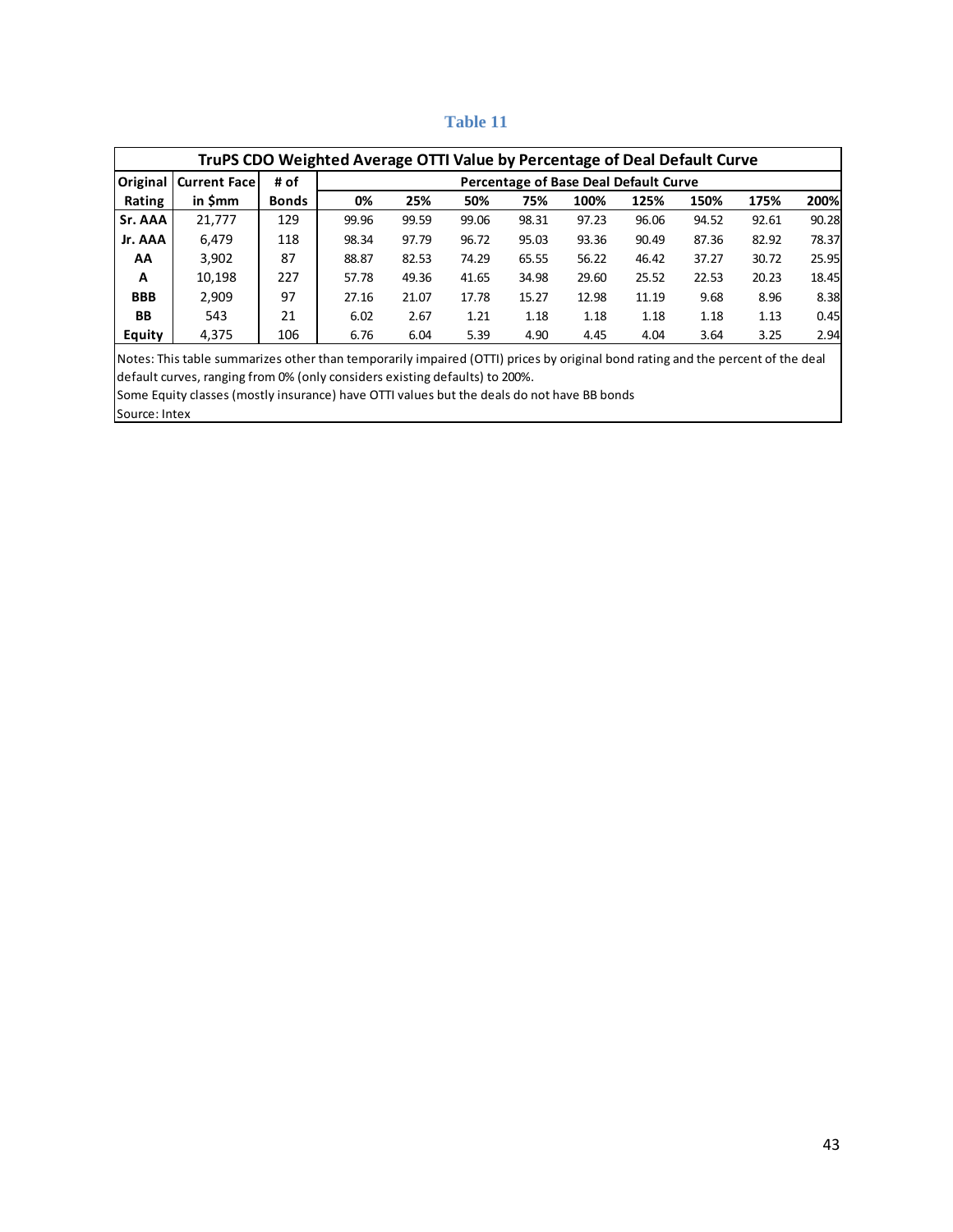### **Figure 1 - Capital Structure of a Trust Preferred Security and Trust Preferred CDO**



Notes: Tranche percentages are industry averages computed from Intex.

This illustration shows the capital structure for a trust preferred CDO.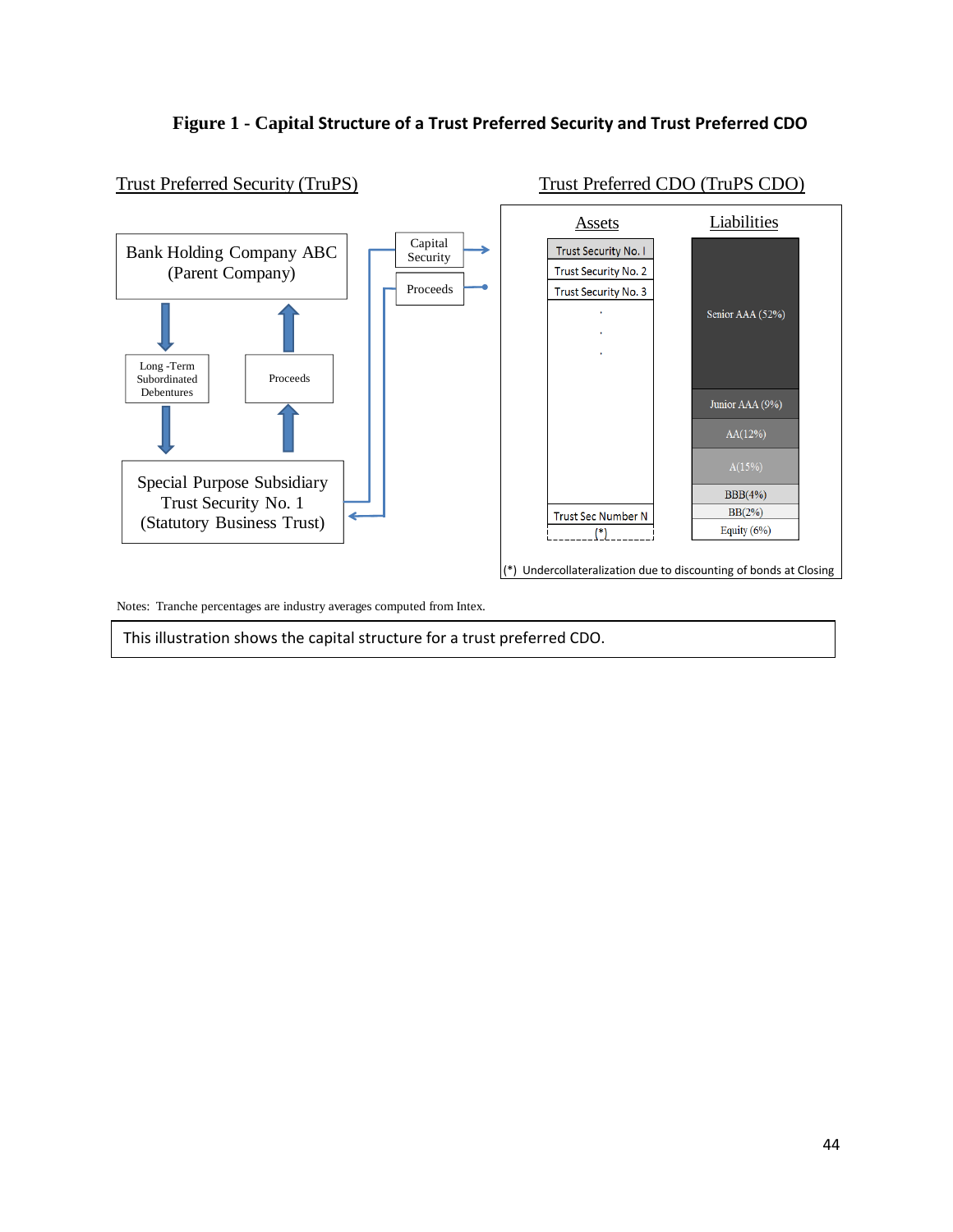

## **Figure 2 - Bank and Thrift Failures**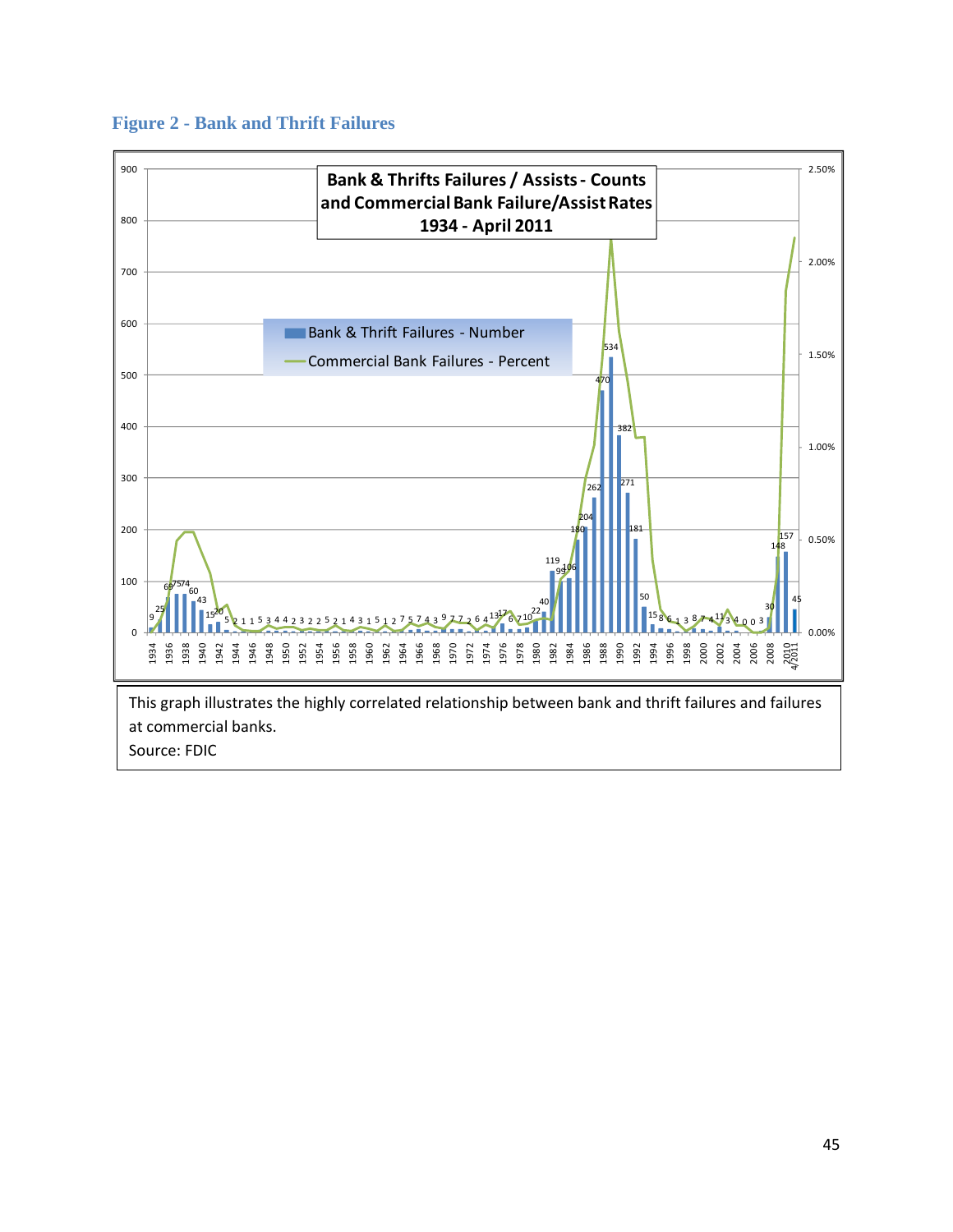

#### **Figure 3 - TruPS CDO Cumulative Defaults/Deferrals/Downgrades**

## **Figure 4 - FTN Default and Deferral Data and Projections**



46 This graph shows the model, the historical data used to create the model, and the out‐of‐sample comparison (in red).

Sources: Intex and FTN 2011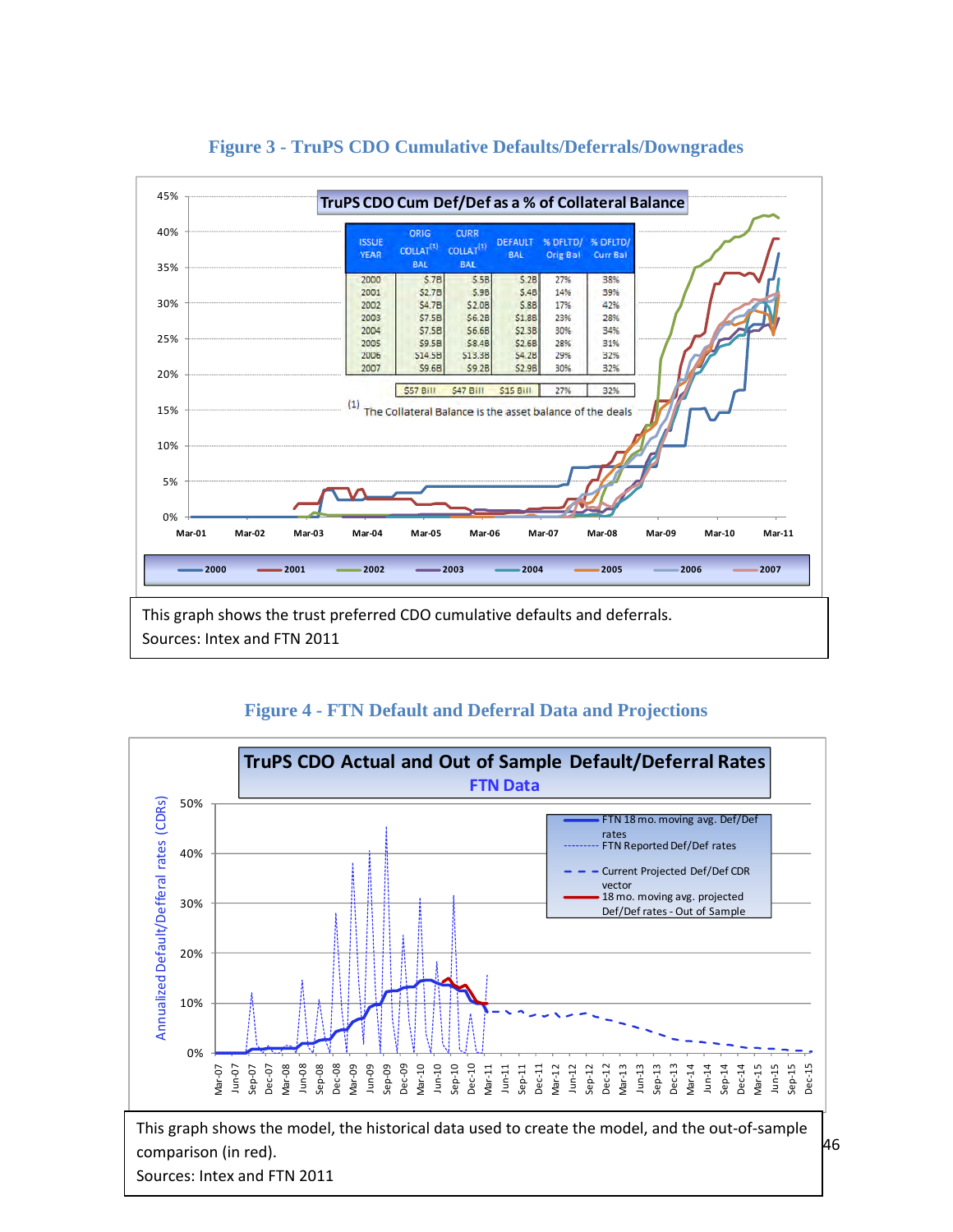



moving average forecast is in red. The blue dotted line is the forecast past June 2012. Sources: Intex and FTN 2011